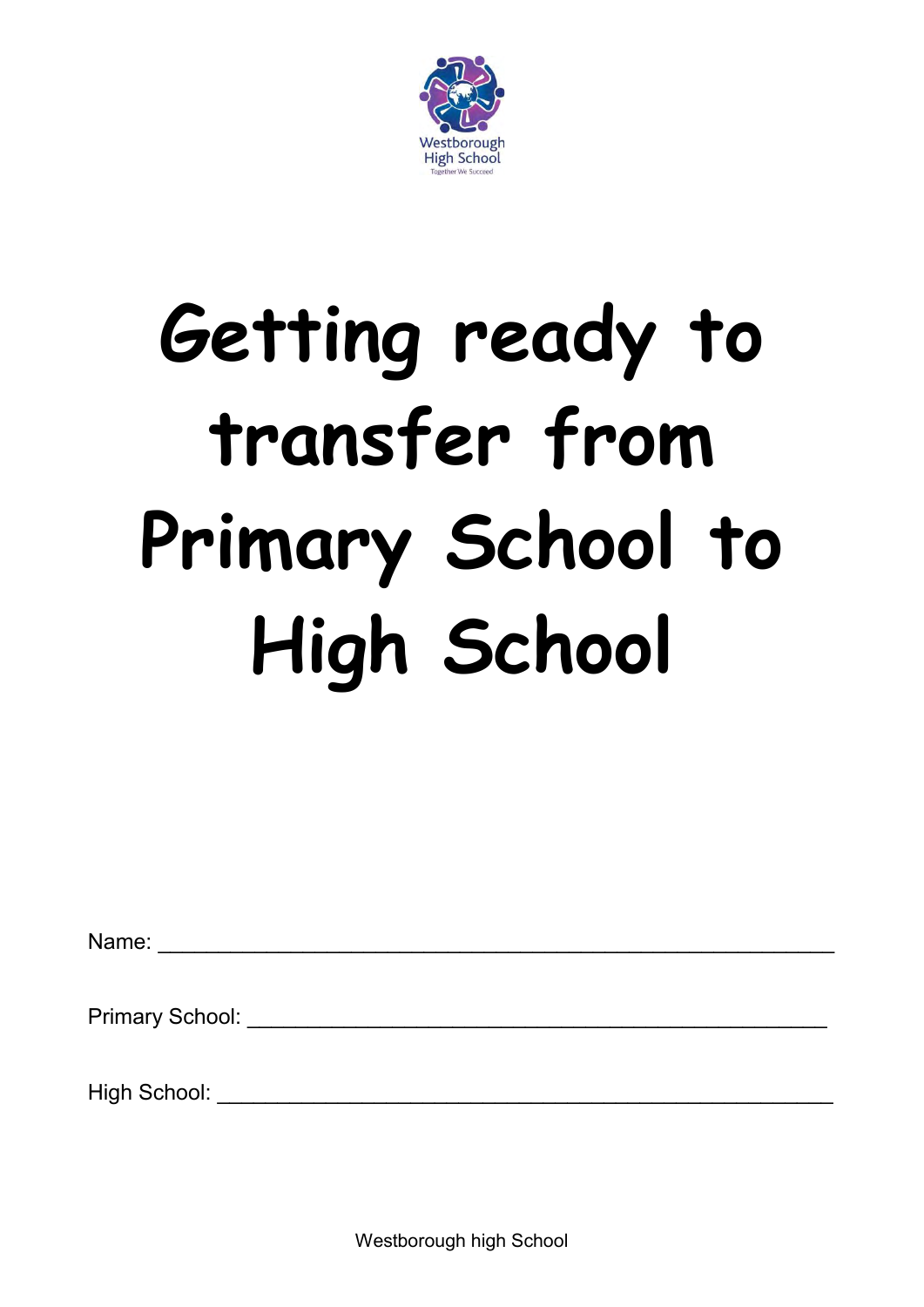

#### **Outline of Additional Needs**

**Name:** .......................................................................................

#### **Additional Needs:**

- 
- $\bullet$
- $\bullet$
- $\bullet$
- $\bullet$
- $\bullet$

#### **Areas of Strength:**

- $\bullet$
- $\bullet$
- $\bullet$
- $\bullet$
- $\bullet$
- $\bullet$

#### **Areas of Greatest Difficulty:**

- $\bullet$
- $\bullet$
- $\bullet$
- $\bullet$
- $\bullet$
- $\bullet$

#### **Practical Strategies.**

- $\bullet$
- $\bullet$
- $\bullet$
- $\bullet$

Student's photo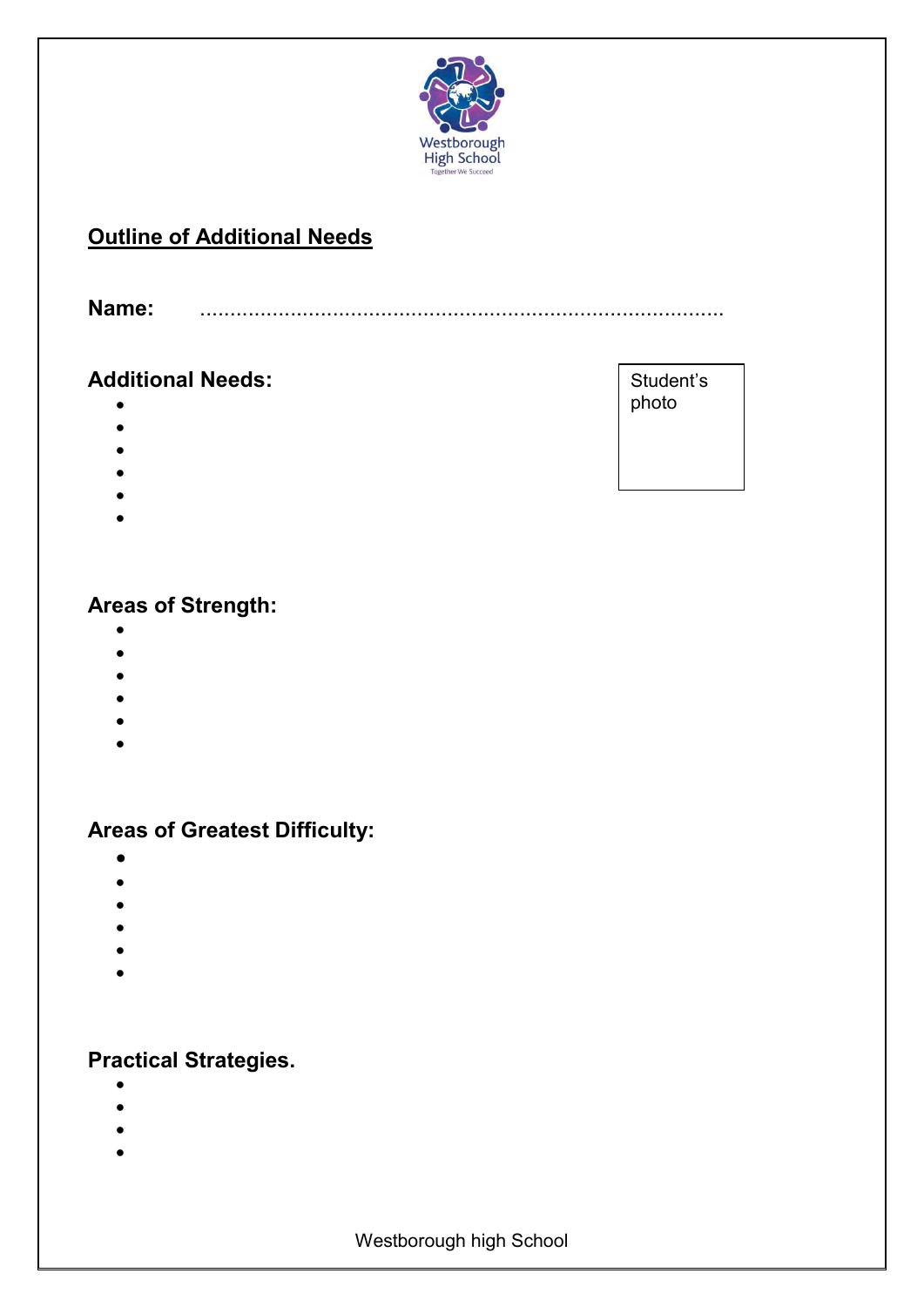



This checklist has been collated as a list of support and preparation that has been useful for pupils with a social & communication difficulty.

Not all the strategies are suitable or necessary for all pupils. Mark off the ones that are agreed as being suitable and who is the best person to facilitate the support. Or use a blank checklist to make a personalised list.

| <b>Support Strategies</b>                      | <b>Primary</b><br><b>School</b> | <b>Secondary</b><br><b>School</b> | <b>Parents</b> |
|------------------------------------------------|---------------------------------|-----------------------------------|----------------|
| <b>Getting to know school</b>                  |                                 |                                   |                |
| Extra visits                                   |                                 |                                   |                |
| Identify key places                            |                                 |                                   |                |
| Make a photo book                              |                                 |                                   |                |
| Get a map of school                            |                                 |                                   |                |
| Collate information- facts about school        |                                 |                                   |                |
| Collate information- school routines           |                                 |                                   |                |
| <b>Complete Transition Pack</b>                |                                 |                                   |                |
| Meet new staff                                 |                                 |                                   |                |
|                                                |                                 |                                   |                |
| <b>Getting to know pupil</b>                   |                                 |                                   |                |
| Pen portrait                                   |                                 |                                   |                |
| Visit from staff to pupil at primary school    |                                 |                                   |                |
| Identification of key worker for pupil         |                                 |                                   |                |
| Key worker meeting pupil at primary school     |                                 |                                   |                |
| In-service training for staff on ASD           |                                 |                                   |                |
| In-service training on pupils particular needs |                                 |                                   |                |
|                                                |                                 |                                   |                |
| <b>New routines</b>                            |                                 |                                   |                |
| Make equipment lists for each lesson           |                                 |                                   |                |
| Make a list for what to pack each day          |                                 |                                   |                |
| Time set aside each day to inform of change    |                                 |                                   |                |
| Laminate pocket size timetables                |                                 |                                   |                |
| Organise a colour coded system for lessons     |                                 |                                   |                |
| and books                                      |                                 |                                   |                |
| Organise a homework system                     |                                 |                                   |                |
| Homework provided in written form              |                                 |                                   |                |
| Homework on dictaphone                         |                                 |                                   |                |
| Support in identified lessons                  |                                 |                                   |                |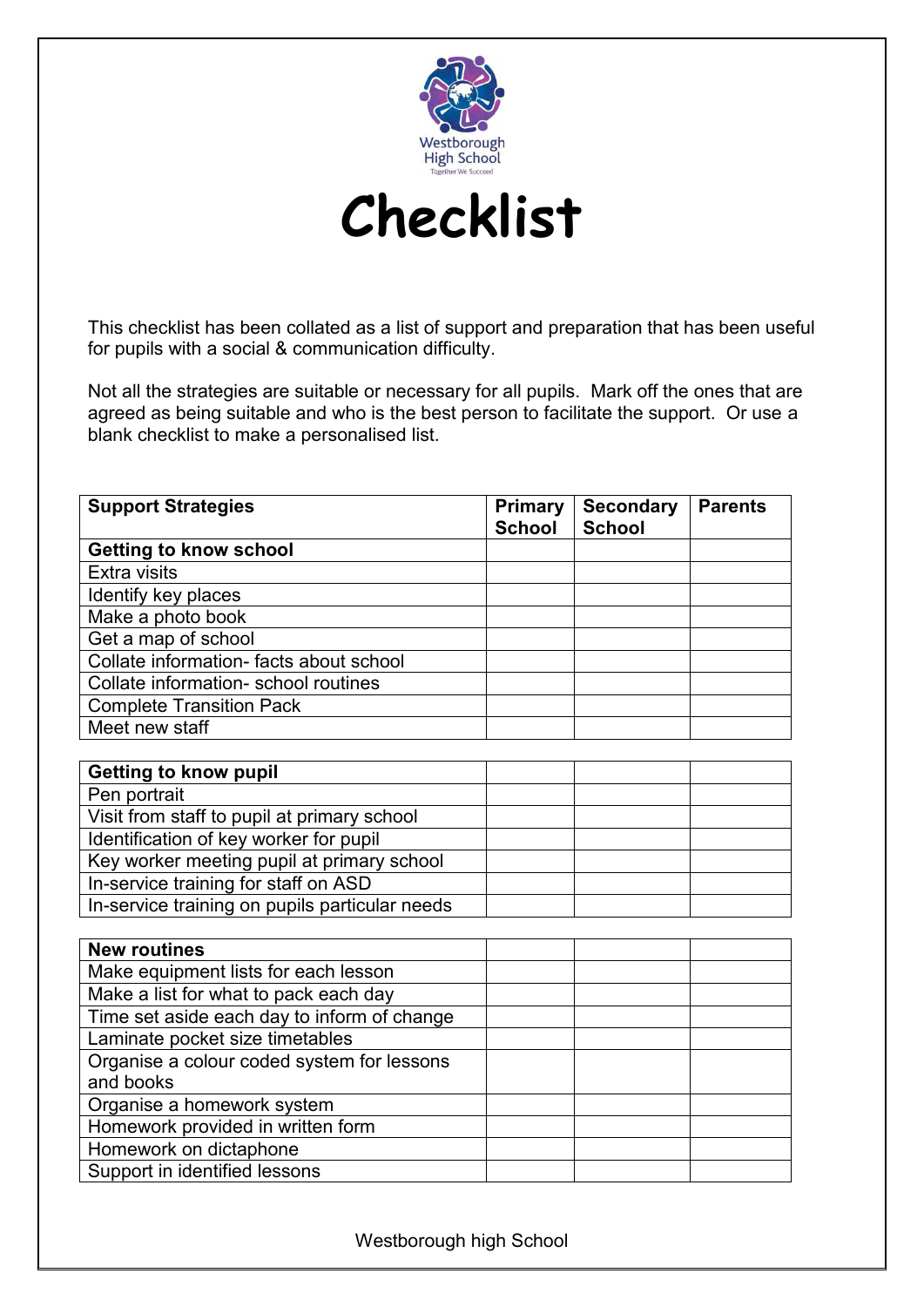

| Support moving between lessons          |  |  |
|-----------------------------------------|--|--|
| Support at beginning and end of lessons |  |  |
| Facility to leave lessons early         |  |  |
| Support at break times and lunch times  |  |  |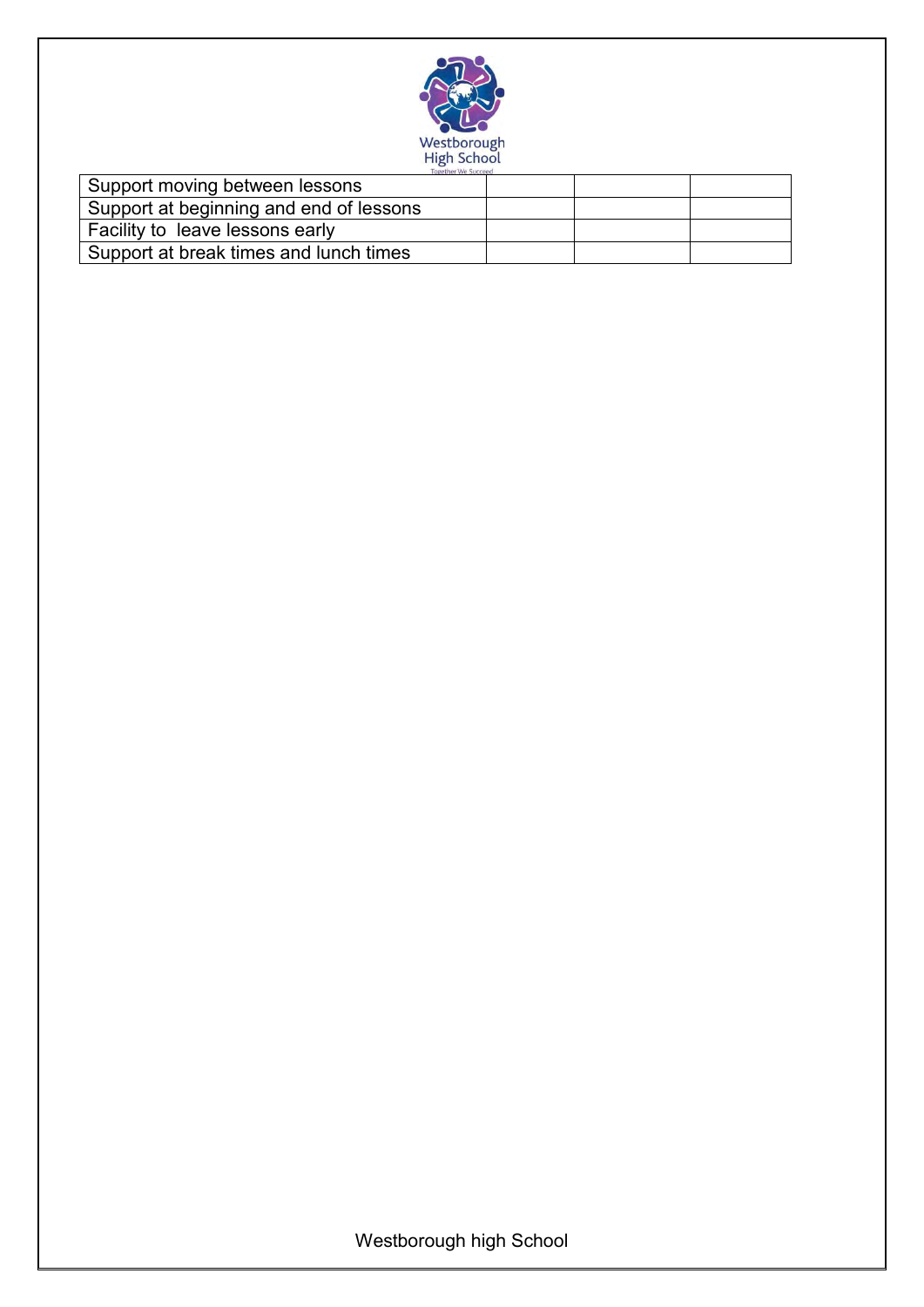

| Planned communication system between           |  |
|------------------------------------------------|--|
| home and school                                |  |
| Practise new route to school                   |  |
| Established routines at home for new term      |  |
| Established homework routines                  |  |
| Opportunities to learn new skills e.g. writing |  |
| notes for homework                             |  |
| Planned system for how pupil can access        |  |
| support when needed                            |  |

| <b>Social skills</b>                             |  |  |
|--------------------------------------------------|--|--|
| Identify 'safe haven' for pupil                  |  |  |
| Identify an alternative place to eat lunch       |  |  |
| Provide opportunities for relaxation suitable to |  |  |
| the individual pupil                             |  |  |
| Opportunity for pupil to download any issues     |  |  |
| Develop peer support                             |  |  |
| Social skills lessons                            |  |  |
| Social skills interpreter                        |  |  |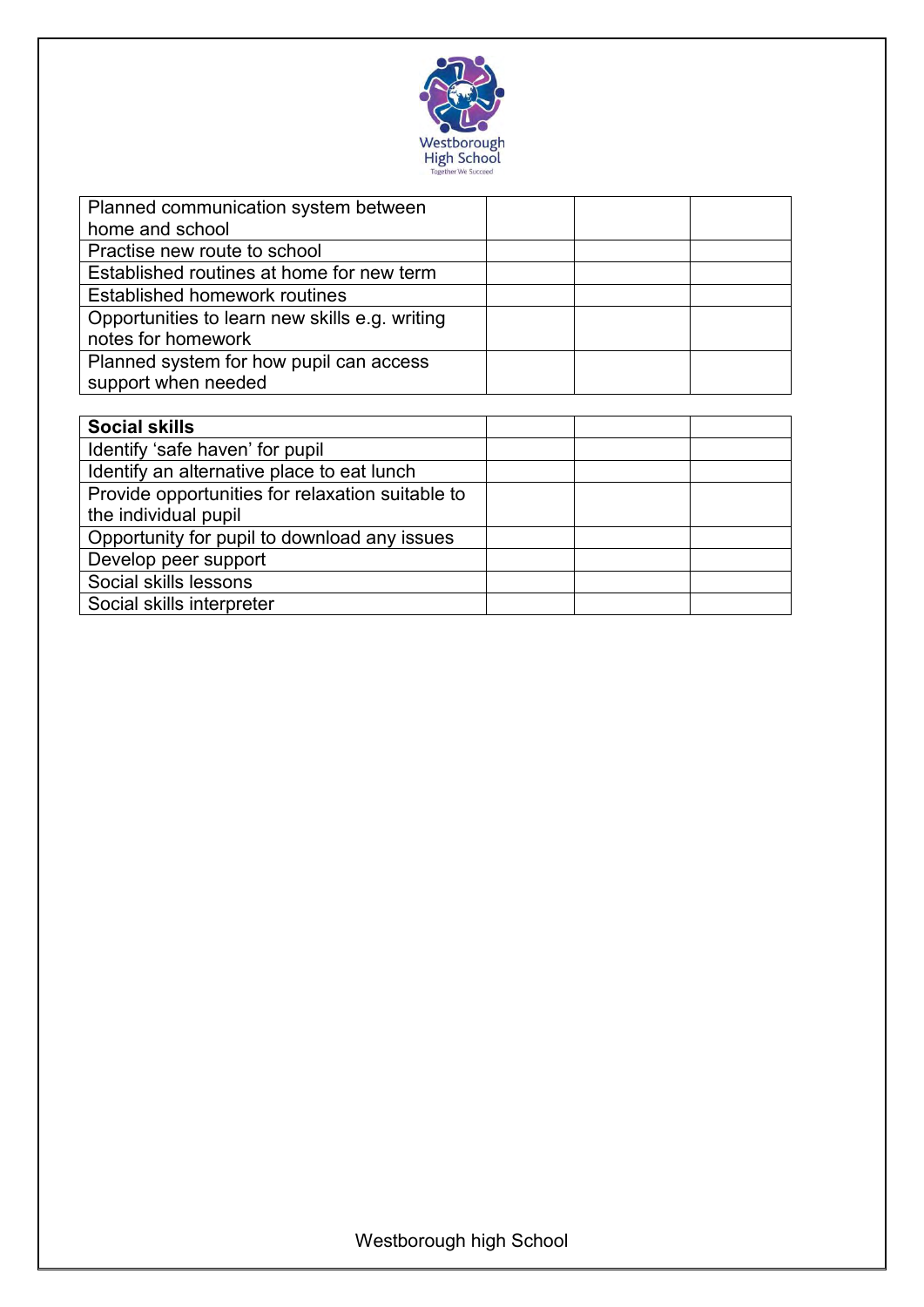

# **Goodbye Primary School, Hello High School.**

**Contents**

**[My New School](#page-6-0)**

**[Photo Shoot](#page-7-0)**

**[Going to High School.](#page-8-0) [How do you feel?](#page-8-1)**

**[A solution-focused approach](#page-10-0)**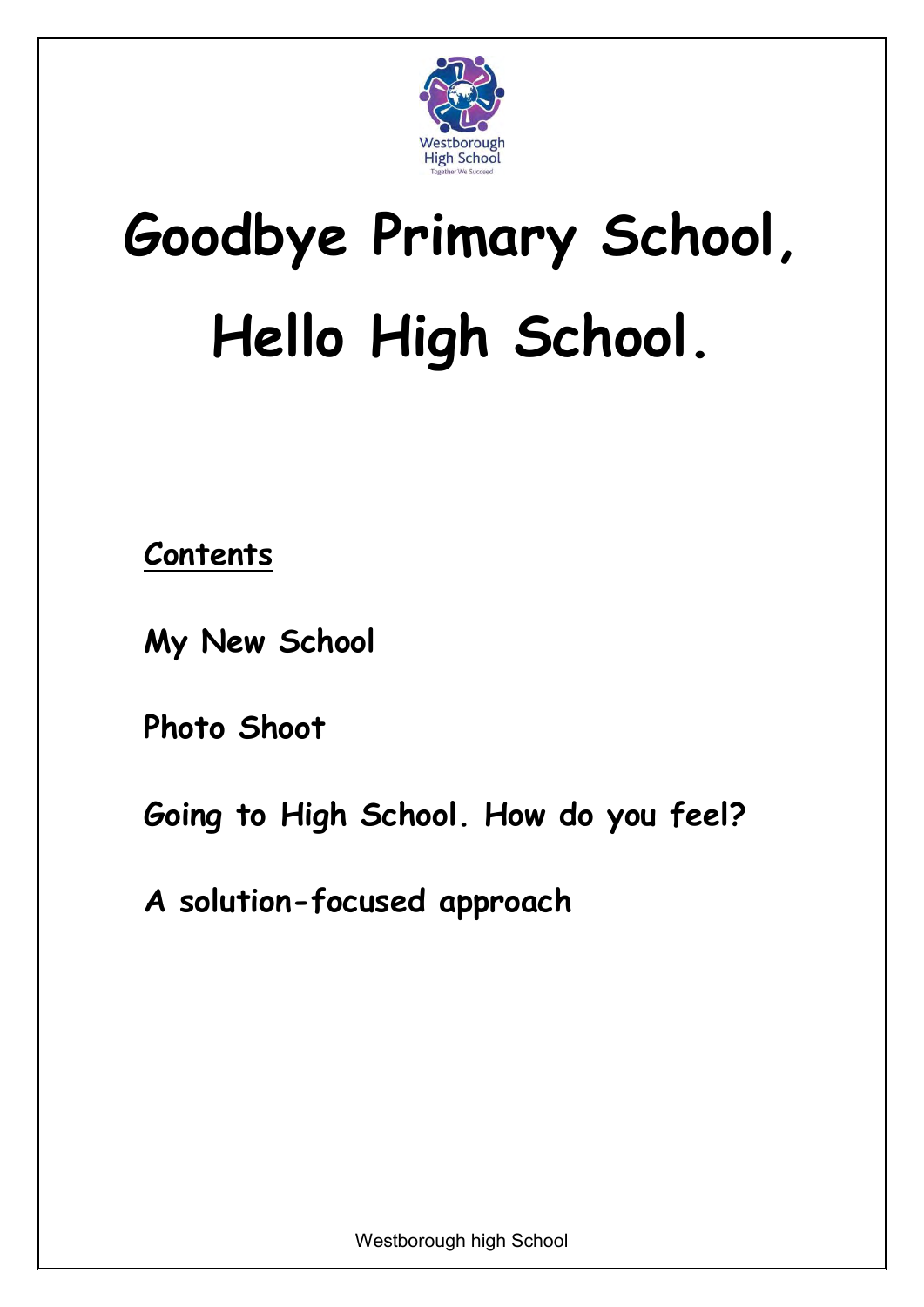

### **My New School**

<span id="page-6-0"></span>

When you know which School you are going to go to in September, it is a good idea to find out as much information as you can before you start.

| The address is experimental and the address is experimental and the address is experimental and the set of the set of the set of the set of the set of the set of the set of the set of the set of the set of the set of the s |
|--------------------------------------------------------------------------------------------------------------------------------------------------------------------------------------------------------------------------------|
| <u> 1989 - Johann Stoff, amerikansk politiker (* 1908)</u>                                                                                                                                                                     |
|                                                                                                                                                                                                                                |
|                                                                                                                                                                                                                                |
|                                                                                                                                                                                                                                |
|                                                                                                                                                                                                                                |
|                                                                                                                                                                                                                                |
| Westborough high School                                                                                                                                                                                                        |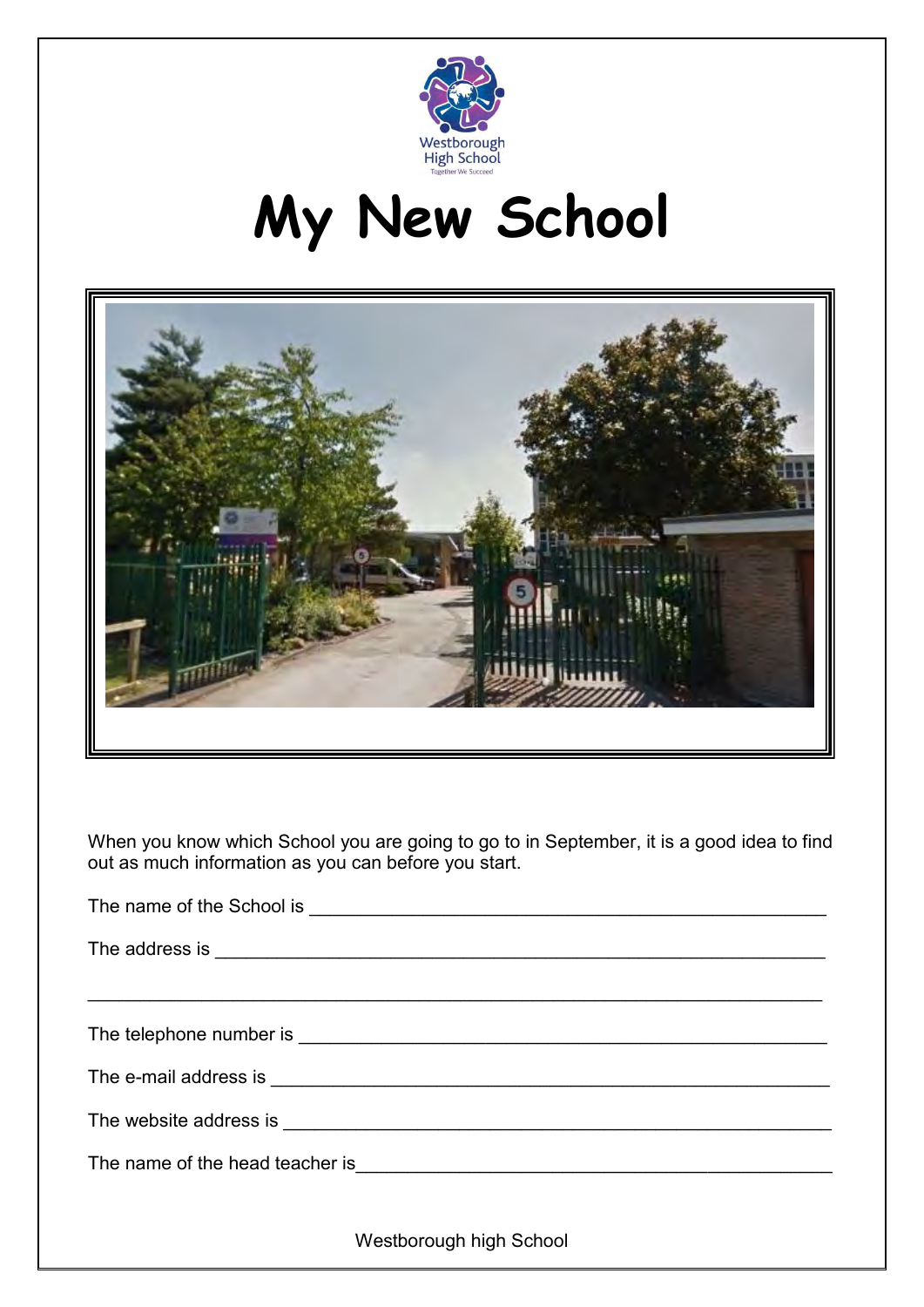

**Photo Shoot**

<span id="page-7-0"></span>Your High School is going to look very different from your Primary school. When you visit your High School it is a good opportunity to record what it looks like by taking photographs.

It would be good to make a booklet or presentation to share with your friends about the visit. It could look like this:

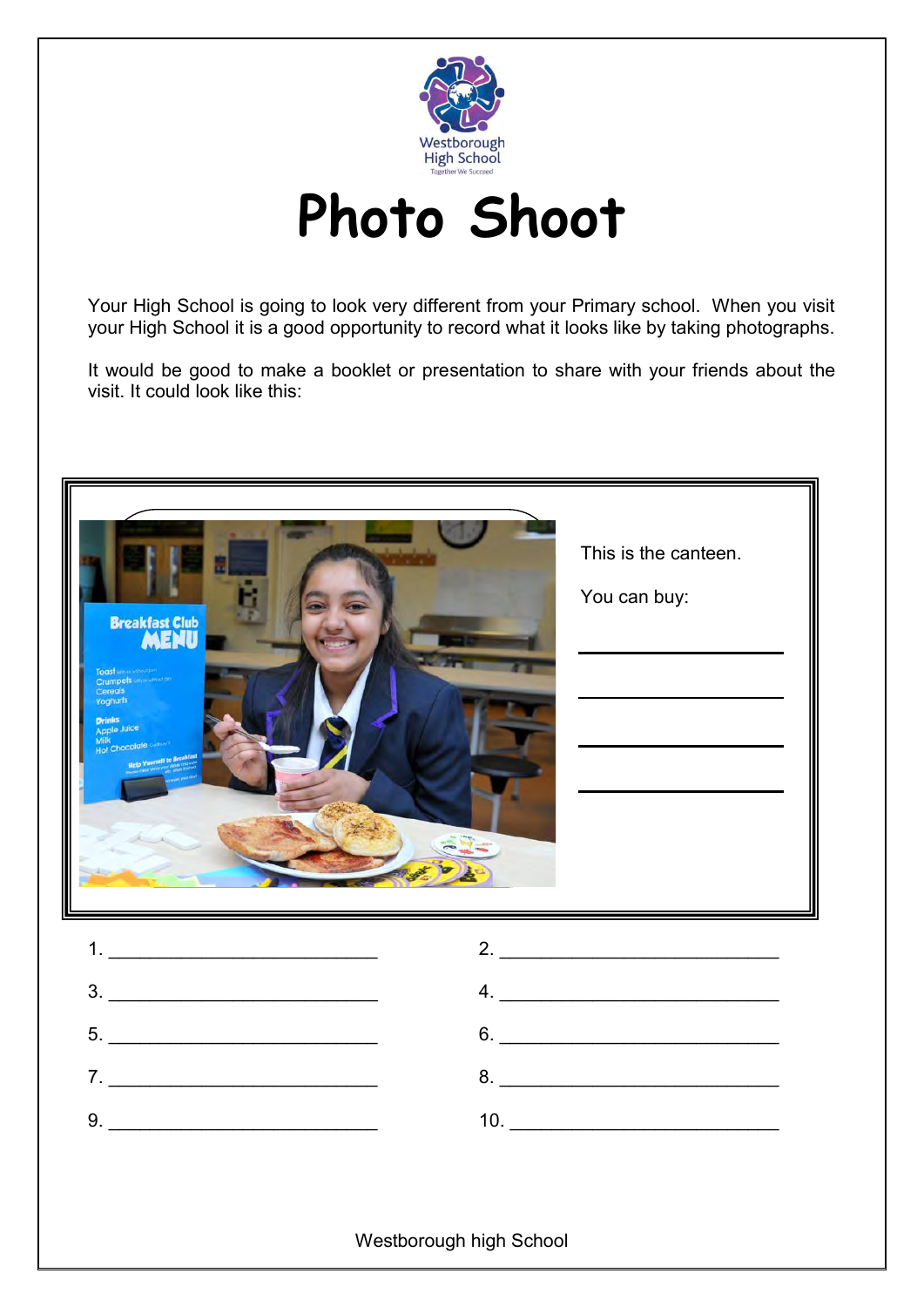

### <span id="page-8-1"></span><span id="page-8-0"></span>**Going to High School How do you feel?**

These could be useful to think about when you think about changing school.

Use two different coloured highlighters, highlight the phrases that you are looking forward to in one colour; use a different colour for those you are worried about. Or cut them out and stick them into the boxes on the next page.

| Making new friends         | Learning a new timetable       |
|----------------------------|--------------------------------|
| Dinner time                | Taking a shower                |
| Having a different uniform | Being on time                  |
| Finding way around         | <b>Break times</b>             |
| Getting to school          | Learning new subjects          |
| Meeting others my own age  | Joining clubs                  |
| Being with friends         | School rules                   |
| Homework                   | Meeting my new tutor           |
| Meeting my new teachers    | Being able to do the work      |
| Being with older pupils    | Getting changed for sport / PE |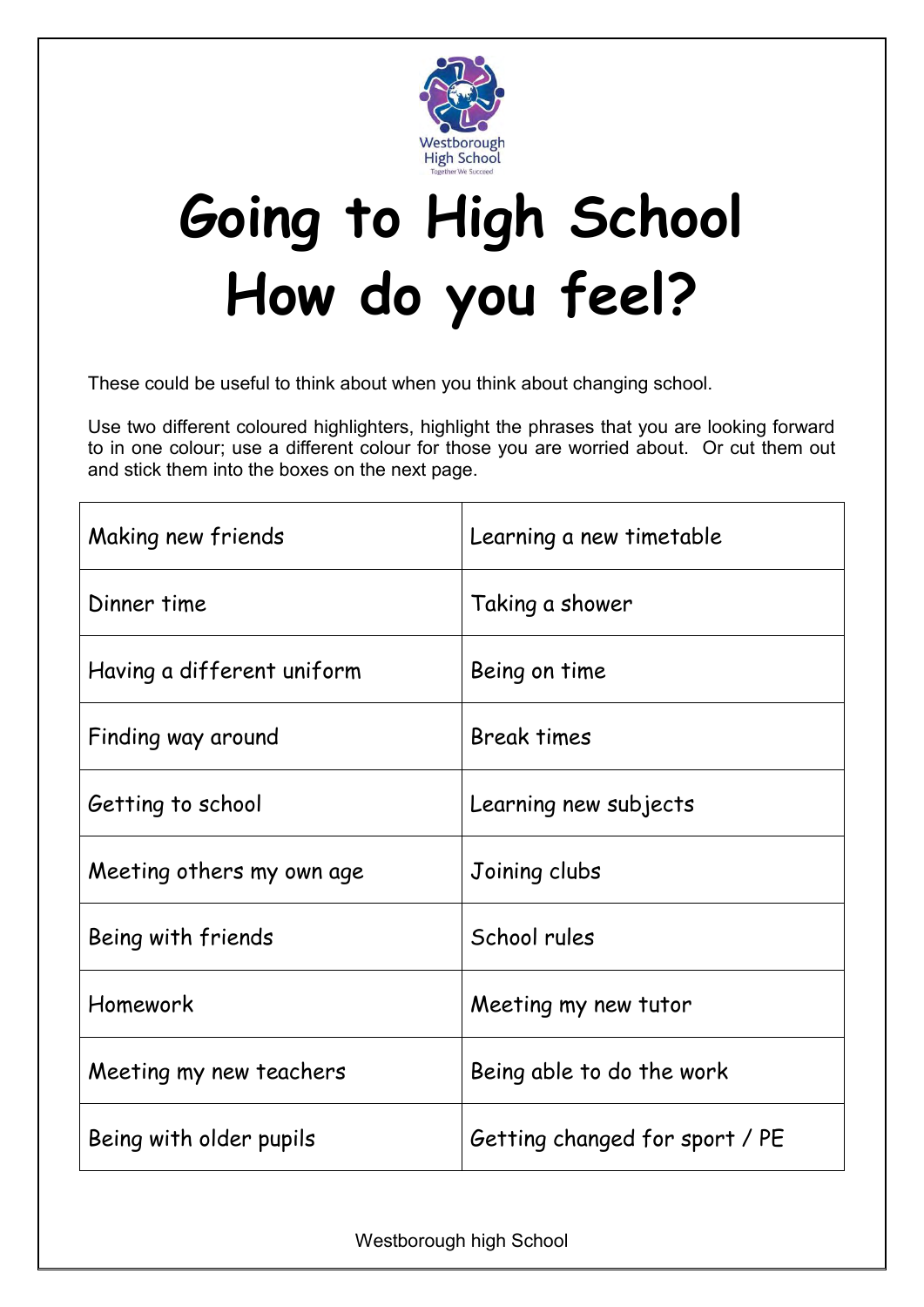

If you have cut out the phrases from the previous page, paste them into the appropriate box.

| Worries | Happy |
|---------|-------|
|         |       |
|         |       |
|         |       |
|         |       |
|         |       |
|         |       |
|         |       |
|         |       |
|         |       |
|         |       |
|         |       |
|         |       |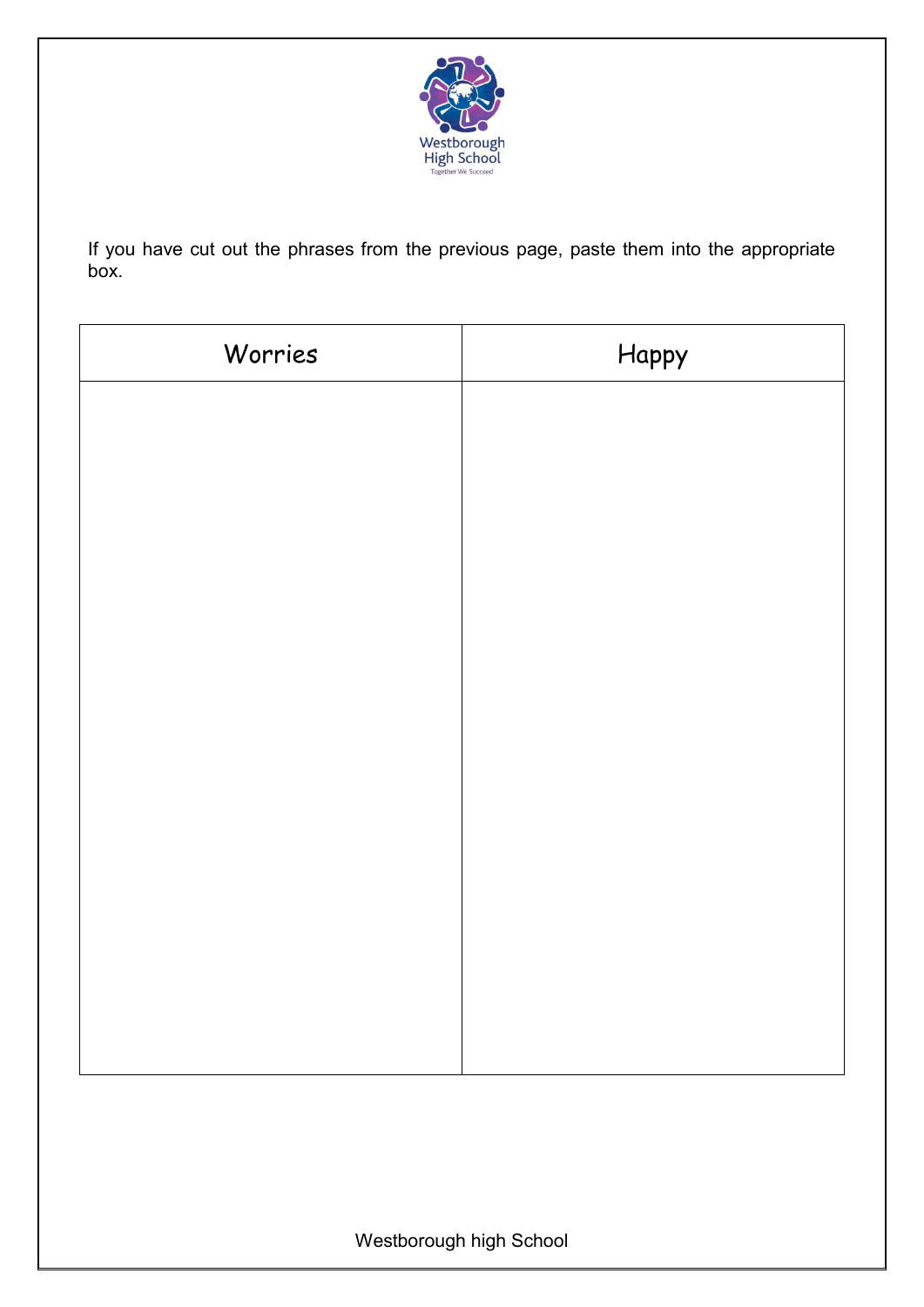

# <span id="page-10-0"></span>**A solution-focused approach**

Think about something that worries you about moving to High School.

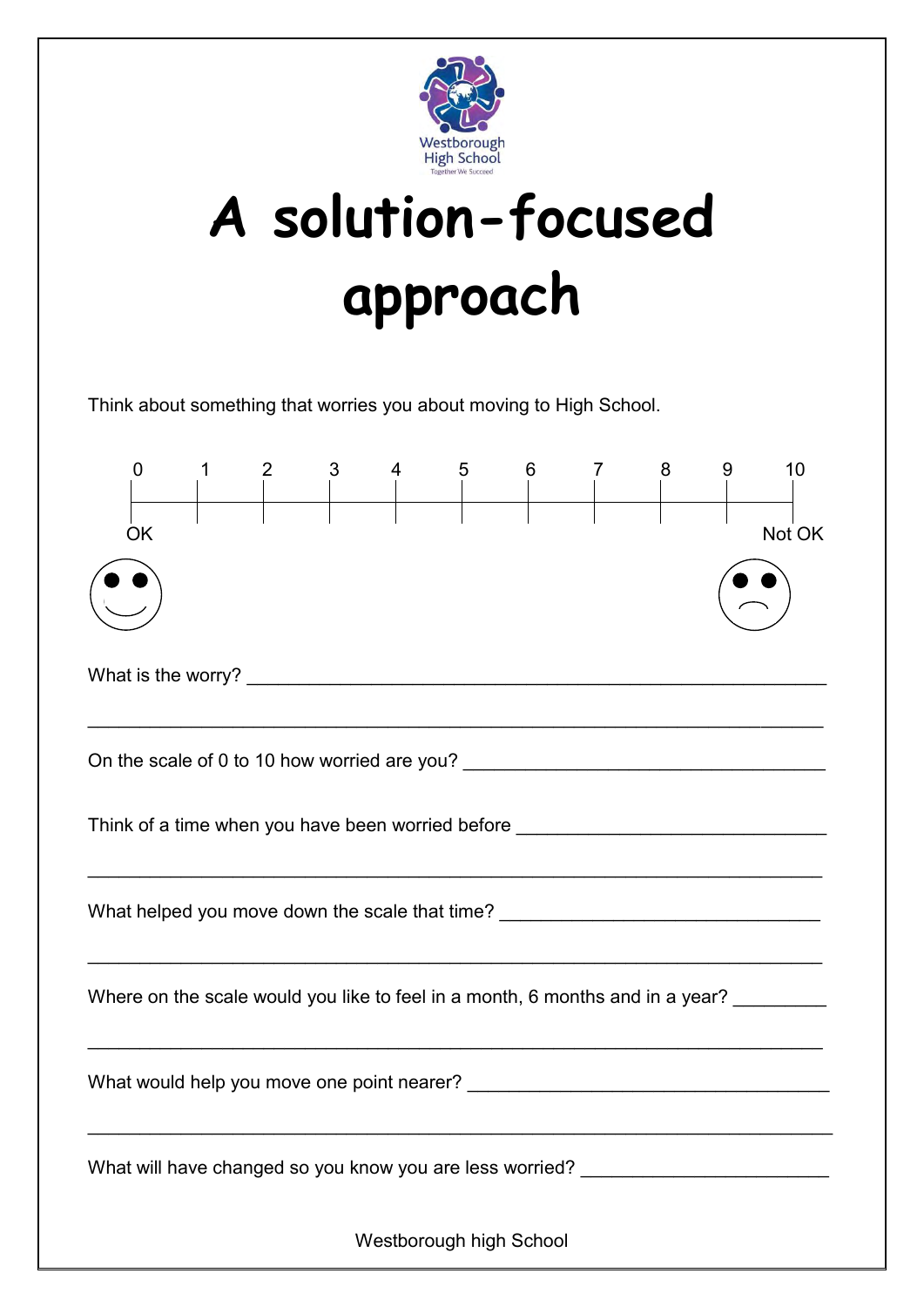

### My High School

### **Contents**

### **High School** [question sheet](#page-12-0)

**[Finding your way around](#page-17-0)**

**[School Staff](#page-18-0)**

### **School [Uniform](#page-18-1)**

**[When I visit my High School](#page-23-0)**

**[After visiting your new school](#page-24-0)**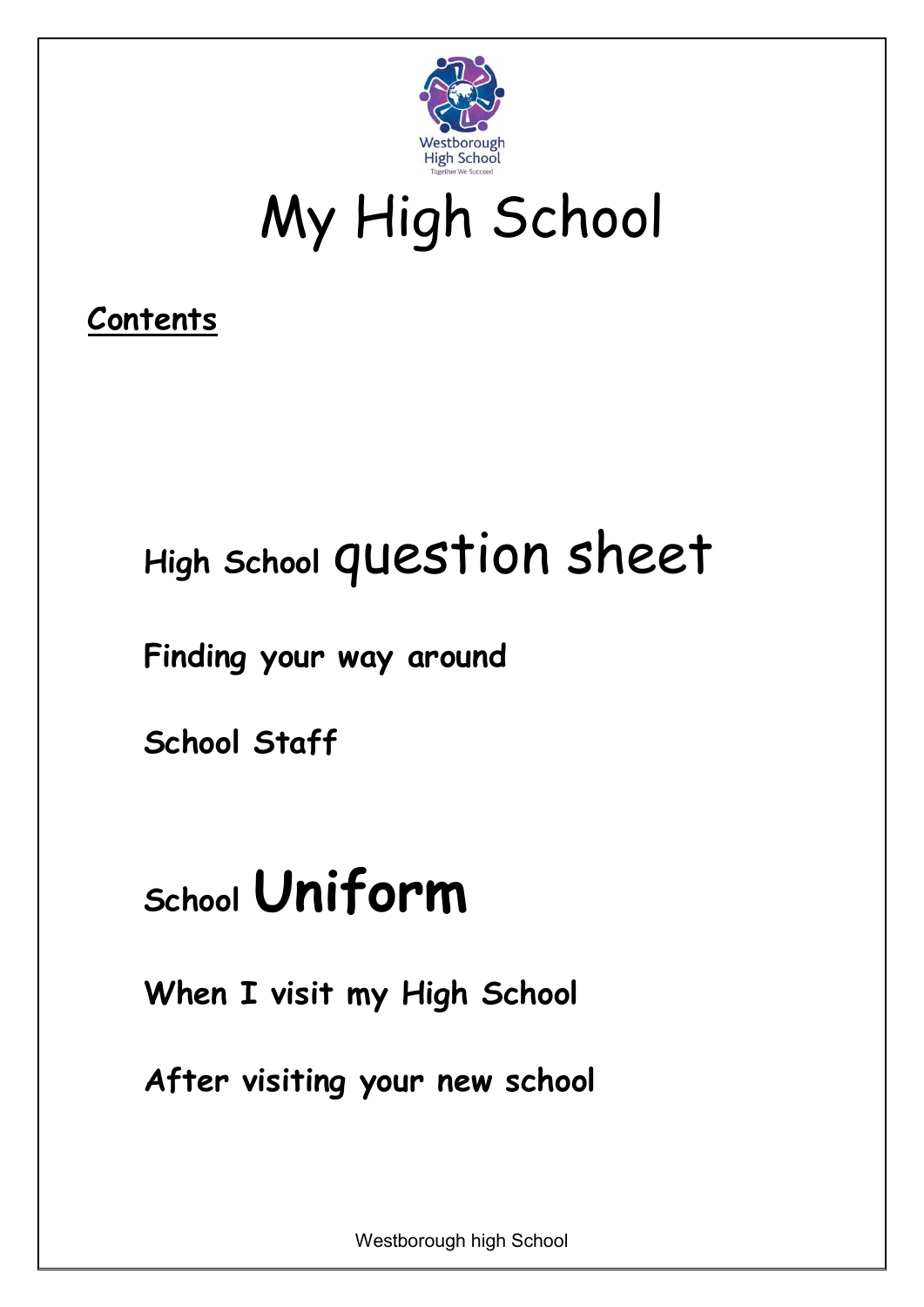

# <span id="page-12-0"></span>High School question sheet

High School: \_\_\_\_\_\_\_\_\_\_\_\_\_\_\_\_\_\_\_\_\_\_\_\_\_\_\_\_\_\_\_\_\_\_\_\_\_\_\_\_\_\_\_\_\_\_\_\_\_\_\_

Address of School: \_\_\_\_\_\_\_\_\_\_\_\_\_\_\_\_\_\_\_\_\_\_\_\_\_\_\_\_\_\_\_\_\_\_\_\_\_\_\_\_\_\_\_\_\_\_

Telephone Number: **Example 20** and the set of the set of the set of the set of the set of the set of the set of the set of the set of the set of the set of the set of the set of the set of the set of the set of the set of

| Questions about how the<br><b>School works</b>         | Best way to find out | <b>Answer</b> |
|--------------------------------------------------------|----------------------|---------------|
| What time does School<br>start/ finish?                |                      |               |
| What times are break-times<br>and lunch time?          |                      |               |
| What sort of food is sold?<br>How much do things cost? |                      |               |
| Where do students go at<br>lunch time?                 |                      |               |
| What snacks can you buy?                               |                      |               |
| How much homework do<br>you get?                       |                      |               |
| What happens if it isn't<br>done?                      |                      |               |
| Where can I do my<br>homework in my free time?         |                      |               |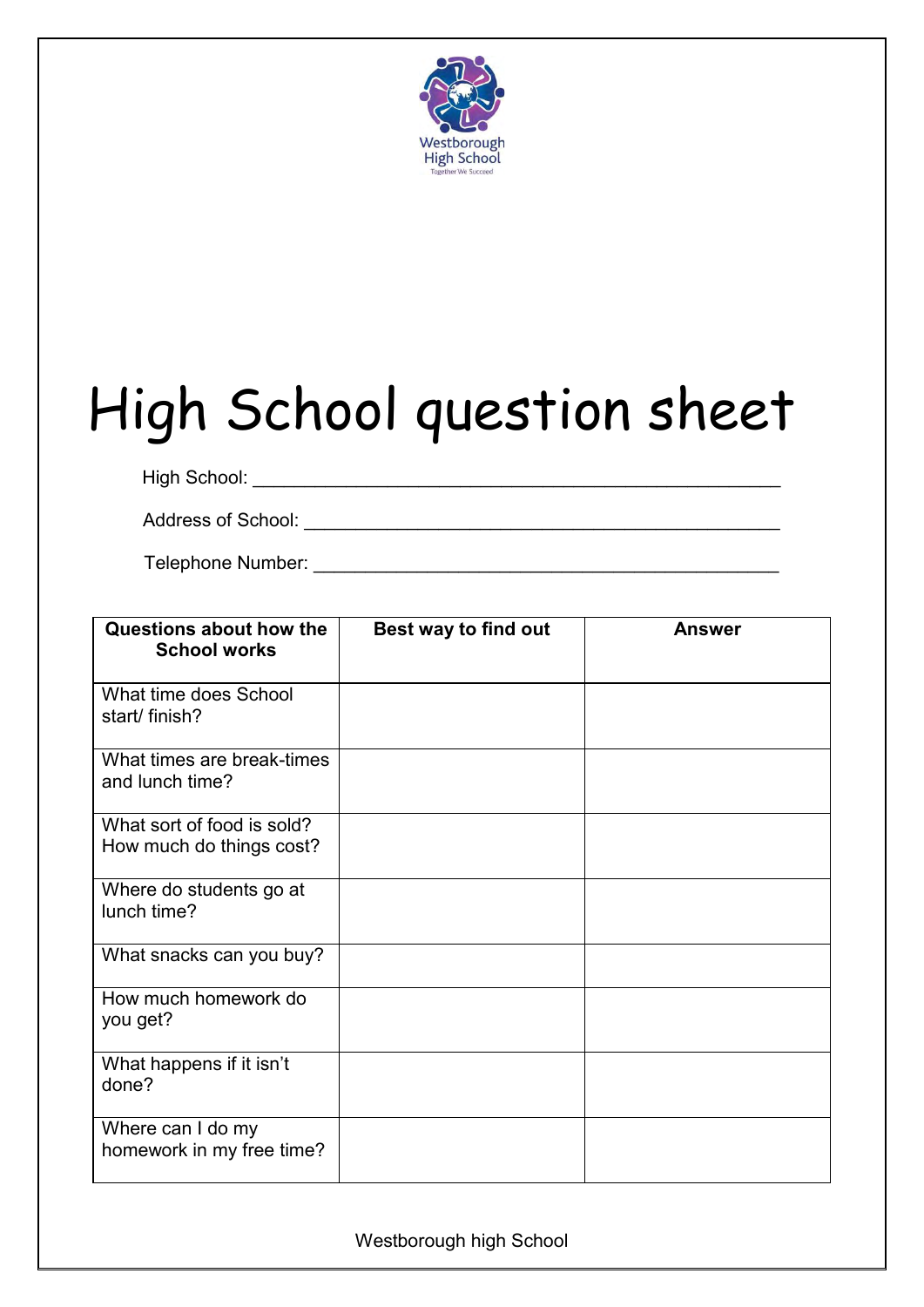

| What happens if I get into<br>trouble? What are the<br>punishments? |  |
|---------------------------------------------------------------------|--|
| Who's the best person to<br>talk to if I am having<br>problems?     |  |
| How am I rewarded for my<br>work?                                   |  |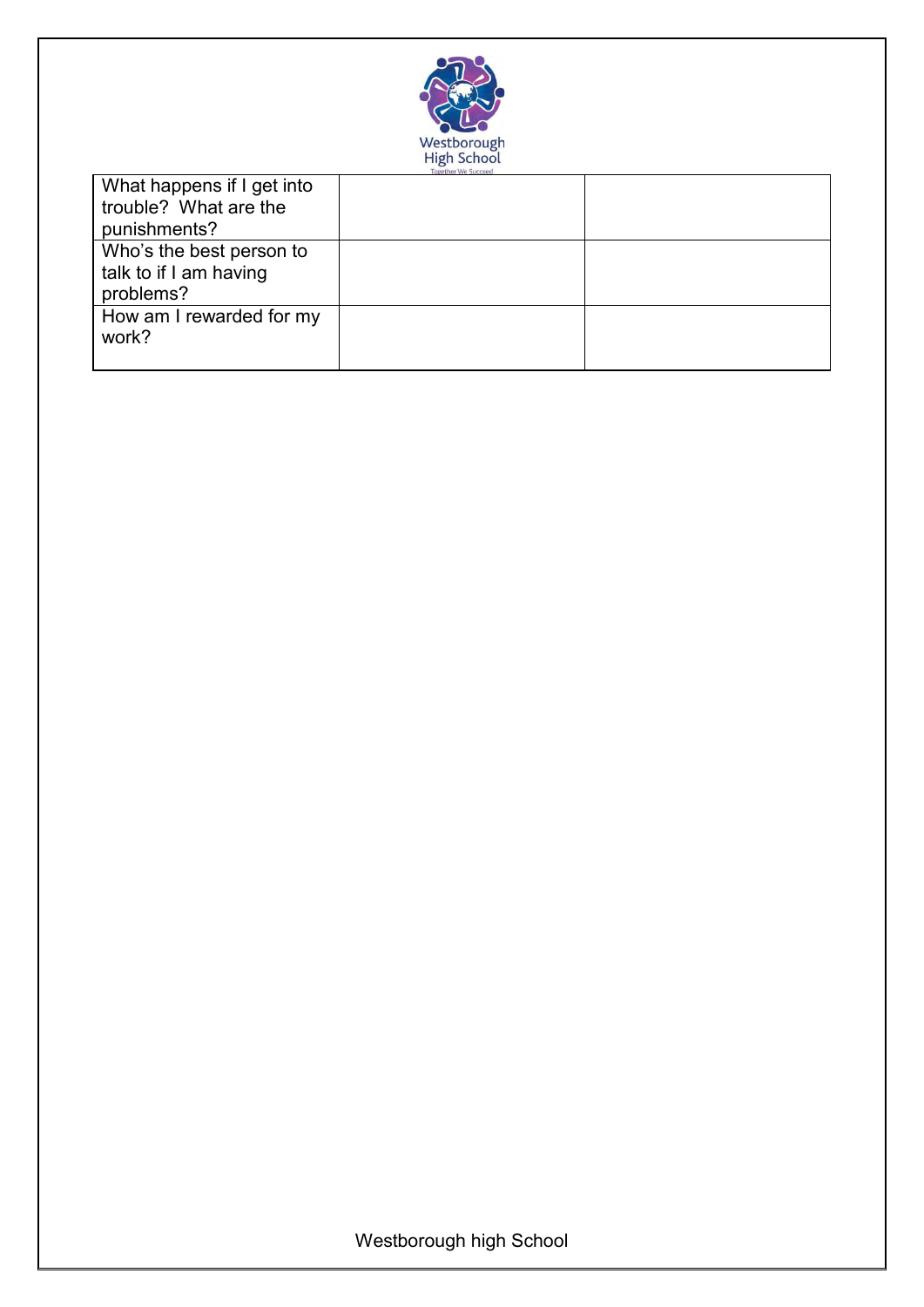

| <b>Questions about getting</b><br>to School                                   | Best way to find out | <b>Answer</b> |
|-------------------------------------------------------------------------------|----------------------|---------------|
| Where is the School?                                                          |                      |               |
| How will I get there?                                                         |                      |               |
| Can I take a bike?<br>Where can I put it?                                     |                      |               |
| How much is the bus fare?<br>Which number bus would I<br>take?                |                      |               |
| Are there friends who will<br>be gong to the same<br>college I can walk with? |                      |               |
| How long will it take to get<br>there?                                        |                      |               |
| What time will I have to get<br>up?                                           |                      |               |
| Is this better or worse than<br>now?                                          |                      |               |

| <b>Questions about School</b><br>dress and equipment    | Best way to find out | Answer |
|---------------------------------------------------------|----------------------|--------|
| What do people wear to<br>School?                       |                      |        |
| Where can I buy it?                                     |                      |        |
| What sports kit will I need?                            |                      |        |
| Is there a dress code for<br>School?                    |                      |        |
| What kind of bag will I take<br>my School equipment in? |                      |        |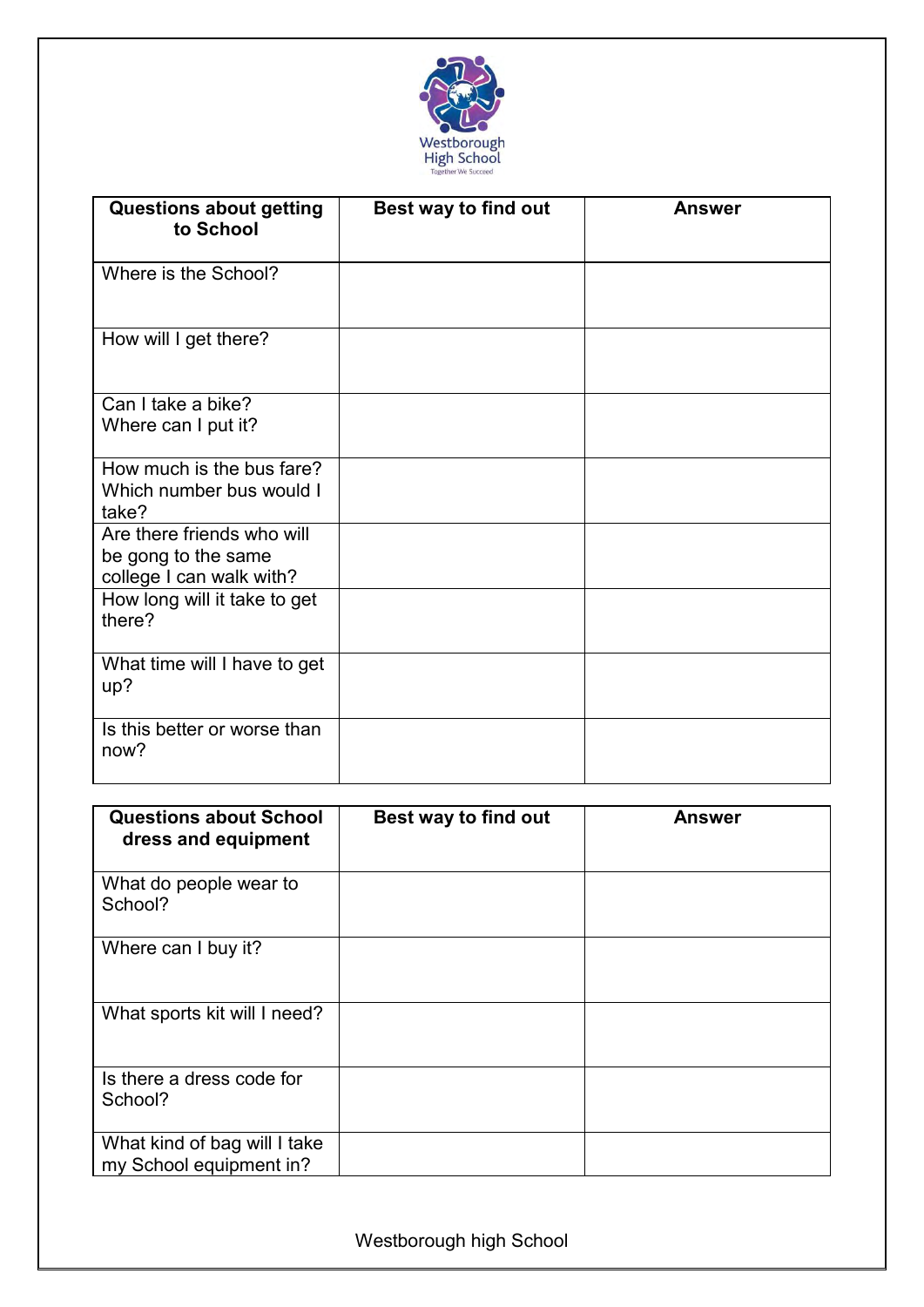

| Is there any other<br>equipment that I need? |  |
|----------------------------------------------|--|

| <b>Questions about Who's</b><br>Who                                                | Best way to find out | <b>Answer</b> |
|------------------------------------------------------------------------------------|----------------------|---------------|
| Name of your form tutor                                                            |                      |               |
| Name of your Head of Year                                                          |                      |               |
| Name of the Head Teacher                                                           |                      |               |
| Name of the Deputy Head                                                            |                      |               |
| Who else do you need to<br>know? What do they do<br>and when will you see<br>them? |                      |               |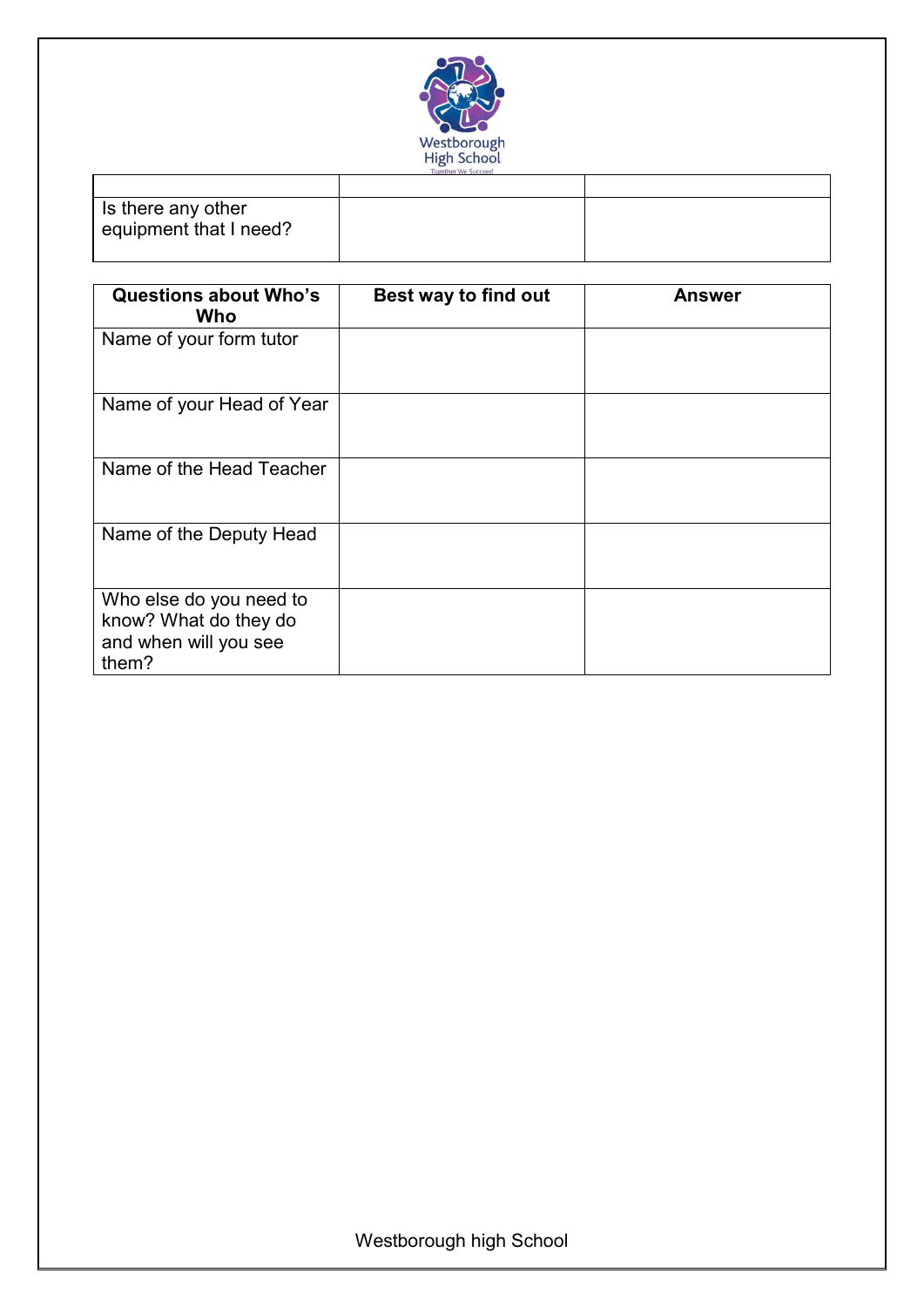

| <b>Questions about the</b><br>timetable and learning<br>opportunities in School              | Best way to find out | <b>Answer</b> |
|----------------------------------------------------------------------------------------------|----------------------|---------------|
| How does the timetable<br>work?                                                              |                      |               |
| What subjects will I be able<br>to study?                                                    |                      |               |
| What facilities does the<br>School have (e.g. sports<br>equipment, science<br>laboratories)? |                      |               |
| What happens if I find the<br>work hard?                                                     |                      |               |
| Is there support in lessons?                                                                 |                      |               |
| Does it offer anything after<br>school?                                                      |                      |               |
| What other activities are<br>offered?                                                        |                      |               |
| Which could I join?                                                                          |                      |               |

| Any other questions I<br>have | Best way to find out | <b>Answer</b> |
|-------------------------------|----------------------|---------------|
| 1.                            |                      |               |
| 2.                            |                      |               |
| 3.                            |                      |               |
| 4.                            |                      |               |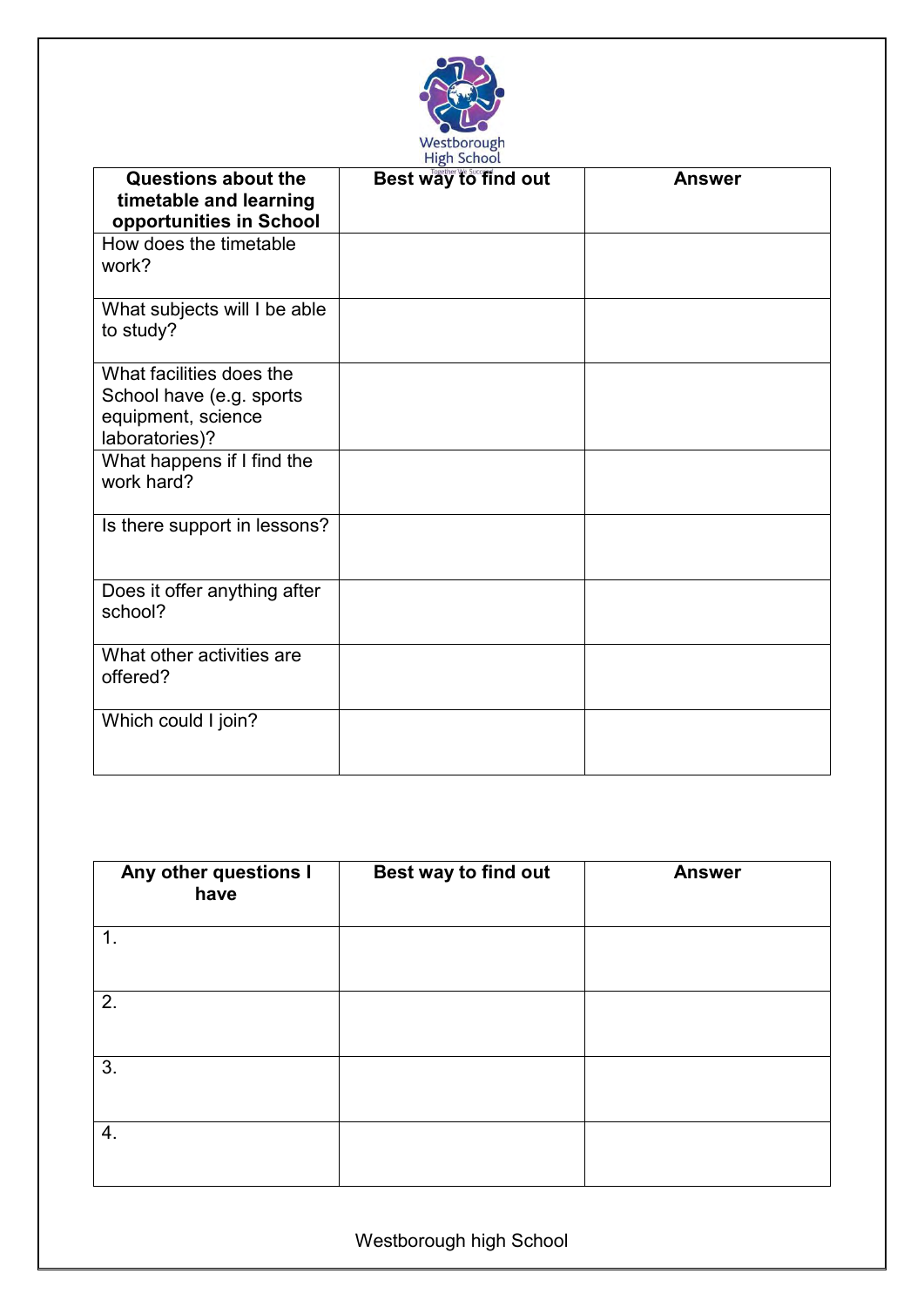

### <span id="page-17-0"></span>**Finding your way around**

It can be difficult to find your way around a new environment. Before you visit the High School, get a map of it. Mark on rooms in different colours.

You may want to mark on

- Your form room
- The library
- Different subject rooms e.g. English room, Science labs, Art room, Computer suite
- The canteen
- The toilets
- The main office
- Student's entrance

Plan a route for your visit to school that will take you to some of the places marked on the map.



Draw your route on the map. Try and follow this route when you visit your School.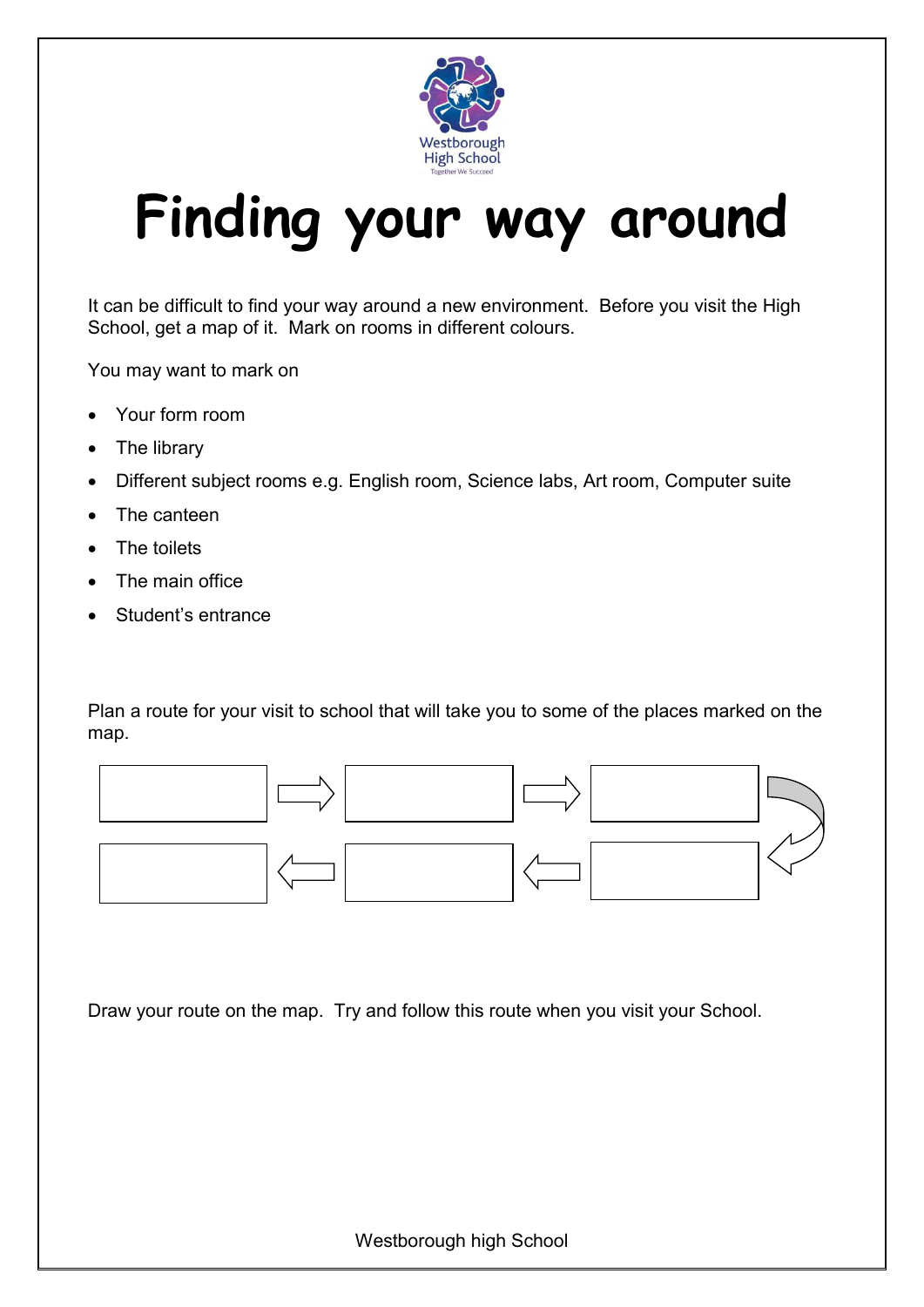

### **School Staff**

<span id="page-18-0"></span>There are many teachers in a secondary school, not all of them will teach you, but may be important to you in a different way. As well as being a teacher they may have another job in school. The different names for these jobs are helpful to learn.

Written below are some of the jobs that adults in your secondary school may have.

Try and find out if there are adults in your secondary school who do this job, what they do and when you may see them.

<span id="page-18-1"></span>

| The name of the Head of Year 7           |  |  |
|------------------------------------------|--|--|
|                                          |  |  |
|                                          |  |  |
|                                          |  |  |
| The name of the assistant Head of Year 7 |  |  |
|                                          |  |  |
|                                          |  |  |
|                                          |  |  |
| Is there anyone else who might help you? |  |  |
|                                          |  |  |
|                                          |  |  |
|                                          |  |  |
| <b>Westborough high School</b>           |  |  |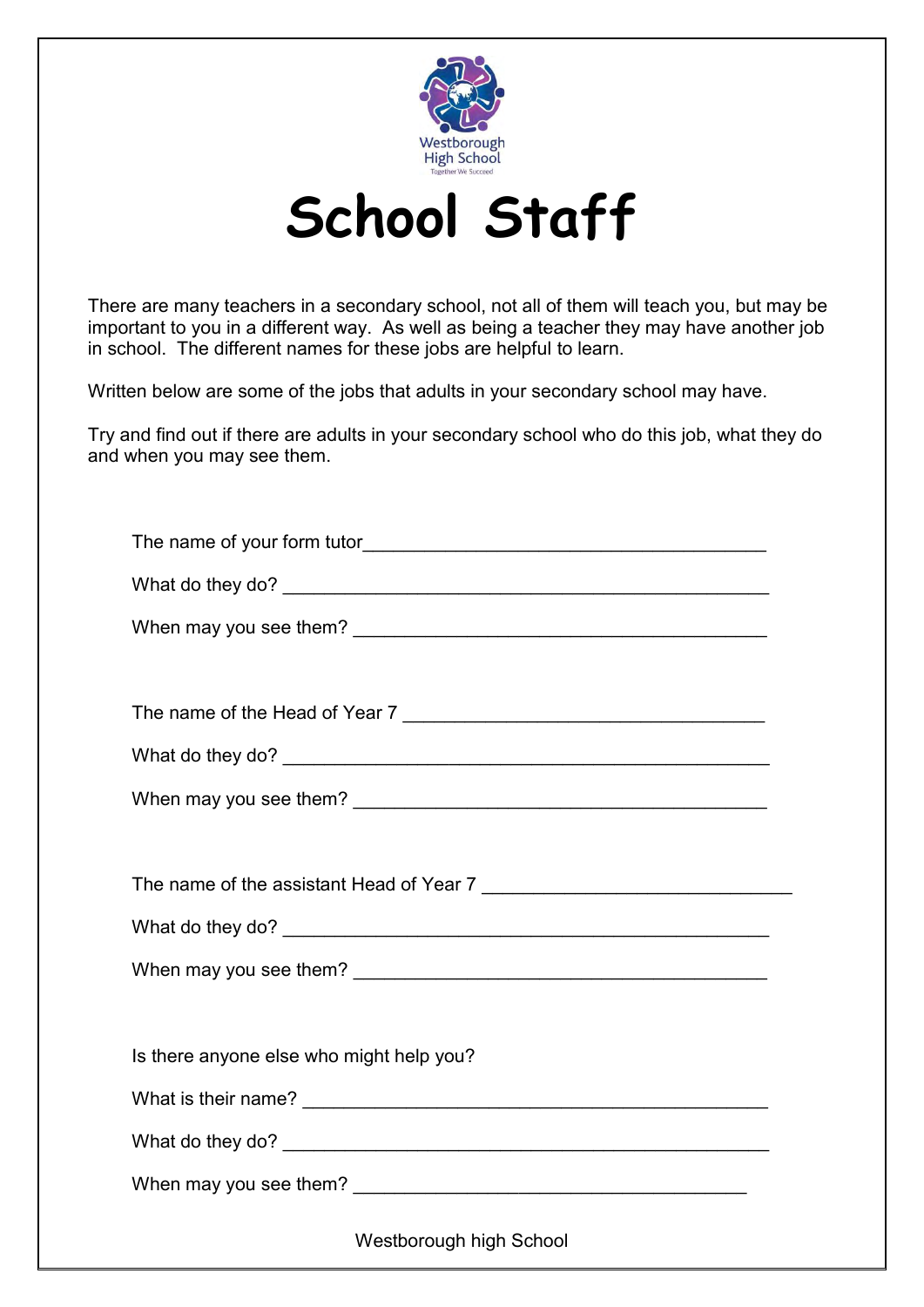

### **School Uniform**

It is important to wear the right clothes when you start at High School.



Find out the school dress code. Are there any clothes or jewellery you are not allowed to wear?

Is there anything you need to practice?

- Tying a tie?
- Changing quickly for PE?

Westborough high School

\_\_\_\_\_\_\_\_\_\_\_\_\_\_\_\_\_\_\_\_\_\_\_\_\_\_\_\_\_\_\_\_\_\_\_\_\_\_\_\_\_\_\_\_\_\_\_\_\_\_\_\_\_\_\_\_\_\_\_\_\_\_\_\_\_\_\_\_\_\_\_\_

 $\Box$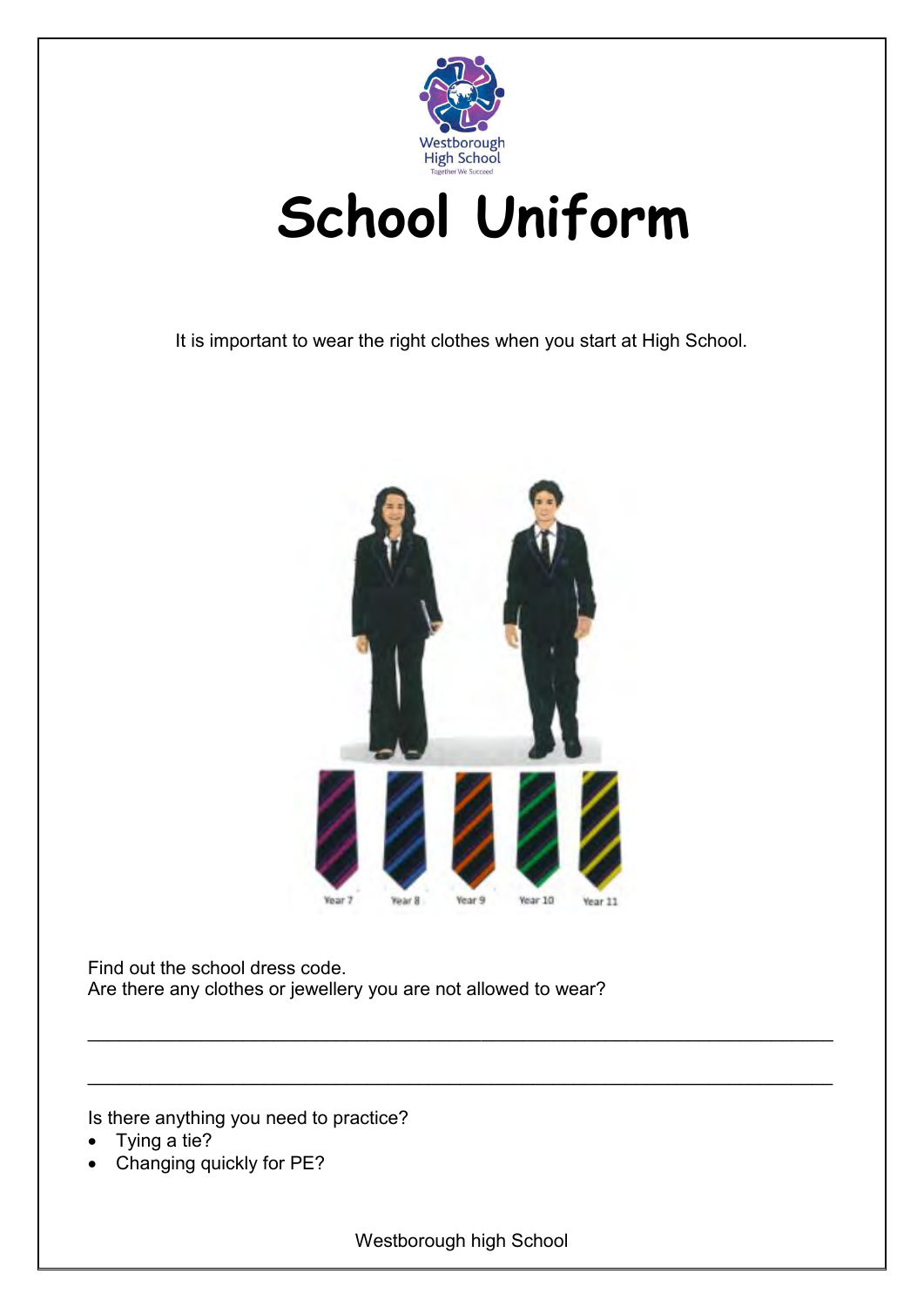

• Tying shoelaces?

List some of the clothes you might wear to school. Remember to think about appropriate shoes.

| $\begin{array}{c} \hline \text{3.} \end{array}$                                                                                                                      |
|----------------------------------------------------------------------------------------------------------------------------------------------------------------------|
| $4.$ $\overline{\phantom{a}}$                                                                                                                                        |
|                                                                                                                                                                      |
| Make sure you buy a bag that can hold A4 folders, textbooks, equipment and that is<br>comfortable to carry.<br>You will need different clothing for P.E. Make a list |
|                                                                                                                                                                      |
| $2.$ $\overline{\phantom{a}}$                                                                                                                                        |
|                                                                                                                                                                      |
|                                                                                                                                                                      |
| $5.$ $\overline{\phantom{a}}$                                                                                                                                        |
| Make sure you buy a bag that is suitable for carrying your P.E. kit, and that is comfortable<br>to carry                                                             |
| Westborough high School                                                                                                                                              |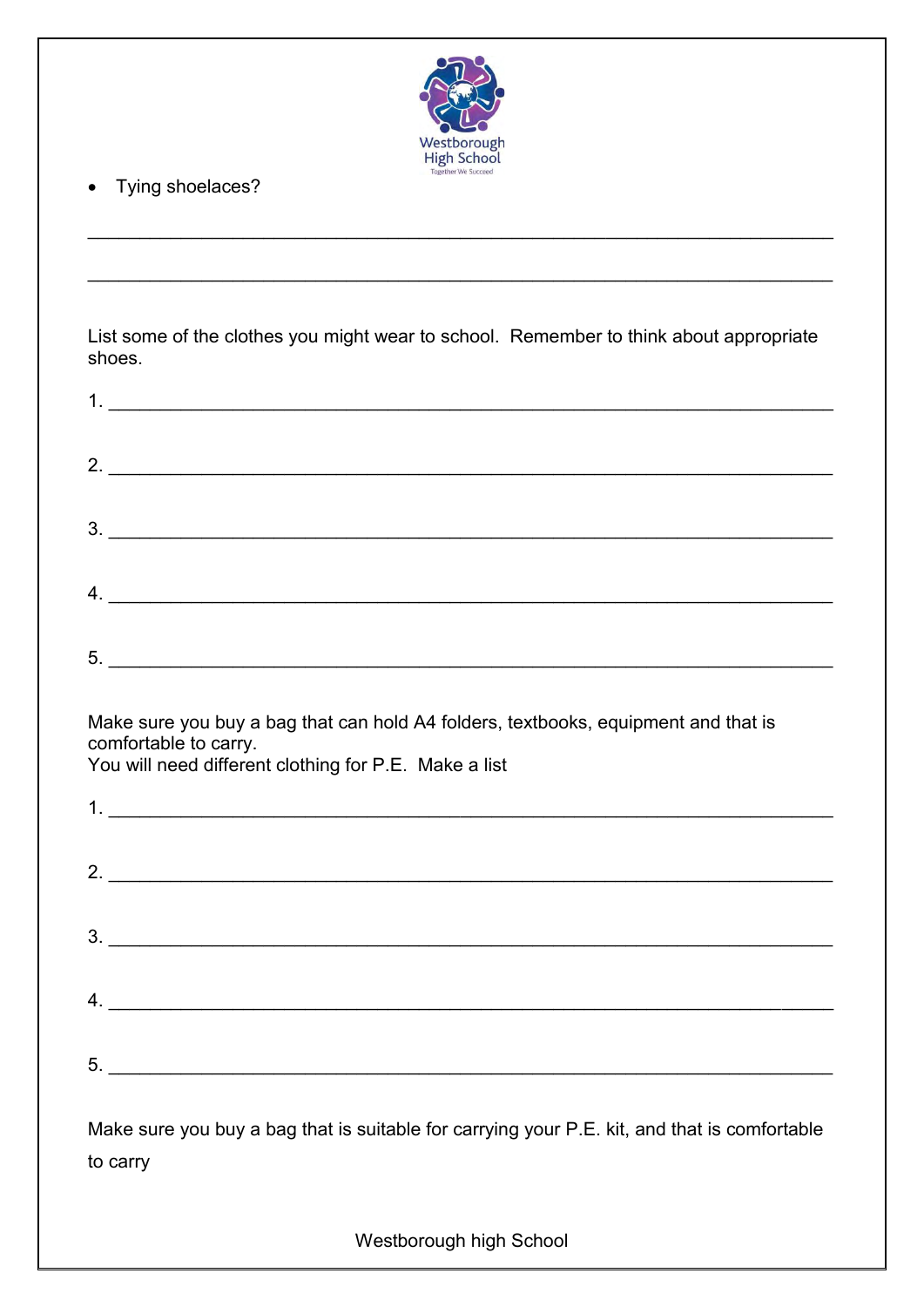

### **My school uniform**



Find a picture of the school uniform you will be wearing. You can look in the school brochure, or print one off the website.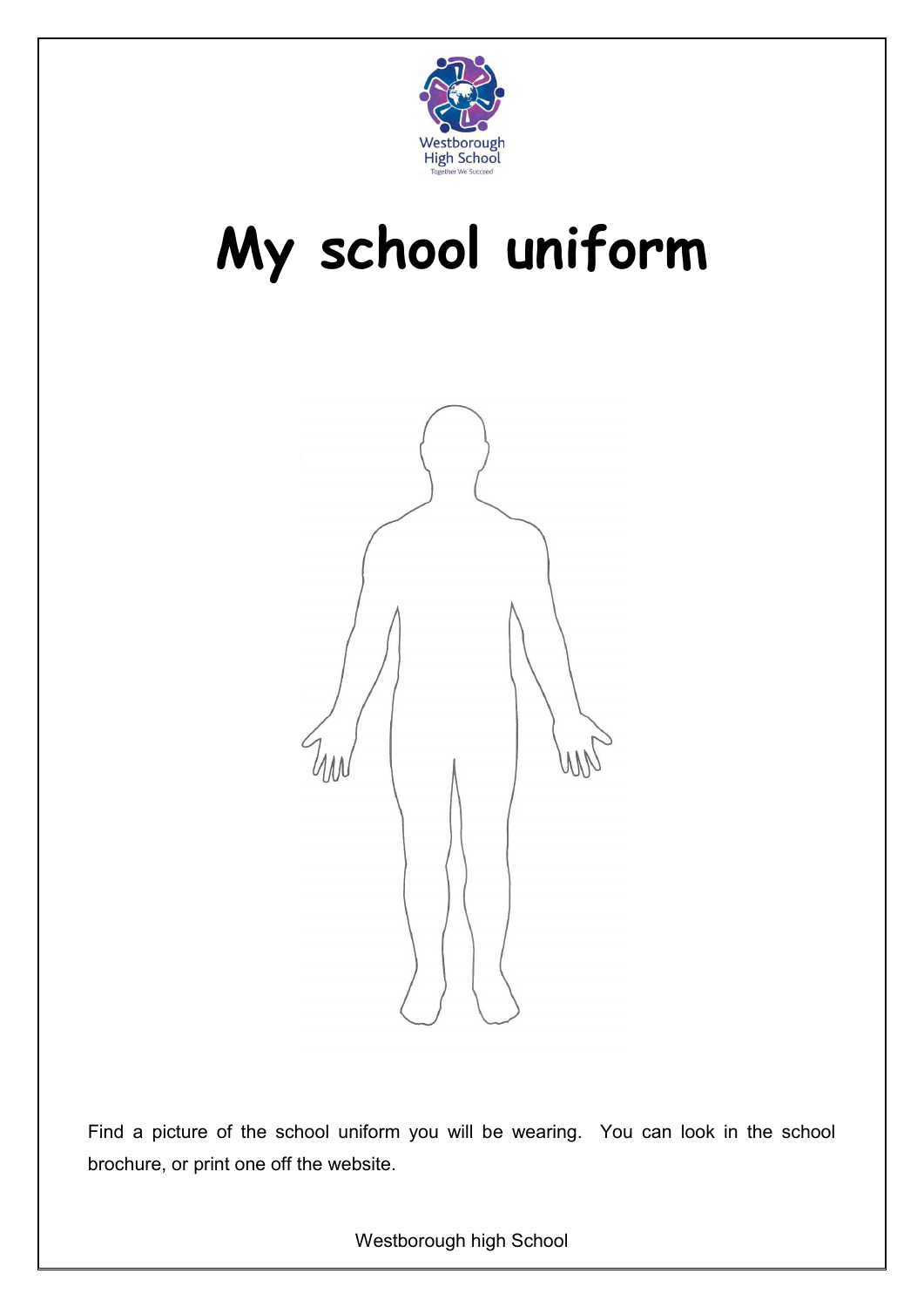





And again for the P.E. kit.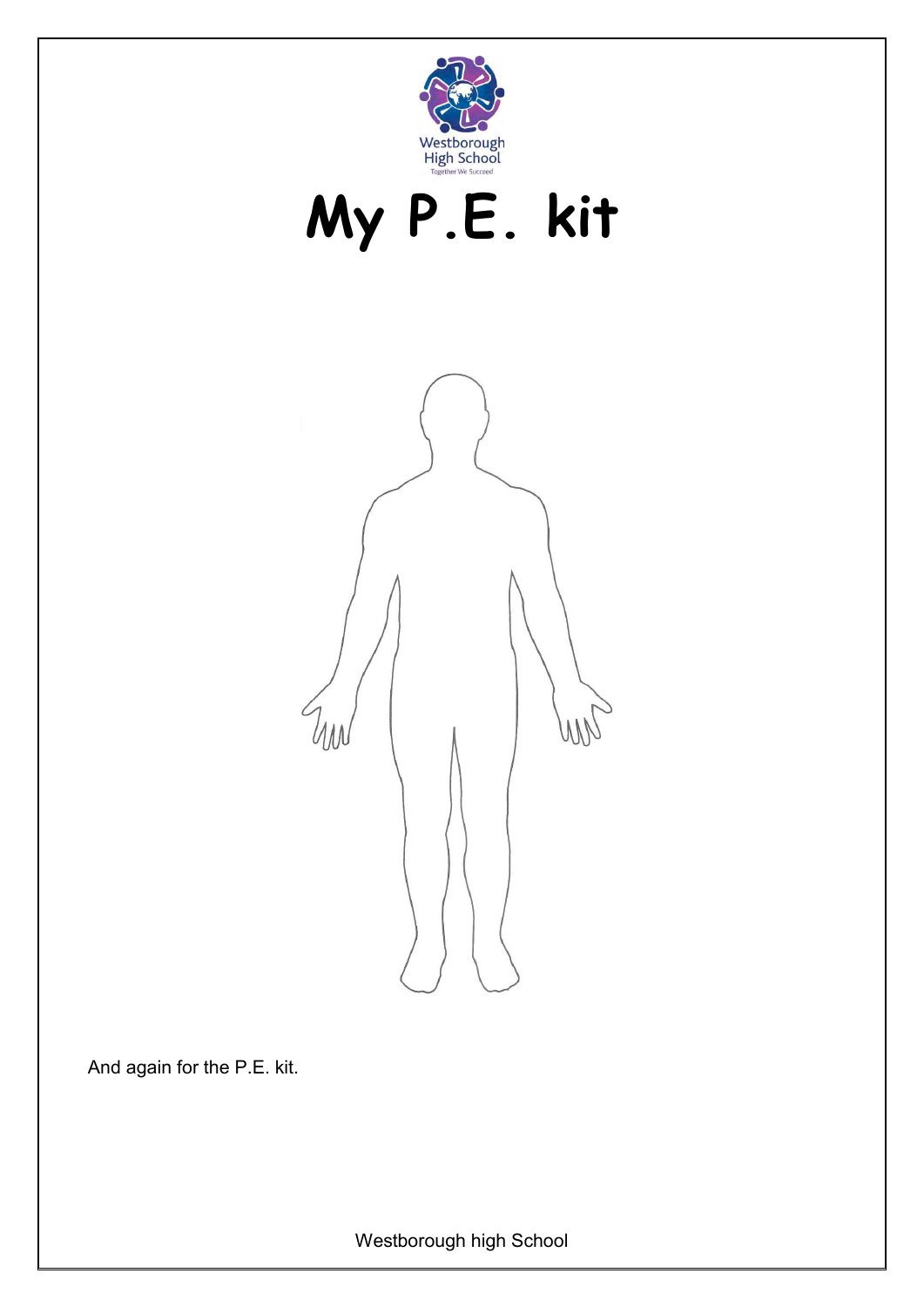

### <span id="page-23-0"></span>**When I visit my High School**

| Date of visit             |  |
|---------------------------|--|
| Time                      |  |
| Who will I go with ______ |  |
| How will I get there      |  |

| My questions | Best way to find out | Answer |
|--------------|----------------------|--------|
|              |                      |        |
|              |                      |        |
|              |                      |        |
|              |                      |        |
|              |                      |        |
|              |                      |        |
|              |                      |        |
|              |                      |        |
|              |                      |        |
|              |                      |        |
|              |                      |        |
|              |                      |        |
|              |                      |        |
|              |                      |        |
|              |                      |        |
|              |                      |        |
|              |                      |        |
|              |                      |        |
|              |                      |        |
|              |                      |        |
|              |                      |        |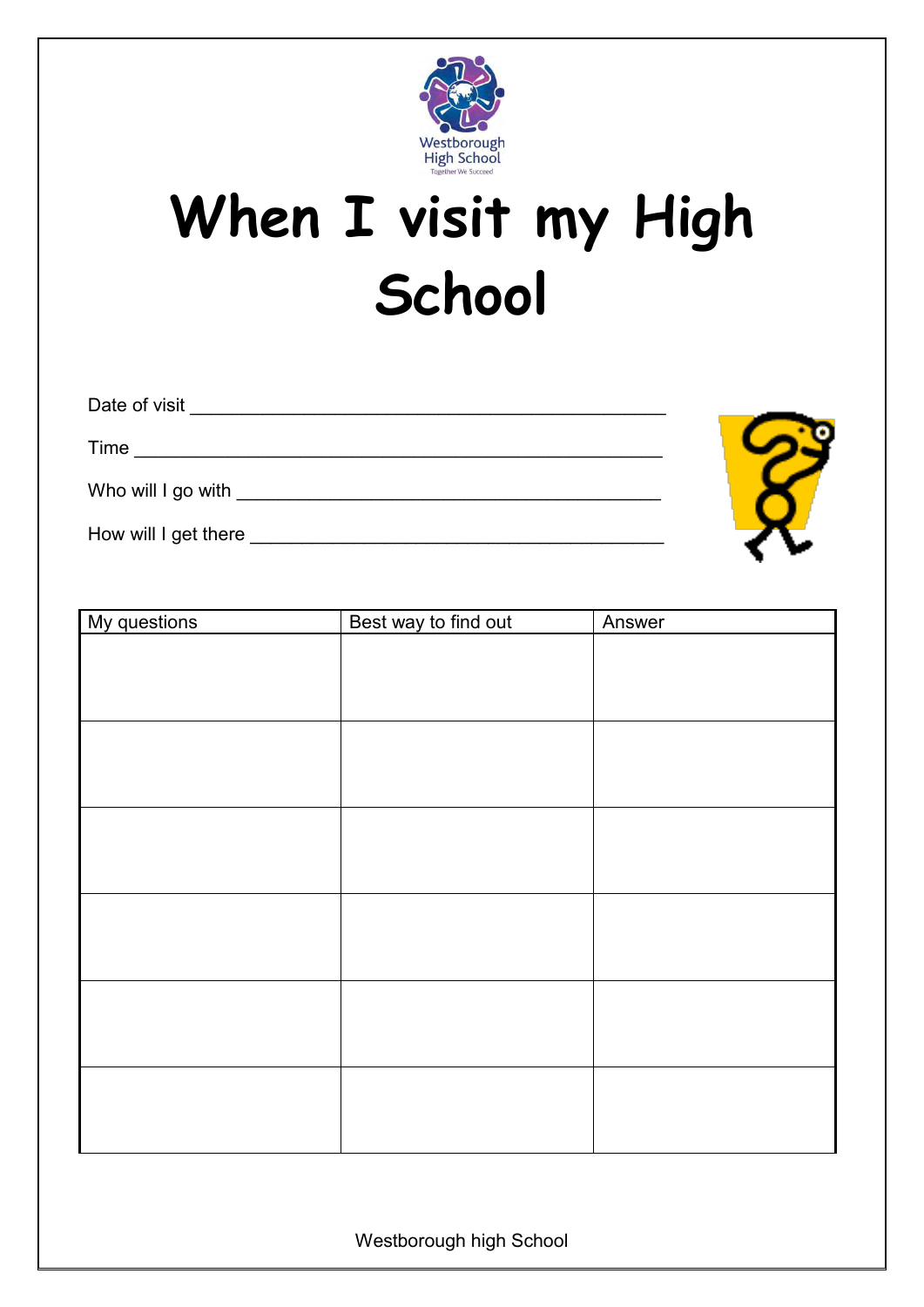

### <span id="page-24-0"></span>After visiting your new school

Describe what you did and saw.

What did you like at the School?

What didn't you like?

How was it different from your Primary school?

Is there anything else you want to find out?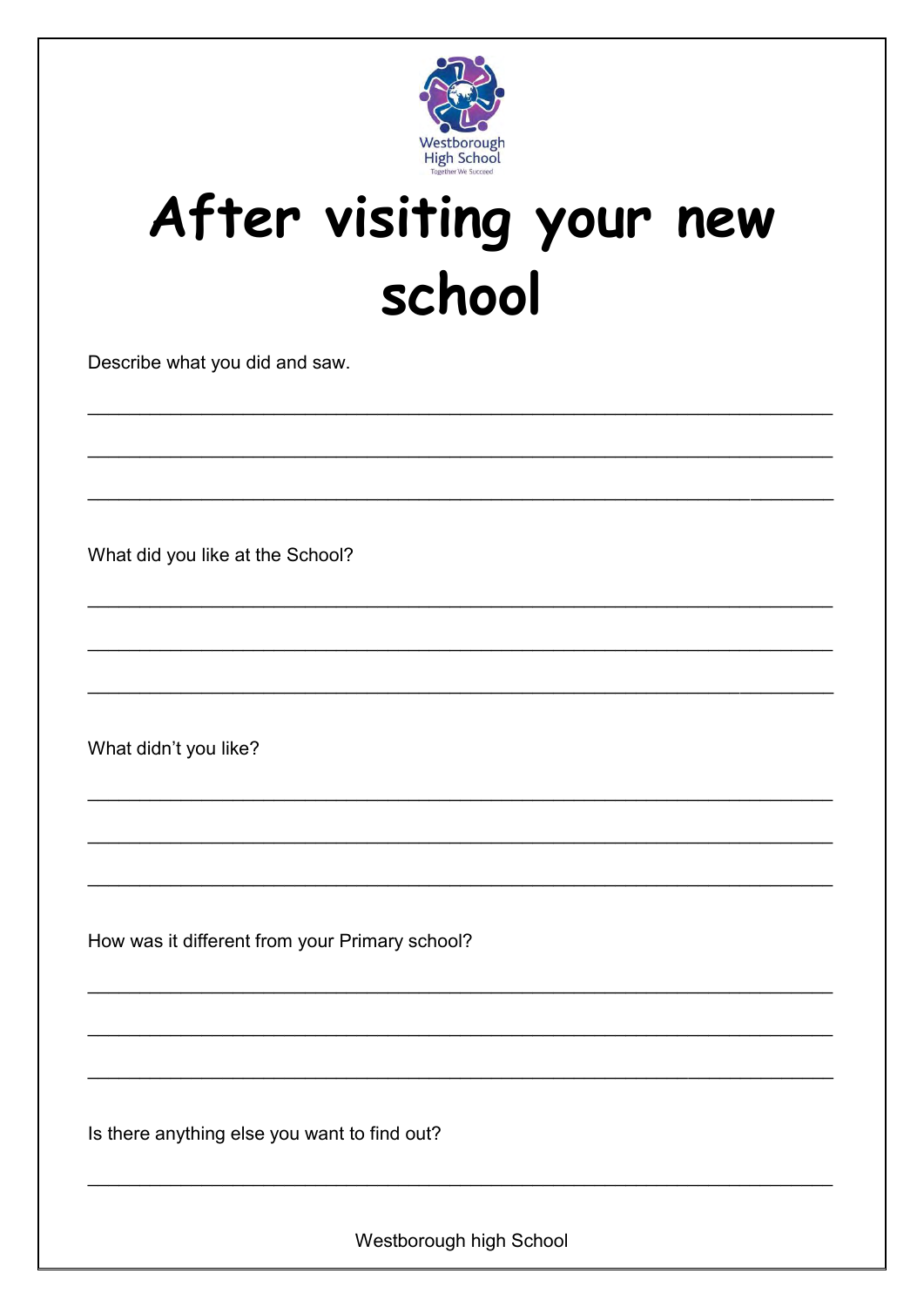

### **Organisation at school**

**Contents**

**[School times](#page-26-0)**

**[Morning](#page-27-0) Break**

**[Lunch Break](#page-28-0)**

**[Choosing what to eat from the canteen](#page-31-0)**

**[Coping in High School](#page-32-0)**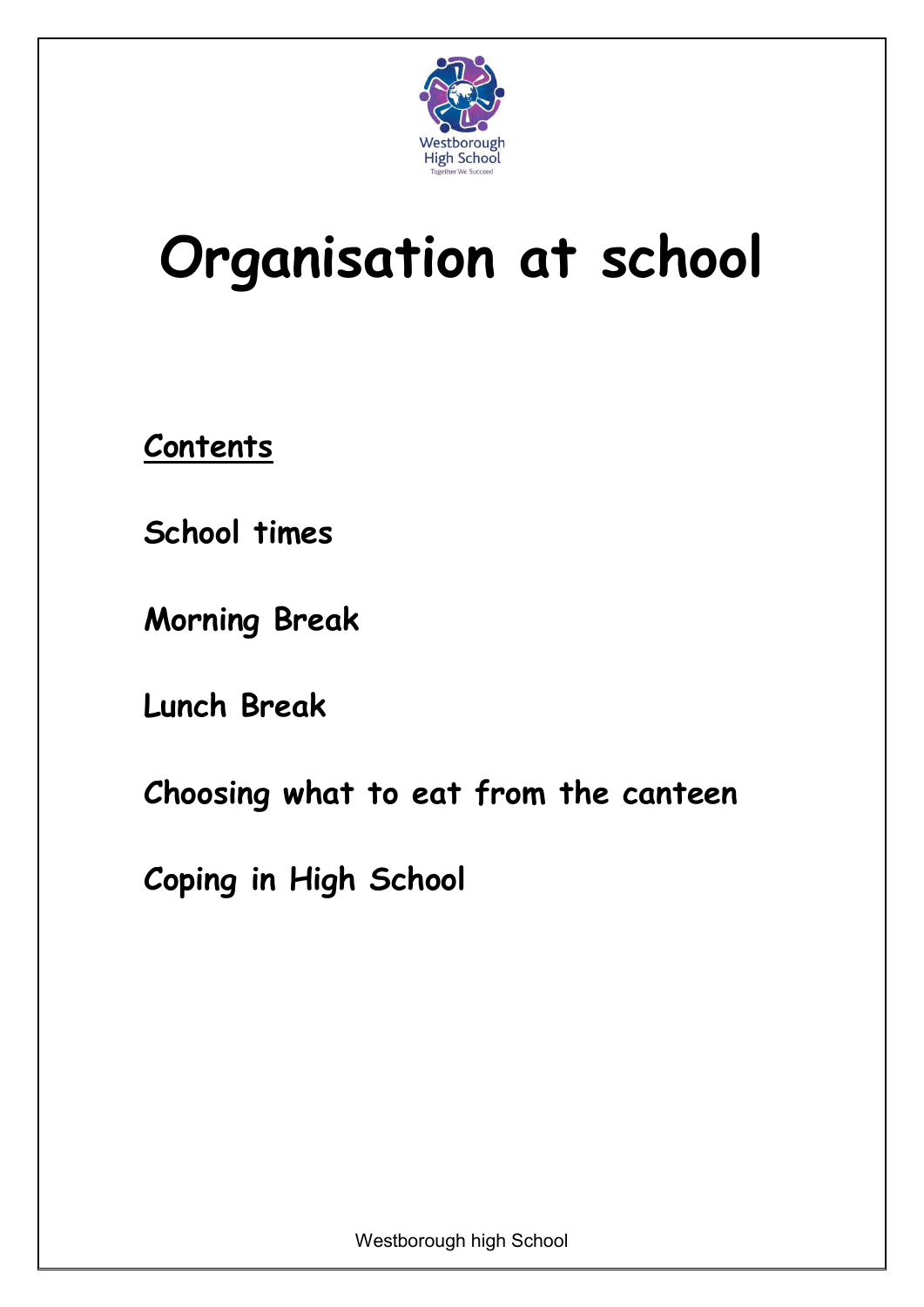<span id="page-26-0"></span>

# School times **School times**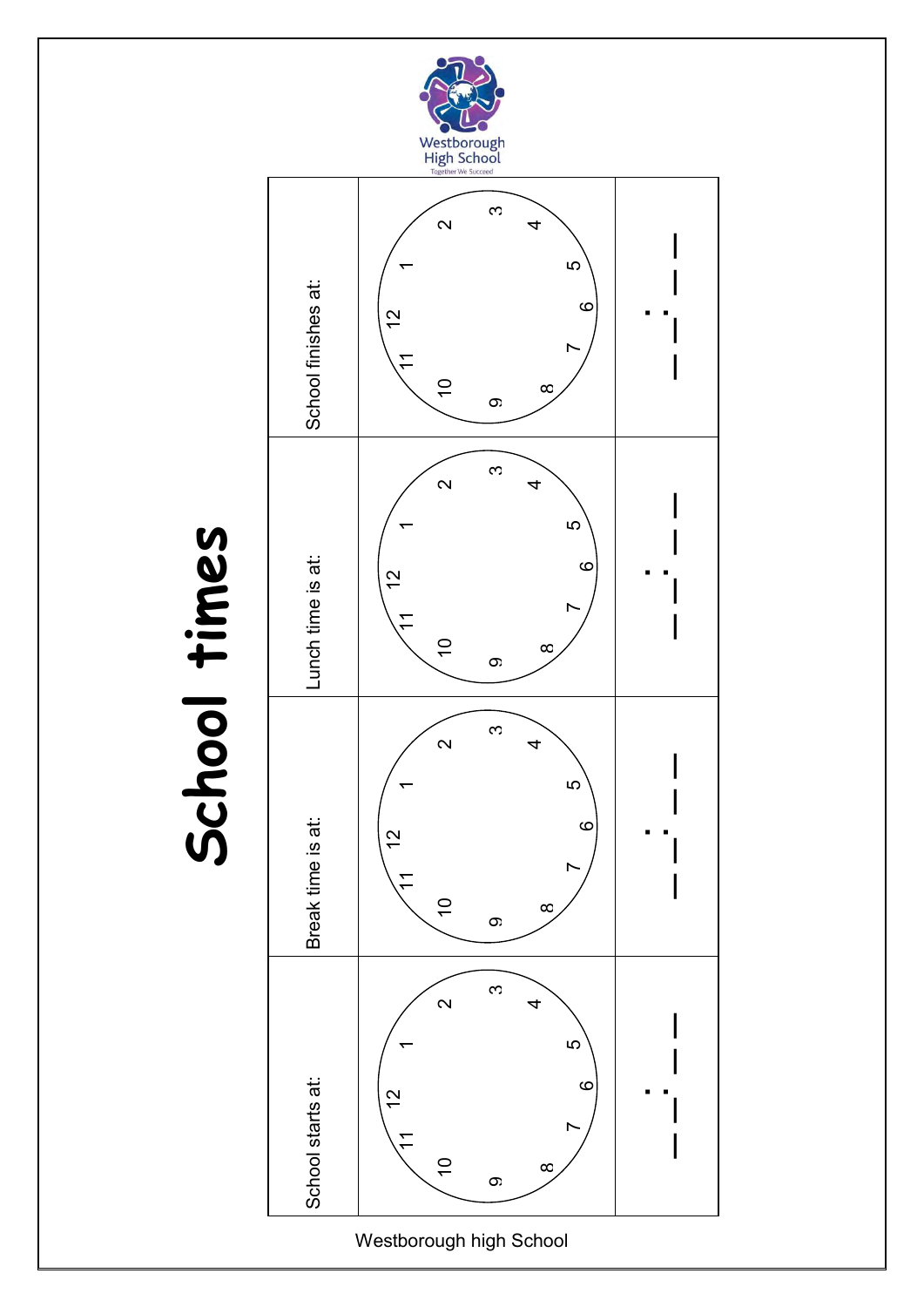

**Morning Break**

<span id="page-27-0"></span>At the end of a lesson you need to pack your bag, check you have all your belongings and usually you have to leave the room in order to go to your next lesson. At some time in the morning you will usually have a longer break in which you have time for a snack and to meet up with your friends.



#### **Where can I go and what can I do at morning break?**

| Place | What you are allowed to do |
|-------|----------------------------|
|       |                            |
|       |                            |
|       |                            |
|       |                            |
|       |                            |
|       |                            |

#### **What snacks can I buy at School?**

1. \_\_\_\_\_\_\_\_\_\_\_\_\_\_\_\_\_\_\_\_\_\_\_\_\_\_\_\_\_

- 2. \_\_\_\_\_\_\_\_\_\_\_\_\_\_\_\_\_\_\_\_\_\_\_\_\_\_\_\_\_
- 3. \_\_\_\_\_\_\_\_\_\_\_\_\_\_\_\_\_\_\_\_\_\_\_\_\_\_\_\_\_
- $4.$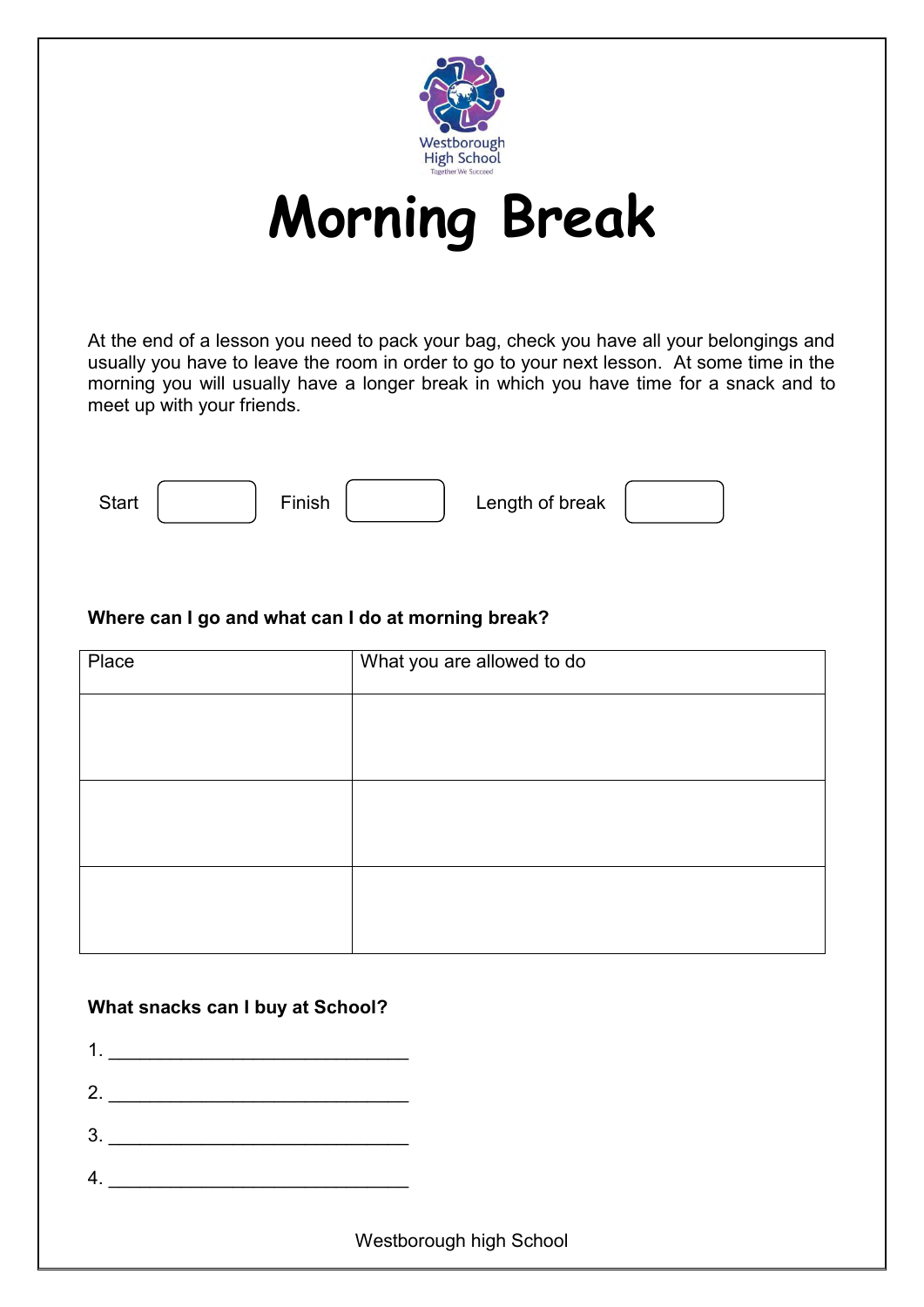

### **Lunch Break**

<span id="page-28-0"></span>The lunch break is between morning and afternoon lessons. It is a time when you can mix with your friends, go to a lunchtime activity, and eat your lunch.



#### **Where can I go and what can I do at lunchtime?**

Most High Schools have a canteen system or you can bring a packed lunch.

Make a list of some of the different types of food you can buy in the canteen:



**REMEMBER** you might need to bring in money or a card / voucher (eg: a "Smartcard")

If you bring in a packed lunch you will need to find out

Where can you eat it? **Where can you eat it? Where can you eat it? Where can you eat it?** 

What time do you eat it? \_\_\_\_\_\_\_\_\_\_\_\_\_\_\_\_\_\_\_\_\_\_\_\_\_\_\_\_\_\_\_\_\_\_\_\_\_\_\_\_\_\_\_\_\_\_\_\_\_\_\_\_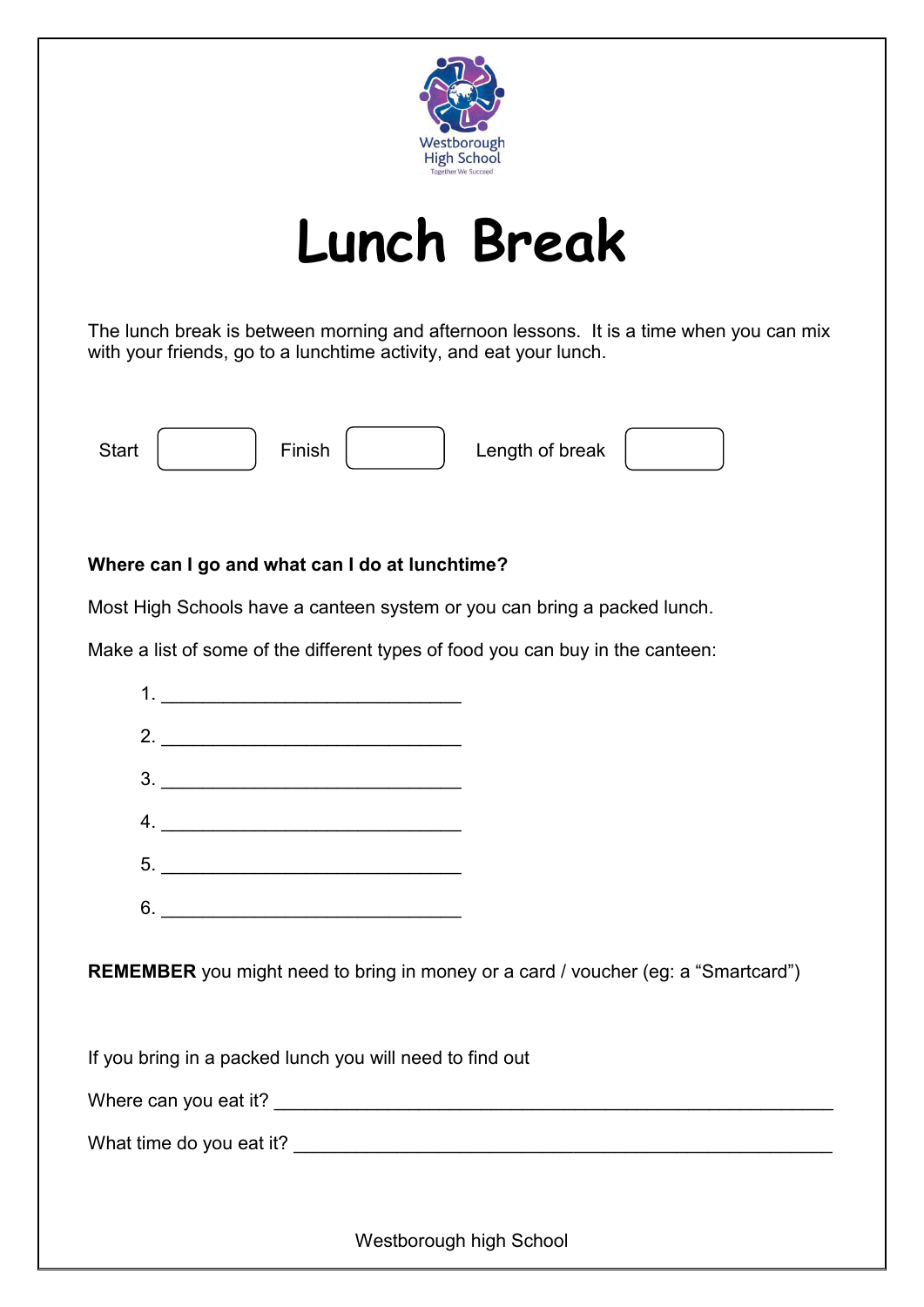

Can you buy a drink at school? \_\_\_\_\_\_\_\_\_\_\_\_\_\_\_\_\_\_\_\_\_\_\_\_\_\_\_\_\_\_\_\_\_\_\_\_\_\_\_\_\_\_\_\_\_\_\_

What sort of drinks or containers are you allowed to bring into school? \_\_\_\_\_\_\_\_\_\_\_\_\_\_\_\_\_\_\_\_\_\_\_\_\_\_\_\_\_\_\_\_\_\_\_\_\_\_\_\_\_\_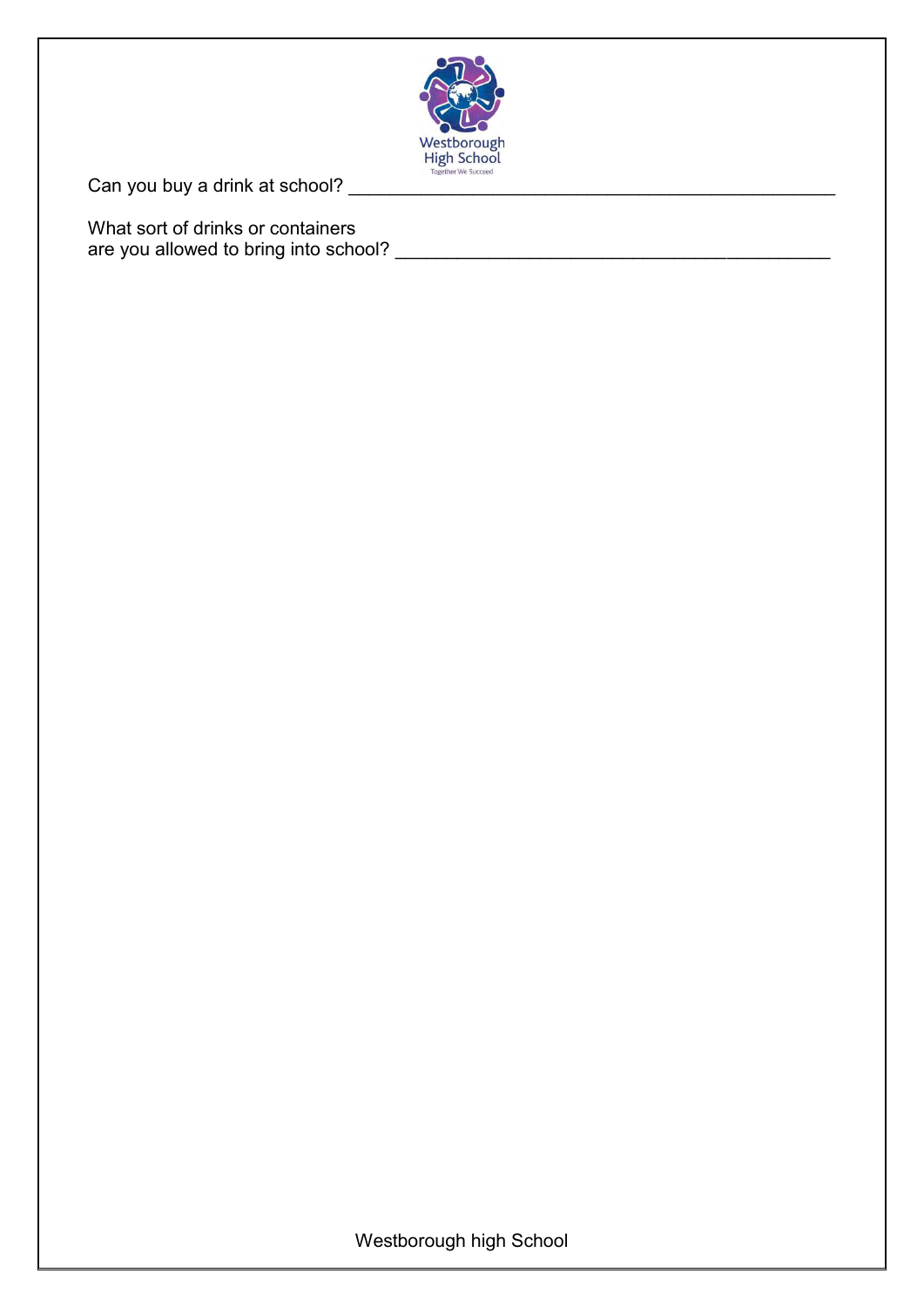

**Lunch time activities**- there are often different activities that occur at lunchtime

Make a list of the different activities you could do:



**Places to go**- there are often different places you can go during your lunchbreak

| Place | What you are allowed to do |
|-------|----------------------------|
|       |                            |
|       |                            |
|       |                            |
|       |                            |
|       |                            |
|       |                            |
|       |                            |
|       |                            |
|       |                            |
|       |                            |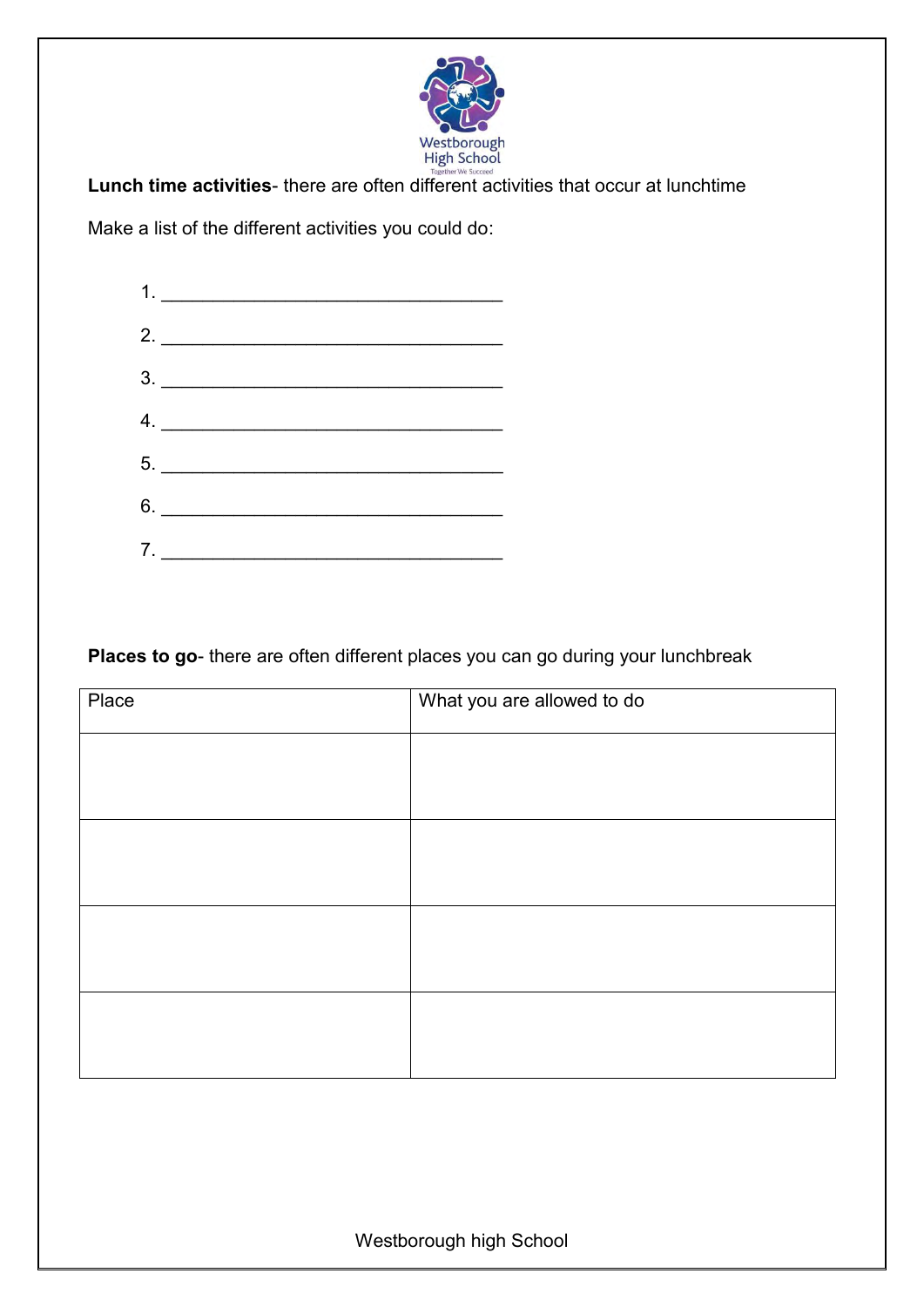

### <span id="page-31-0"></span>**Choosing what to eat from the canteen**

Find a menu from school with the prices. Plan out what you would like to eat over the week and how much it would cost.

| Day of the week | Food               | Price |
|-----------------|--------------------|-------|
| Monday          |                    |       |
| Tuesday         |                    |       |
| Wednesday       |                    |       |
| Thursday        |                    |       |
| Friday          |                    |       |
|                 | Total for the week |       |

Discuss the menu you have chosen with your teacher or your parents.

- Have you chosen a variety of foods?
- Have you included fruit and vegetables in your choices?
- Are there at least 2 days that you have chosen healthy options?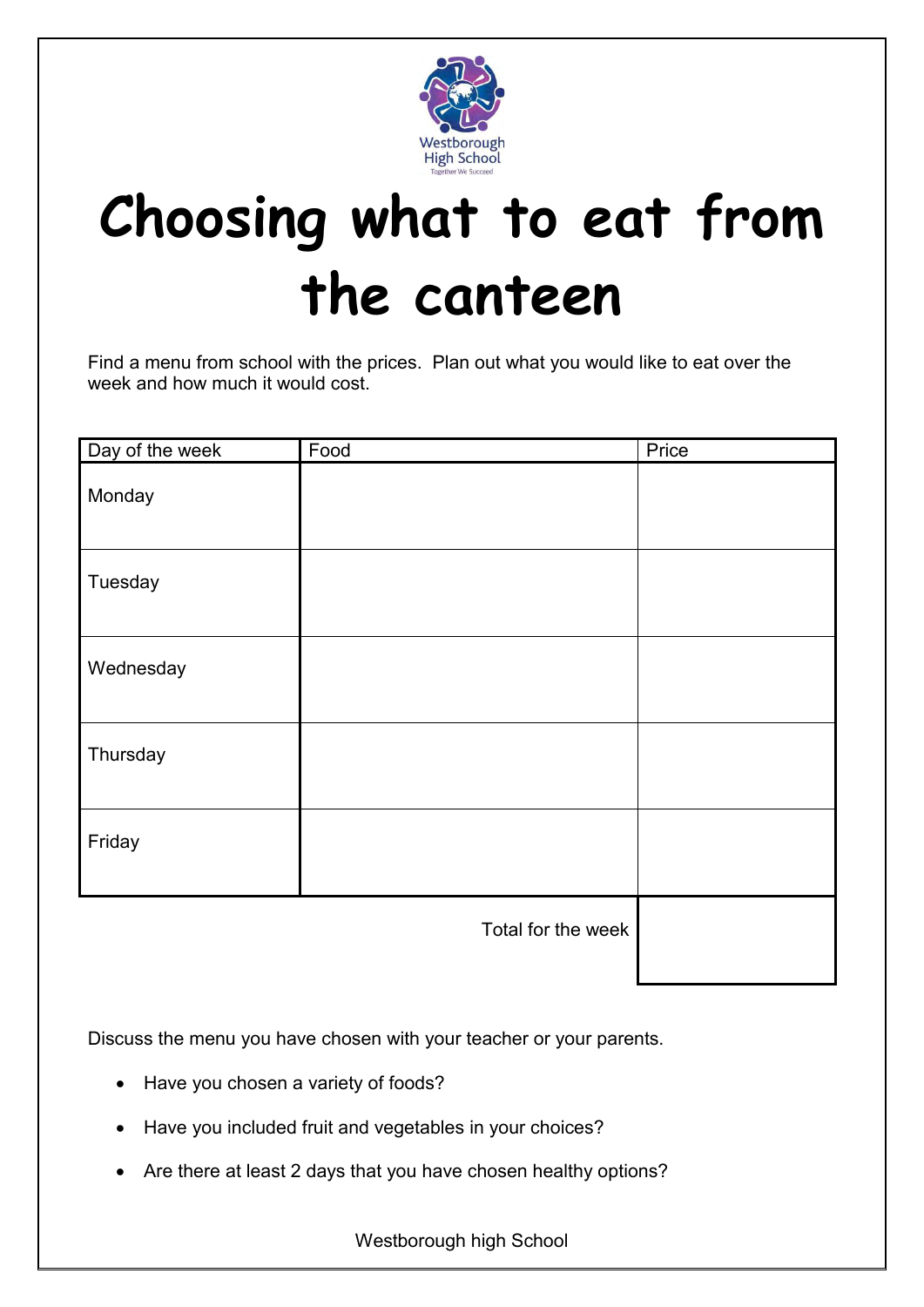

### <span id="page-32-0"></span>**Coping in High School**

Think about how you are expected to behave in High School and the reasons for this.

Fill in the chart below. If you cannot think of some reasons there are some suggestions below.

| <b>School expectations</b>                                           | Positive results if I do the<br>things in column 1 | <b>Negative results if I do not</b><br>do the things in column 1 |
|----------------------------------------------------------------------|----------------------------------------------------|------------------------------------------------------------------|
| Attend classes                                                       |                                                    |                                                                  |
| Work hard                                                            |                                                    |                                                                  |
| Produce work on time                                                 |                                                    |                                                                  |
| Co-operate with others                                               |                                                    |                                                                  |
| Get a good qualification and<br>a good recommendation<br>from School |                                                    |                                                                  |

#### **These are some positive and negative statements to help you.**

| People will think I am productive.<br>Other students may ask for my help. |  |
|---------------------------------------------------------------------------|--|
|                                                                           |  |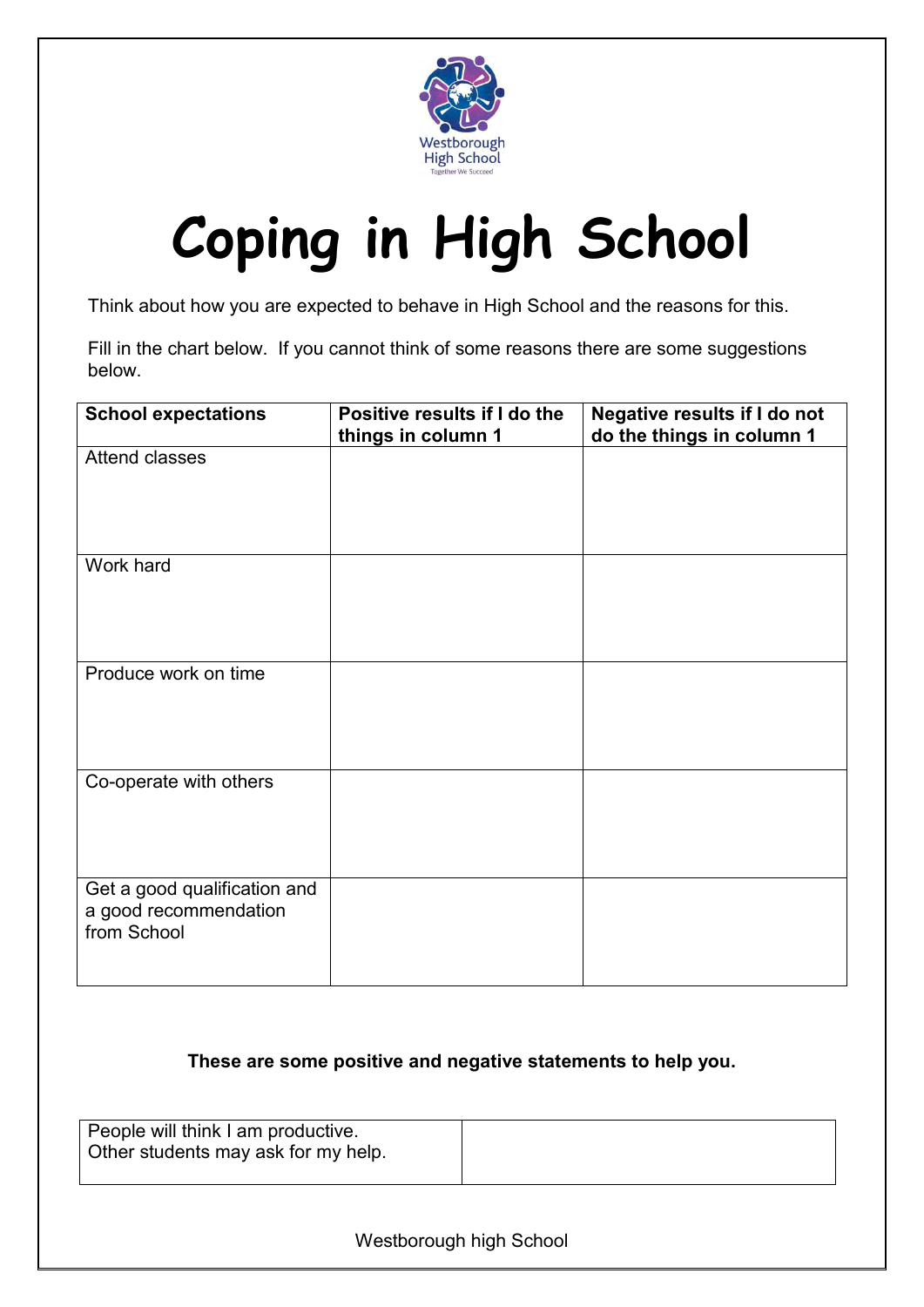

|                                                                                 | Tutors and family will be concerned that I<br>am not achieving my full potential.                                                                                                       |
|---------------------------------------------------------------------------------|-----------------------------------------------------------------------------------------------------------------------------------------------------------------------------------------|
| People will think I am conscientious,<br>I will feel satisfied with my studies. |                                                                                                                                                                                         |
|                                                                                 | Tutors will be concerned if I disrupt the<br>group and stop other<br>students from<br>working.<br>People who disrupt<br>other<br>students' work are often asked to leave the<br>school. |
| I am likely to get an interesting<br>and<br>rewarding job. I will feel happy.   |                                                                                                                                                                                         |
|                                                                                 | Tutors and family will worry about me.<br>Tutors will not be able to their job of<br>teaching and helping me.                                                                           |
| People will think I am reliable.<br>I will feel good.                           |                                                                                                                                                                                         |
|                                                                                 | I am unlikely to get a good qualification<br>and so will have less employment choices<br>available to me. I may not earn enough<br>money to pursue my interests.                        |
| People will think I am good to work with.                                       |                                                                                                                                                                                         |
|                                                                                 | Tutors and family will worry about me.<br>They may feel I am not taking full<br>responsibility for my work, and not asking<br>for help when it is needed.                               |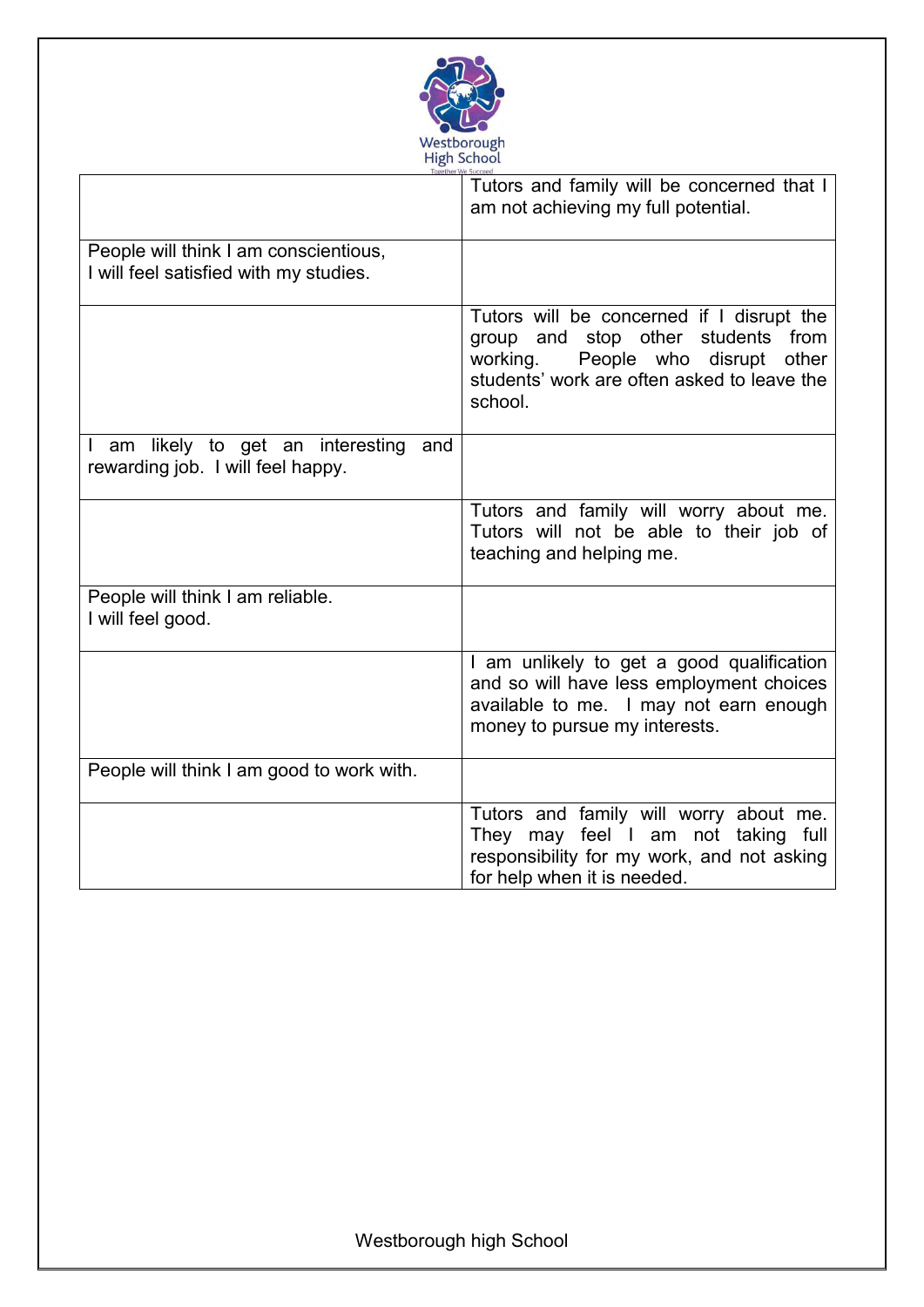

### **Organisation at home**

**Contents**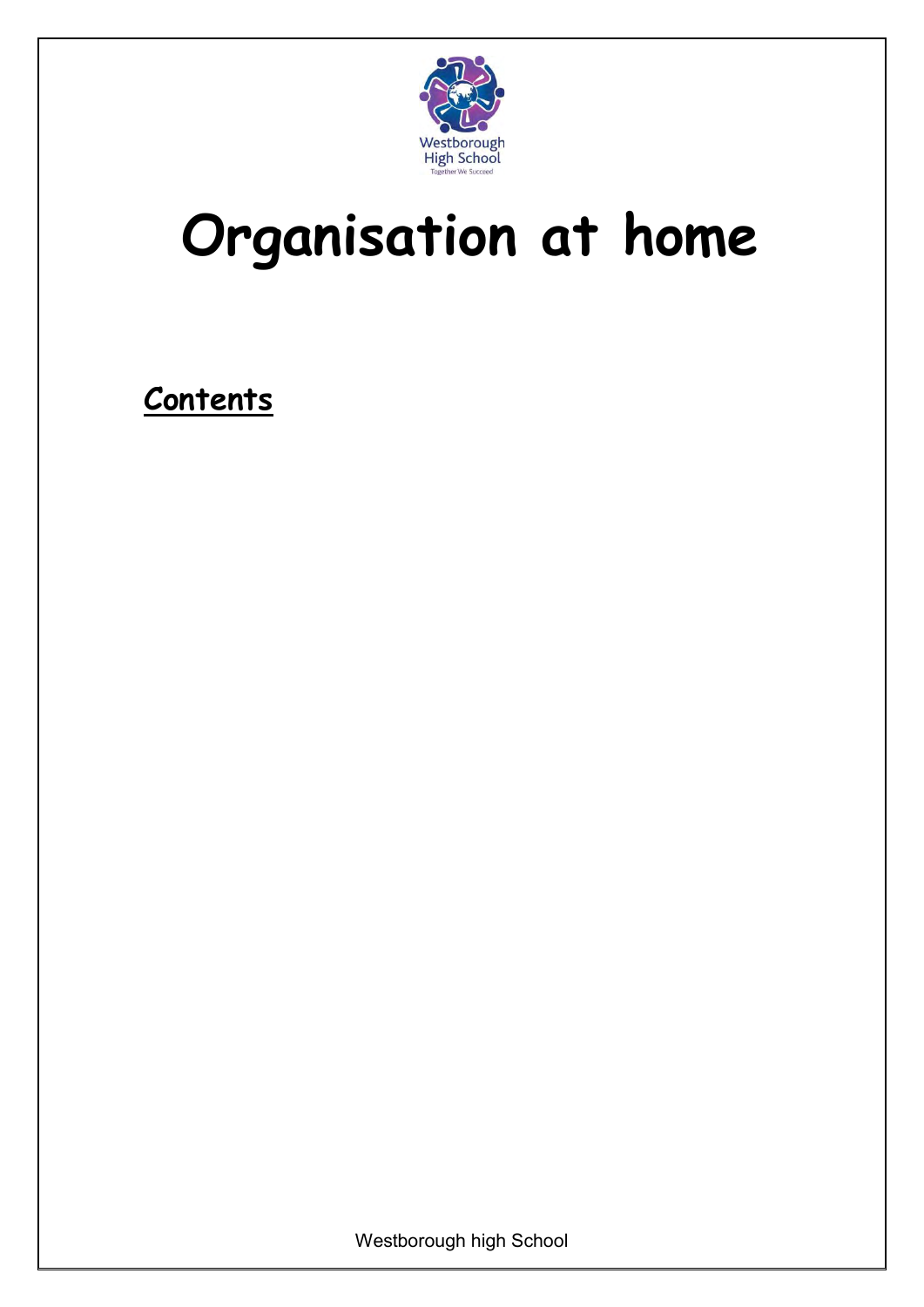

### Morning [routine](#page-35-0)

[Route to school](#page-37-0)

[How will I get there?](#page-38-0)

[Planning your journey](#page-39-0)

### Looking after **[yourself](#page-39-1)**

[Money management](#page-41-0)

[Home help](#page-42-0)

<span id="page-35-0"></span>[School equipment](#page-43-0)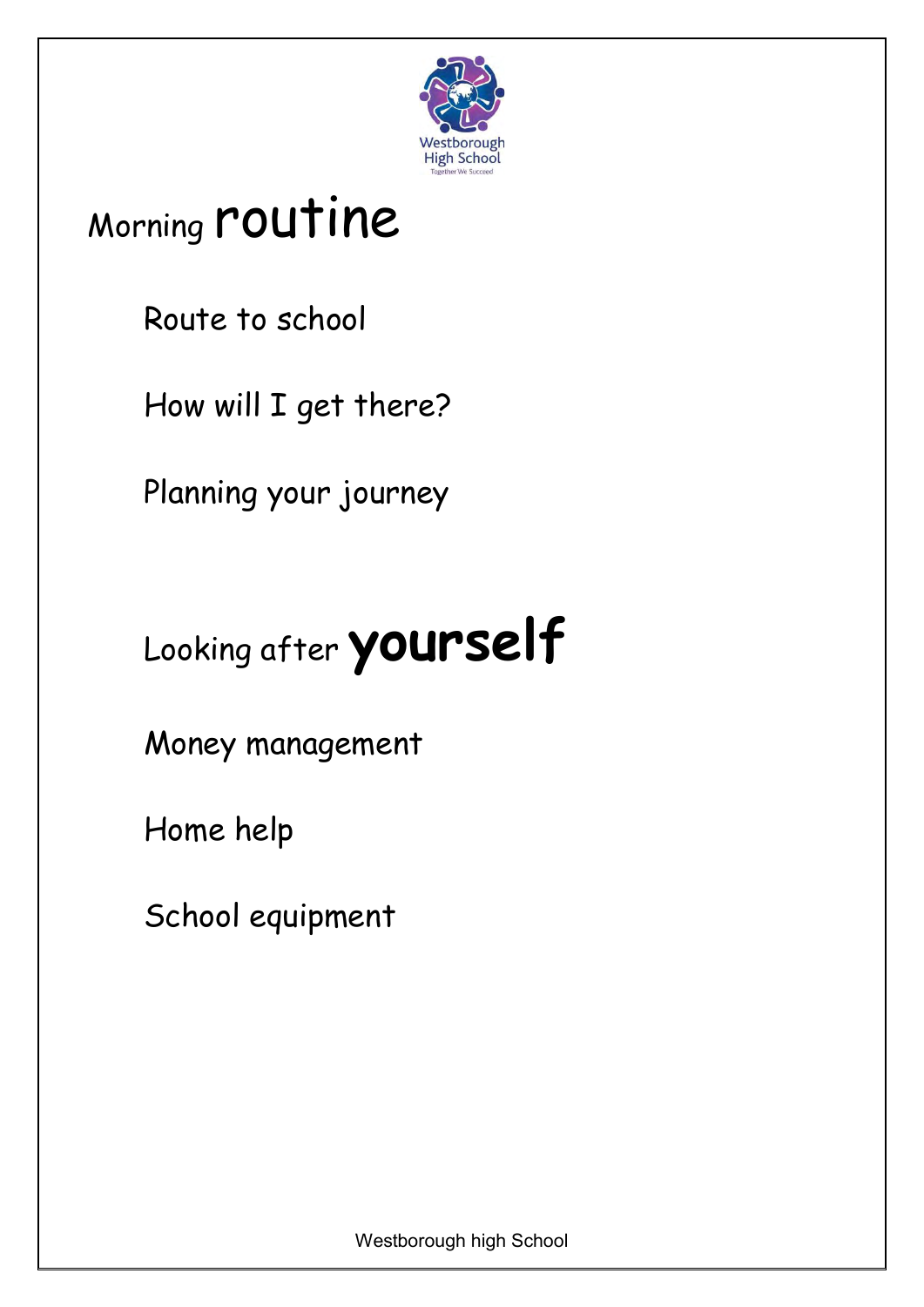

### **Morning routine**

Before leaving for School there are a lot of things to think about, starting from the night before.

Things to think about in the morning. Put them in the right order.

- Get dressed
- Check you have the correct equipment in your bag
- Check your timetable
- Wash
- Check you have got your homework
- Clean your teeth
- Say "Goodbye"
- Check you have the correct money
- Wake up
- Eat your breakfast
- Leave for School

Any others?

\_\_\_\_\_\_\_\_\_\_\_\_\_\_\_\_\_\_\_\_\_\_\_

\_\_\_\_\_\_\_\_\_\_\_\_\_\_\_\_\_\_\_\_\_\_\_

Plan your morning routine with approximate times.

| <b>Time</b> | What to do |
|-------------|------------|
|             |            |
|             |            |
|             |            |
|             |            |
|             |            |
|             |            |
|             |            |
|             |            |
|             |            |
|             |            |
|             |            |
|             |            |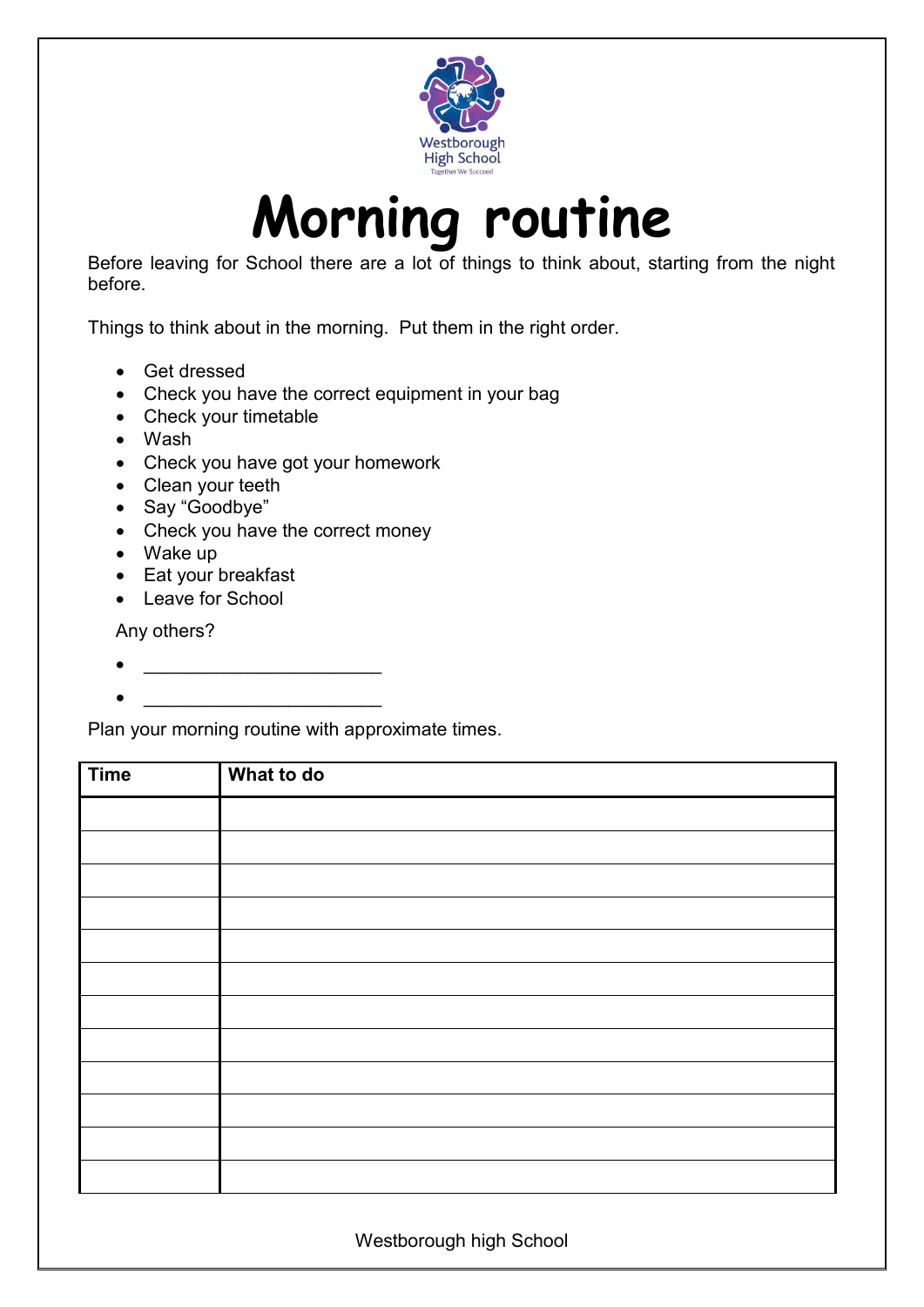

### **Route to school**

<span id="page-37-0"></span>How are you going to get to School? \_\_\_\_\_\_\_\_\_\_\_\_\_\_\_\_\_\_\_\_\_\_\_\_\_\_\_\_\_\_\_\_

How long will it take? \_\_\_\_\_\_\_\_\_\_\_\_\_\_\_\_\_\_\_\_\_\_\_\_\_\_\_\_\_\_\_\_\_\_\_\_\_\_\_\_\_\_\_\_

If you are catching the bus, what time does it leave?

What time will you need to leave home? \_\_\_\_\_\_\_\_\_\_\_\_\_\_\_\_\_\_\_\_\_\_\_\_\_\_\_\_\_

Find a map that shows both where you live and your High School. Photocopy the map and draw on your route to School or your route to the bus stop.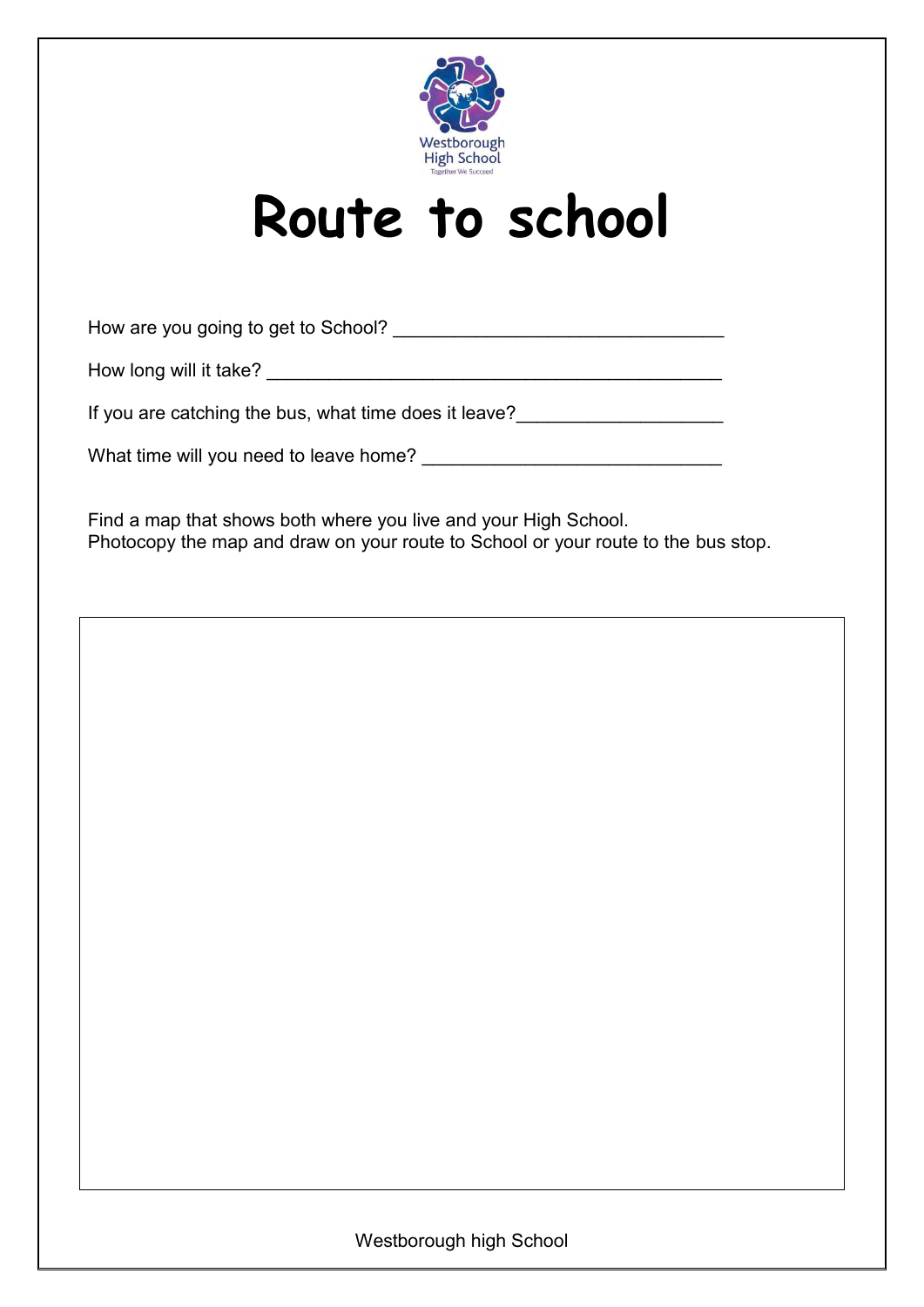

### <span id="page-38-0"></span>**How will I get there?**

How will you get to School? \_\_\_\_\_\_\_\_\_\_\_\_\_\_\_\_\_\_\_\_\_\_\_\_\_\_\_

You might **walk** or **cycle** sometimes, if you do then answer these questions:



| Do I know the way?              |  |
|---------------------------------|--|
| Will I have a friend to walk or |  |
| cycle with?                     |  |
| Where will I put my bike?       |  |

You might go by **car** sometimes, if you do then answer these questions:

| Will I go by car every day?     |  |
|---------------------------------|--|
| Who will drive me?              |  |
| Will I get a lift home as well? |  |



You might go by **bus** or **train** sometimes, if you do then answer these questions:





| Where is the bus stop or train<br>station? |  |
|--------------------------------------------|--|
| What time is my bus/train to               |  |
| School?                                    |  |
| What number is the bus?                    |  |
| Will I need money for the fare?            |  |
| What time is my bus/train from             |  |
| School?                                    |  |

Answer these questions whether you will **walk**, **cycle**, go by **car**, **bus** or **train**.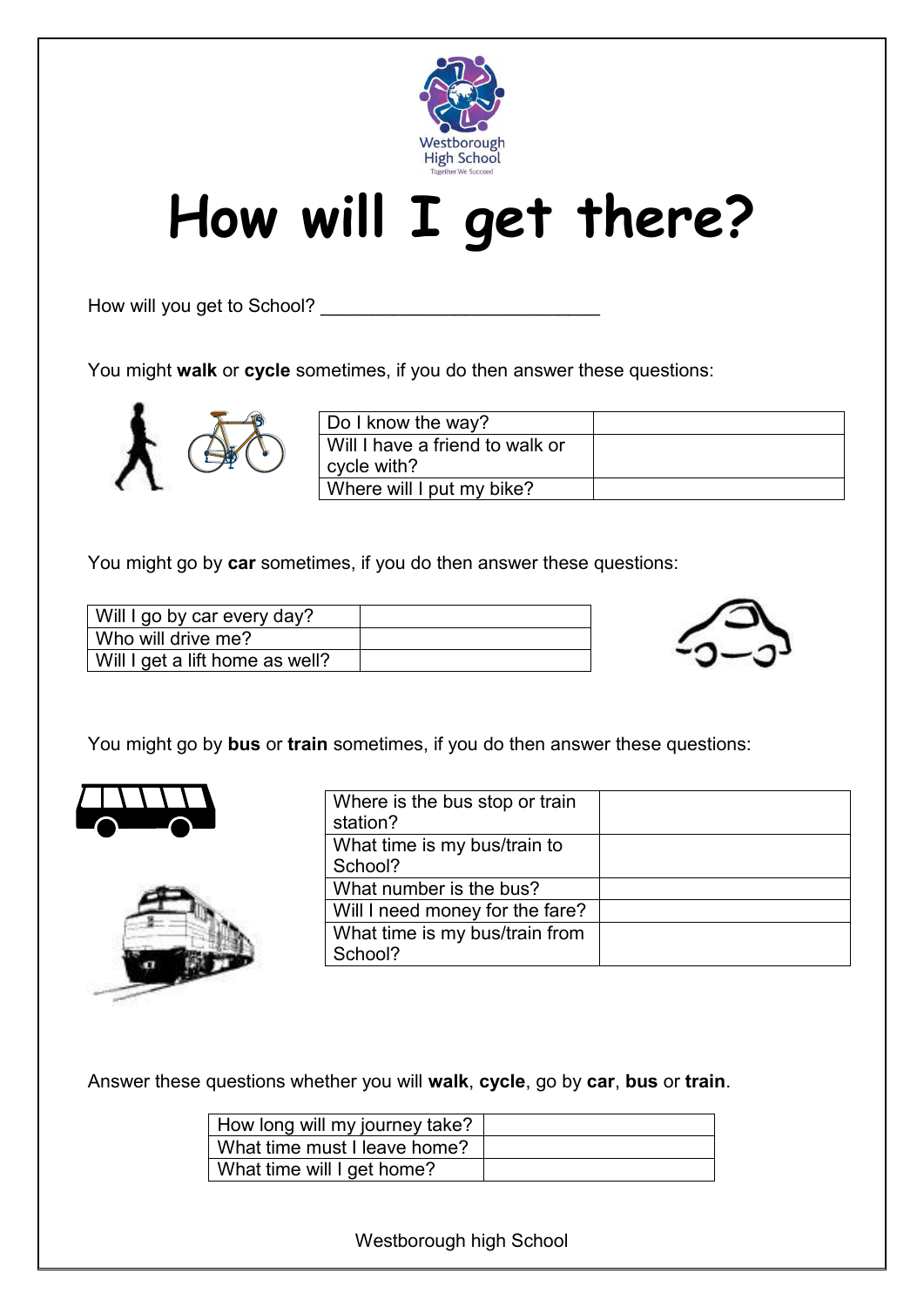

### <span id="page-39-0"></span>**Planning your journey**

It is important to plan your journey by bus or train so that you get to school on time.

Use a bus or train timetable to plan your journey.

| <b>Questions to ask</b>                                              | <b>Answers</b> |
|----------------------------------------------------------------------|----------------|
| What written material do I need?                                     |                |
| Where do I want to go?                                               |                |
| Which buses go there? Or<br>Where is the nearest train station?      |                |
| When do I want to arrive?                                            |                |
| How long will the journey take?                                      |                |
| Which bus/ train will get me there in<br>time?                       |                |
| How long will it take me to get to the<br>bus stop or train station? |                |
| What time do I need to leave my<br>house?                            |                |
| Can I get a discount with a student<br>card?                         |                |
| Can I buy a travelcard for a week or a<br>month's journeys?          |                |
| How much will the journey cost?                                      |                |

<span id="page-39-1"></span>**Remember it is important to also plan your return journey.**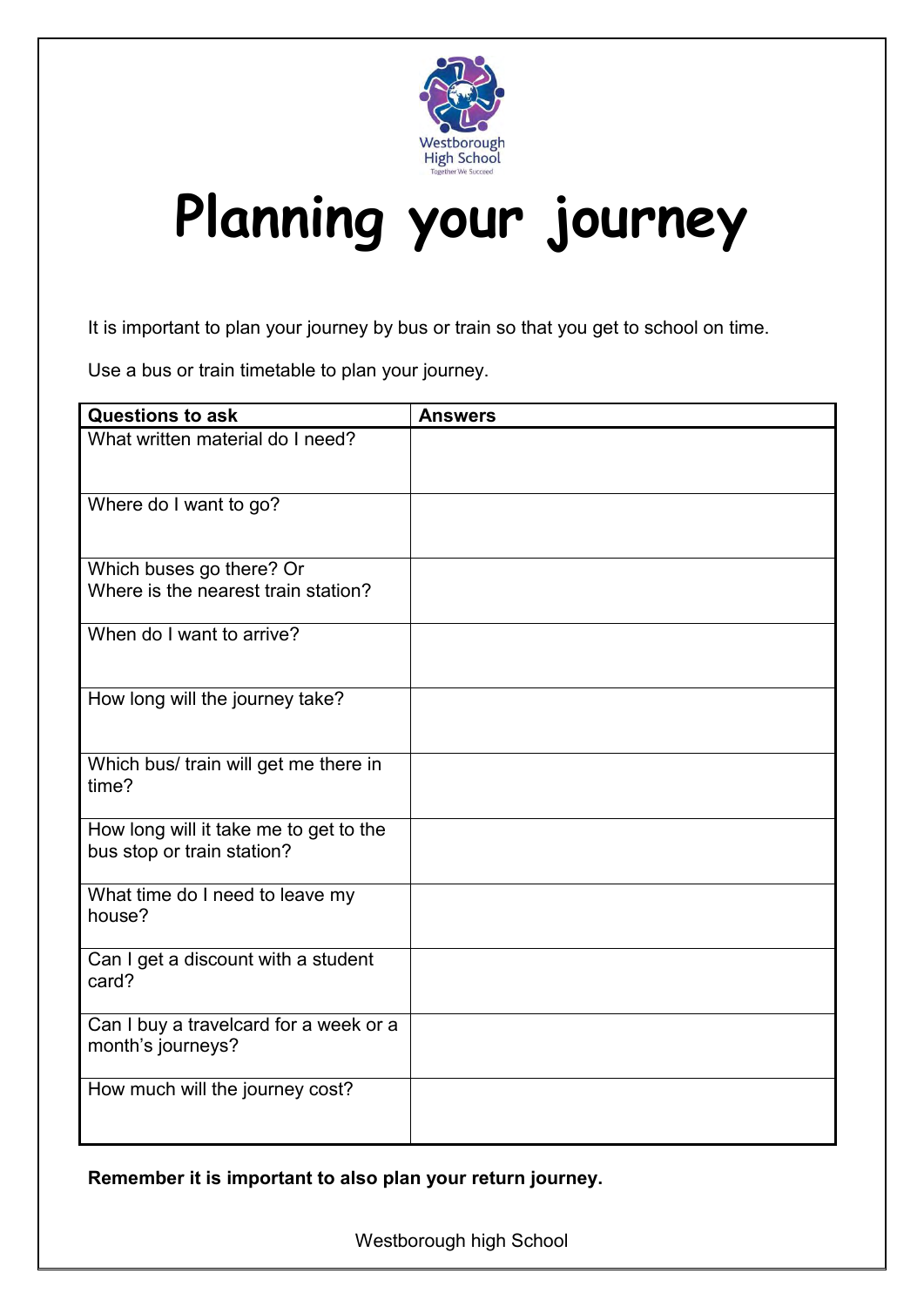

### **Looking after yourself**





#### **Keeping fit**

- Get plenty of sleep
- Do some physical exercise at least once a week

#### **Keeping clean**

- Shower or bath and wash your hair regularly, probably at least 3 or 4 times a week. This can depend on how greasy your hair gets.
- Clean your teeth at least every morning and night
- Use deodorant every morning
- Change your underwear every day.





#### **Looking smart**

- Brush your hair every day and have your haircut regularly.
- Make sure your uniform is clean.
- Look in the mirror to check that you are tidy every day before you leave home.
- Clean your shoes regularly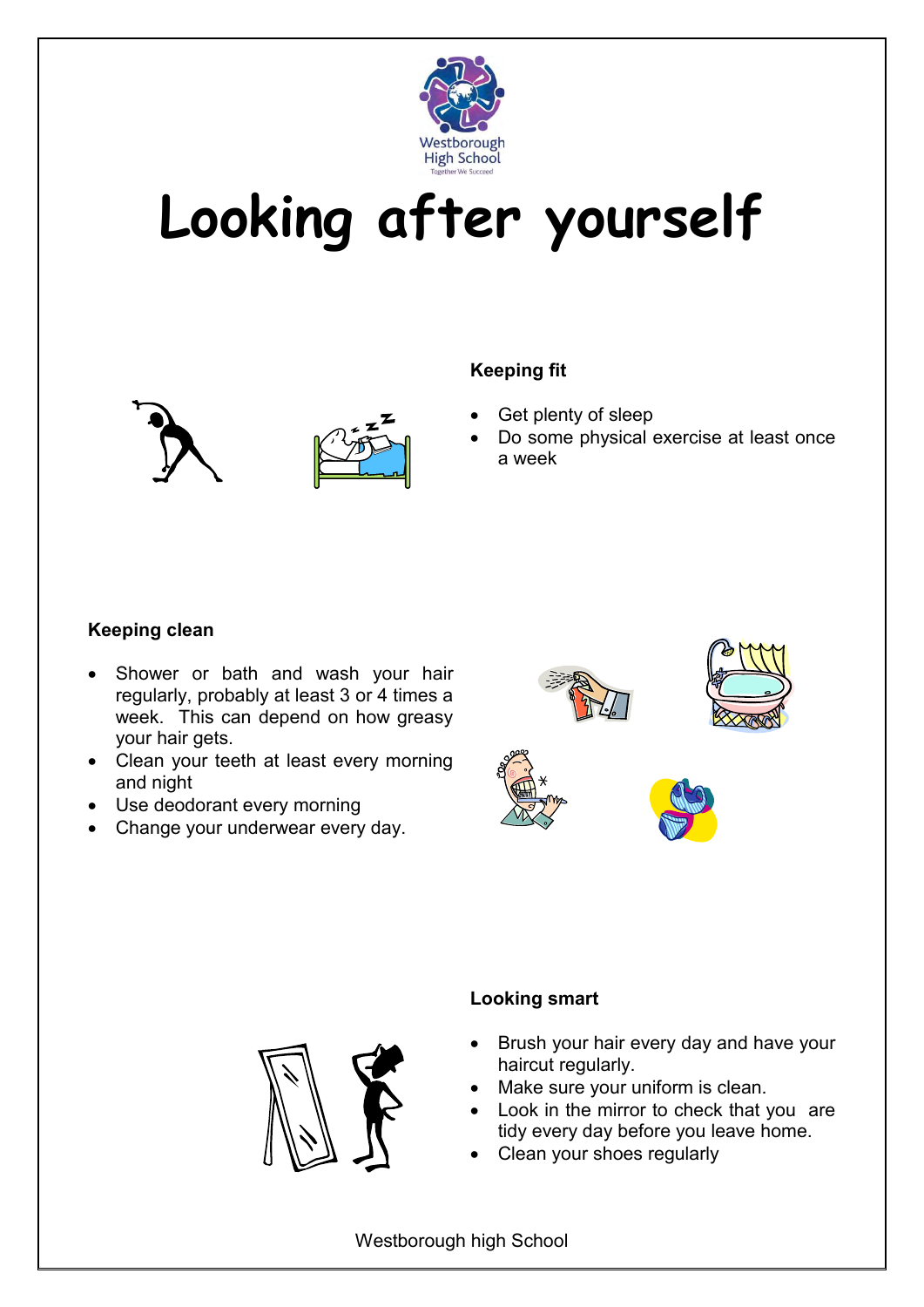

### **Money management**

<span id="page-41-0"></span>Now that you are at high school you will be responsible for managing your money on a daily and a weekly basis.

The amount of money I have each week is  $f_1$  . The sum

Some of this money needs to be spent on a daily basis.

| Items to be<br>bought | Mon. | Tues. | Wed. | Thurs. | Fri. | <b>Total</b> |
|-----------------------|------|-------|------|--------|------|--------------|
| Snack                 |      |       |      |        |      |              |
| Lunch                 |      |       |      |        |      |              |
| Travel<br>expenses    |      |       |      |        |      |              |
|                       |      |       |      |        |      |              |
| <b>Daily total</b>    |      |       |      |        |      |              |
|                       |      |       |      |        |      |              |

#### **Weekly Total**

In addition to the money spent on a daily basis some money will need to be saved each week in order to buy bigger items.

| <b>Items</b>      | Cost |
|-------------------|------|
| <b>Books</b>      |      |
| Stationary        |      |
| Clothes           |      |
| Footwear          |      |
|                   |      |
|                   |      |
| <b>Total cost</b> |      |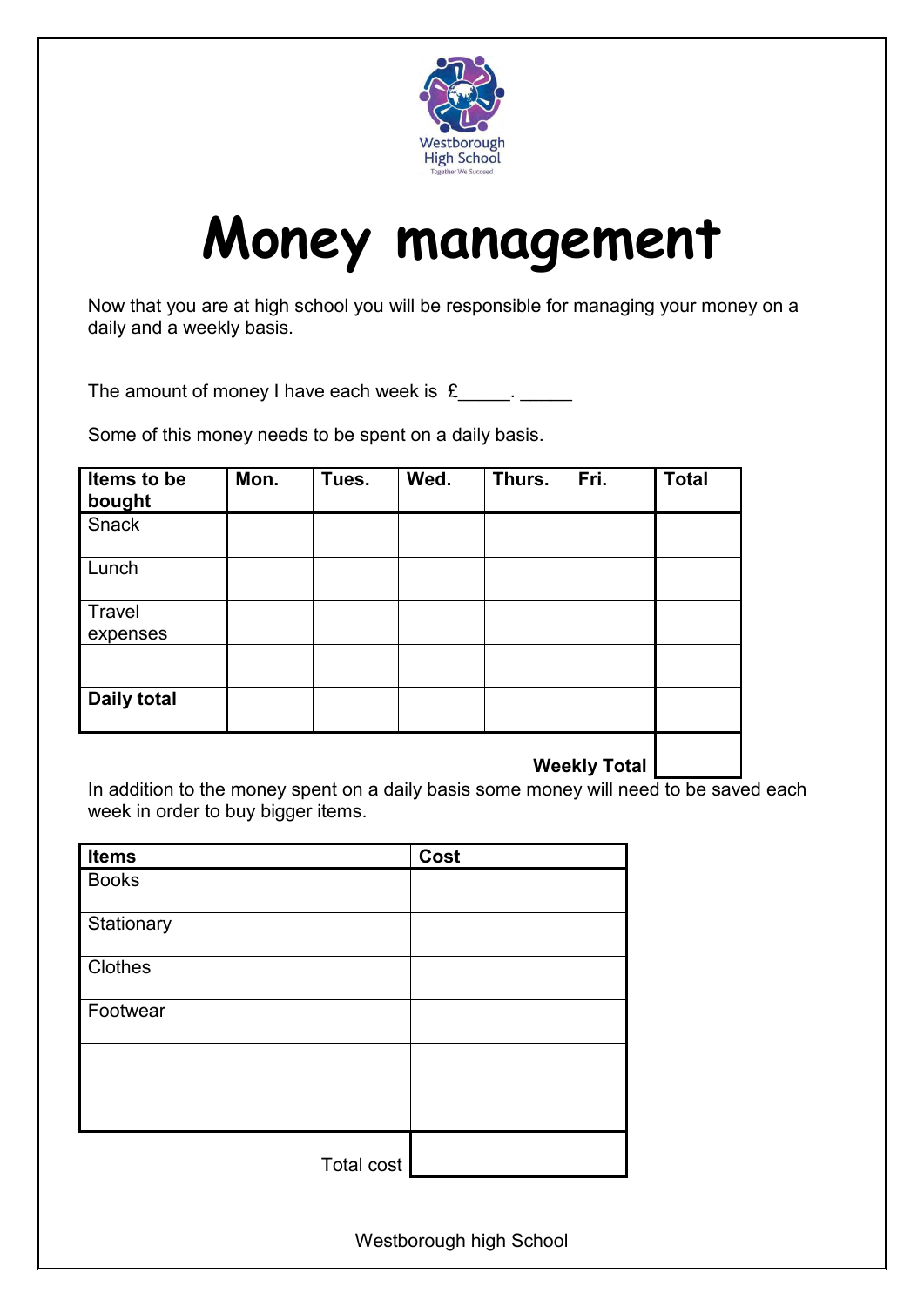

**Home help**

<span id="page-42-0"></span>Give this sheet to your Mum or Dad, or whoever helps you get ready for school

#### **Ideas for helping your son/ daughter at home**

The most important help you can give is continual encouragement and praise.

#### **Talk**

Encourage your son/ daughter

- To talk about School- likes/ dislikes, what they are good at, what they are worried about…
- To talk about books, films, hobbies etc.

Don't pressure them they will talk when they are ready.

#### **Organisation**

- Encourage them to make a large copy of their timetable
- Display it in a prominent place
- Refer to it to remind them what lessons they have each day
- Make lists of what they need each day
- Encourage them to pack their bag with everything they need for the next day
- Encourage them to check it against the list for that day
- Don't pack their bag for them
- Encourage them to get into a routine and do things in a similar sequence

#### **Coursework**

- Help plan out extended pieces of coursework over a period of days or weeks
- Check their homework diary each day
- Encourage them to have a set time to do their homework
- Help with homework
- Don't do their work for them
- Keep an eye on the time they spend on their work. Check they do not spend too long or too little time on each piece.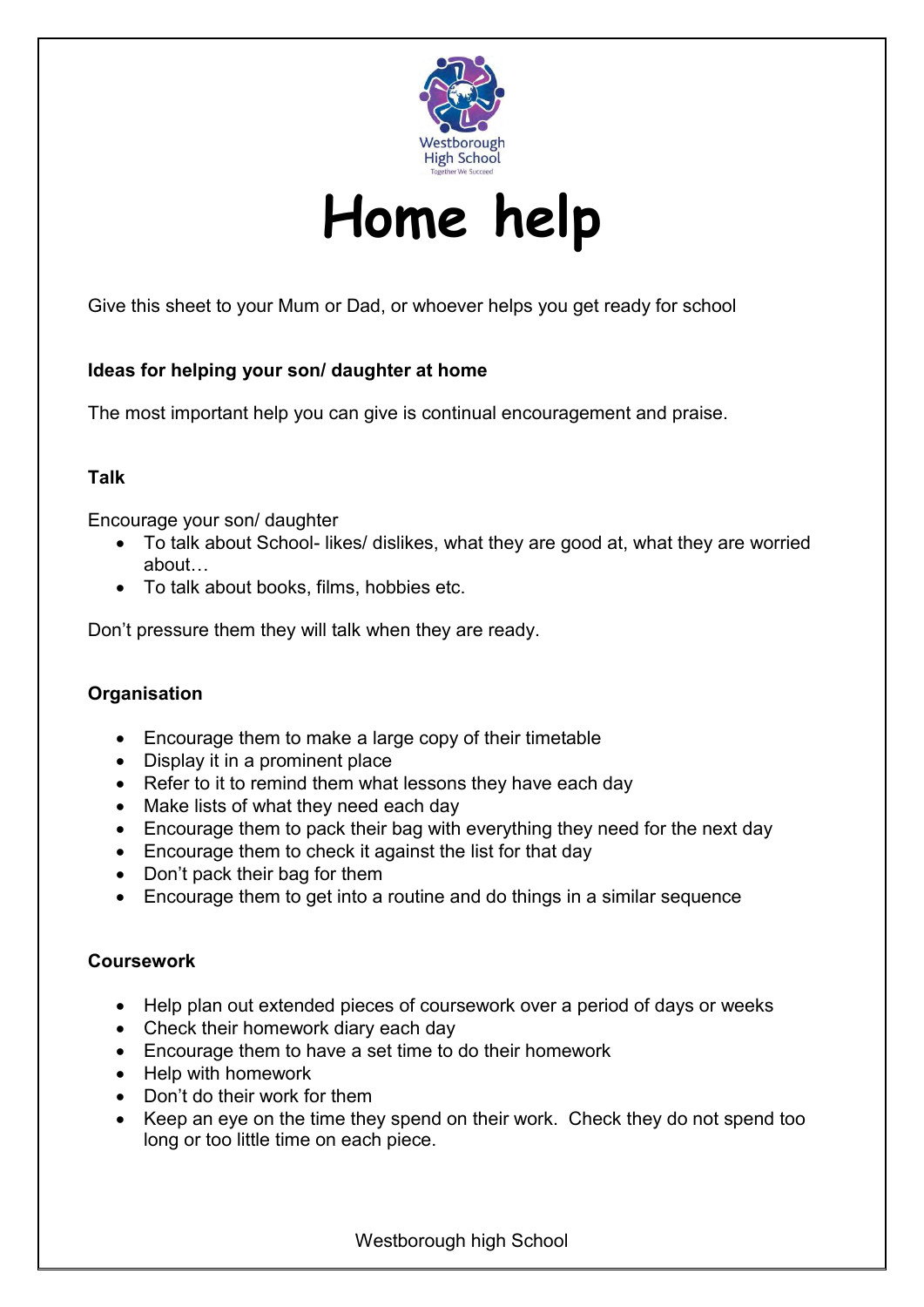

### **School equipment**

#### <span id="page-43-0"></span>**Things I need to bring every day**

Every day you will need your writing equipment. Circle the equipment you need in your pencil case. Draw in anything else you need.



Some days you will need extra equipment. This will depend on the lessons you have that day. Look at your timetable and work out the additional equipment you need each day.

| Day       | Things I will need to bring |
|-----------|-----------------------------|
| Monday    |                             |
|           |                             |
| Tuesday   |                             |
| Wednesday |                             |
| Thursday  |                             |
| Friday    |                             |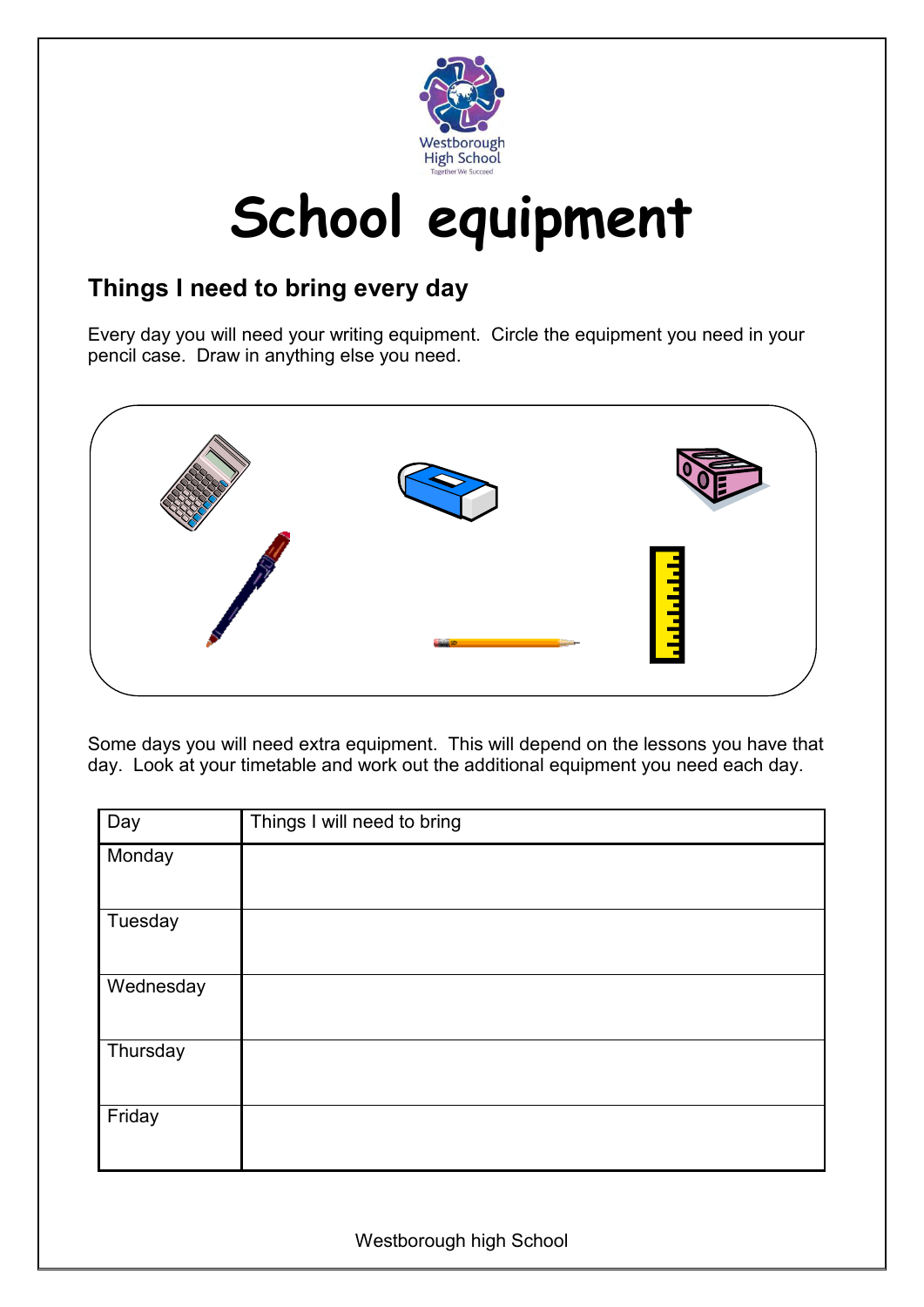

### **Making and keeping friends**

### **Contents**

[Getting to know you](#page-45-0)

[Friendship skills](#page-46-0)

[How to be a friend](#page-47-0)

[Making new friends](#page-48-0)

### Teasing and **[Sarcasm](#page-48-1)**

[Joining-in](#page-50-0)

[Joining-in Situations](#page-51-0)

[Being with friends](#page-52-0)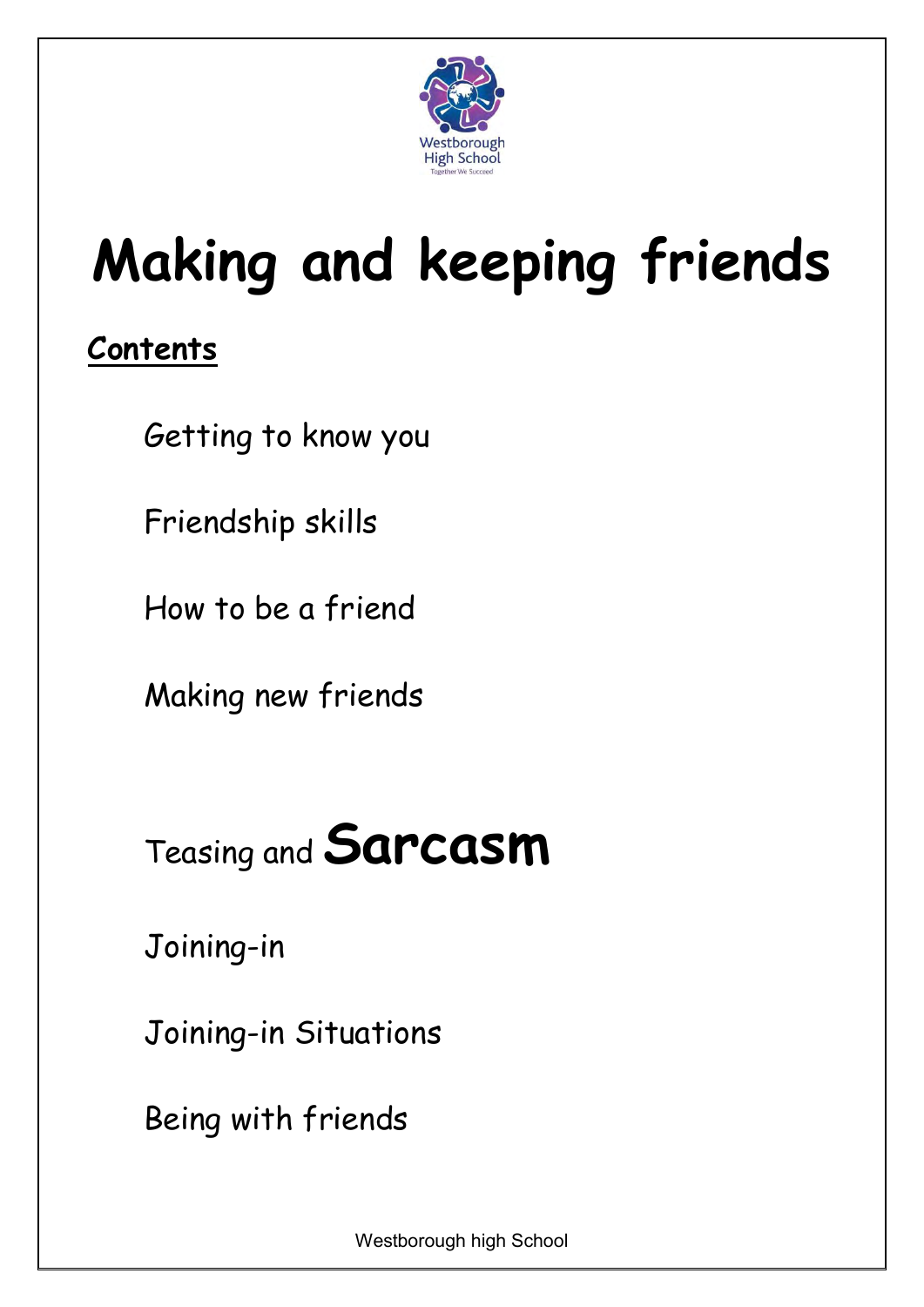

### <span id="page-45-0"></span>[Sharing information](#page-54-0) **Getting to know you** My favourite place is…………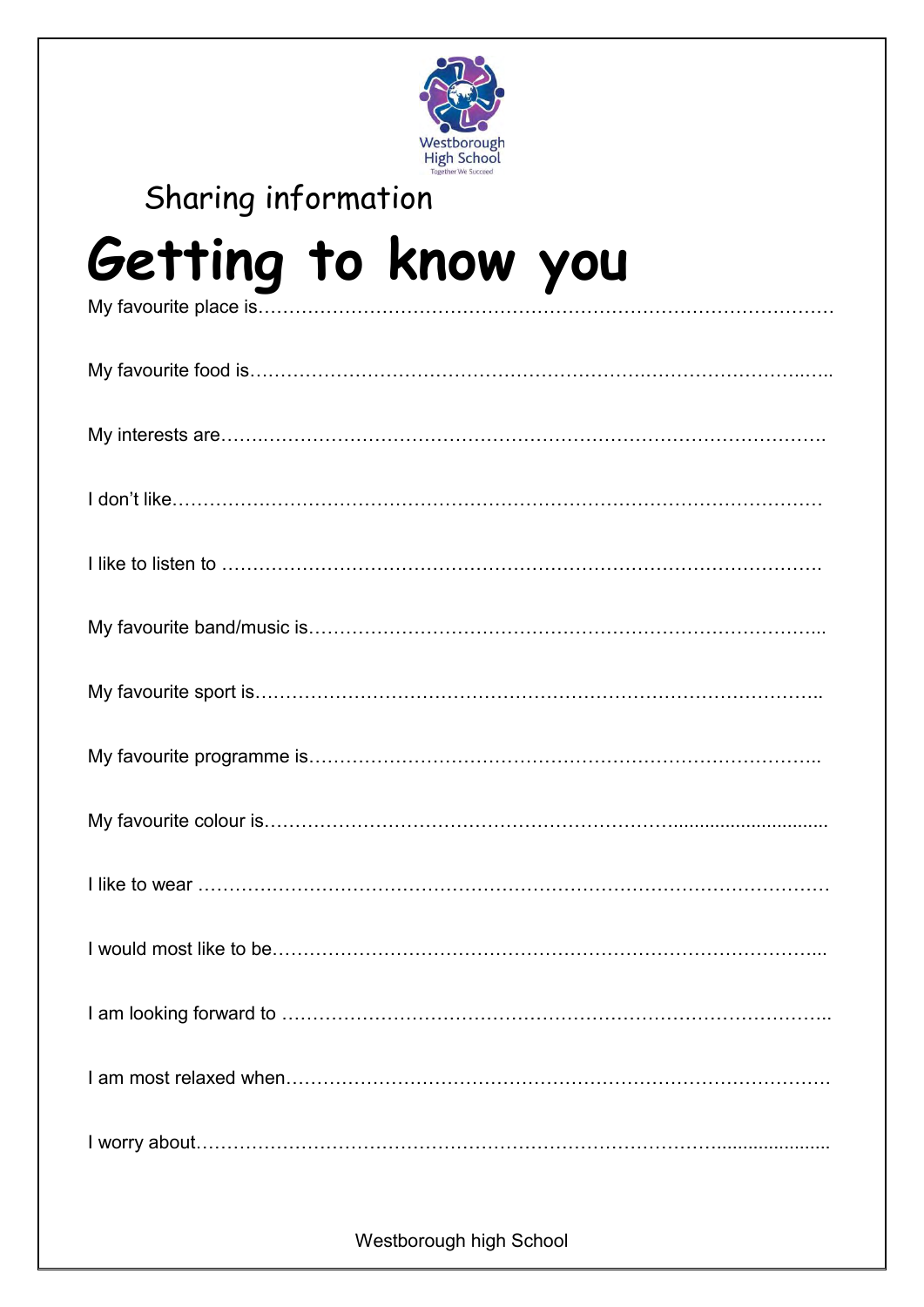

I am happiest when…………………………………………………………………………………

<span id="page-46-0"></span>I get angry when……………………………………………………………………………………..

### **Friendship skills**

#### **Vocabulary practice**

Choose the right word to match the definitions.

| advocate                                                                                                                                  | disagree |                                                       |                | trust respect empathy confidential                |                                                  |  |  |
|-------------------------------------------------------------------------------------------------------------------------------------------|----------|-------------------------------------------------------|----------------|---------------------------------------------------|--------------------------------------------------|--|--|
| compliment advice                                                                                                                         |          |                                                       | command secret |                                                   | support apologise                                |  |  |
| <u> 1980 - Jan Stein Stein Stein Stein Stein Stein Stein Stein Stein Stein Stein Stein Stein Stein Stein Stein S</u><br>someone should do |          |                                                       |                |                                                   | an opinion or recommendation you make about what |  |  |
| 2. $\qquad \qquad$                                                                                                                        |          |                                                       |                | to say you're sorry for something you said or did |                                                  |  |  |
| $\begin{tabular}{c} 3. \end{tabular}$                                                                                                     |          | private or secret                                     |                |                                                   |                                                  |  |  |
| 4.                                                                                                                                        |          | someone who defends and supports you                  |                |                                                   |                                                  |  |  |
| $5. \underline{\hspace{2cm}}$                                                                                                             |          | to have a different opinion from someone              |                |                                                   |                                                  |  |  |
|                                                                                                                                           |          | to say something nice about someone                   |                |                                                   |                                                  |  |  |
| 7.                                                                                                                                        |          | information that's not meant to be shared with others |                |                                                   |                                                  |  |  |
|                                                                                                                                           |          | to stand behind or encourage others                   |                |                                                   |                                                  |  |  |
|                                                                                                                                           |          | understanding what someone feels                      |                |                                                   |                                                  |  |  |
|                                                                                                                                           |          | to rely or have confidence in someone                 |                |                                                   |                                                  |  |  |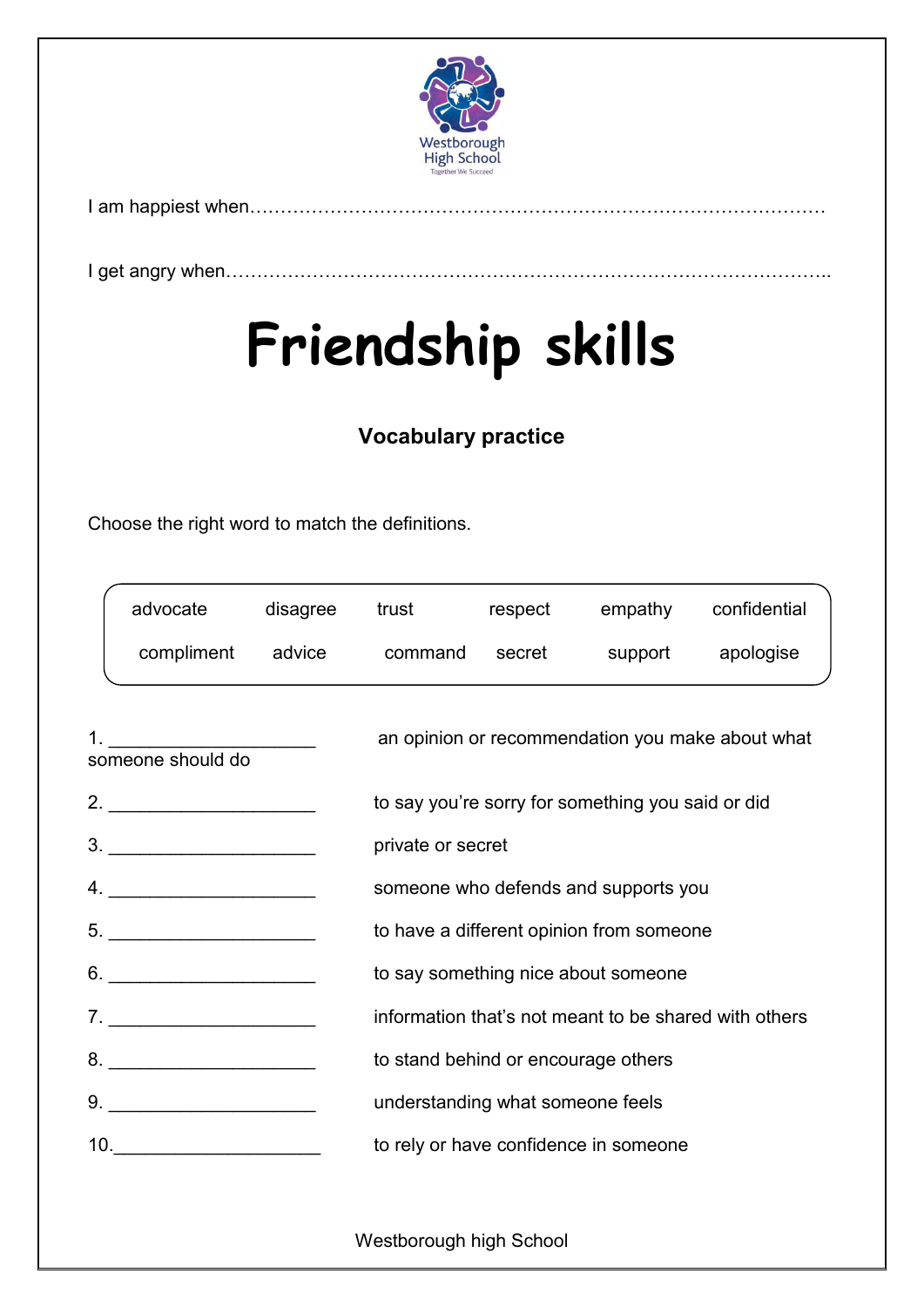

<span id="page-47-0"></span>

12. **12.** a direct order to do something

### **How to be a friend**

Here are some positive things friends do for each other to keep their friendship strong.

- **Empathise**. Put yourself in your friend's situation to understand what they're going through.
- **Support**. You can show your support for your friends by just listening when they want to share.
- **Compliment**. Everyone likes to receive a compliment. Compliment your friend on a new hairstyle, a great score on a test, a smooth football move. Be specific and keep it simple. Choose the right moment to give the compliment.
- **Respect privacy.** Sharing secrets is a fun part of a friendship. It's hard to regain your friend's trust if you tell secrets you weren't supposed to share.
- **Encourage.** Use encouraging statements like, "You can do it".

When you wonder if you are being a good friend, ask yourself this question:

**Am I treating my friend like I want my friend to treat me?**

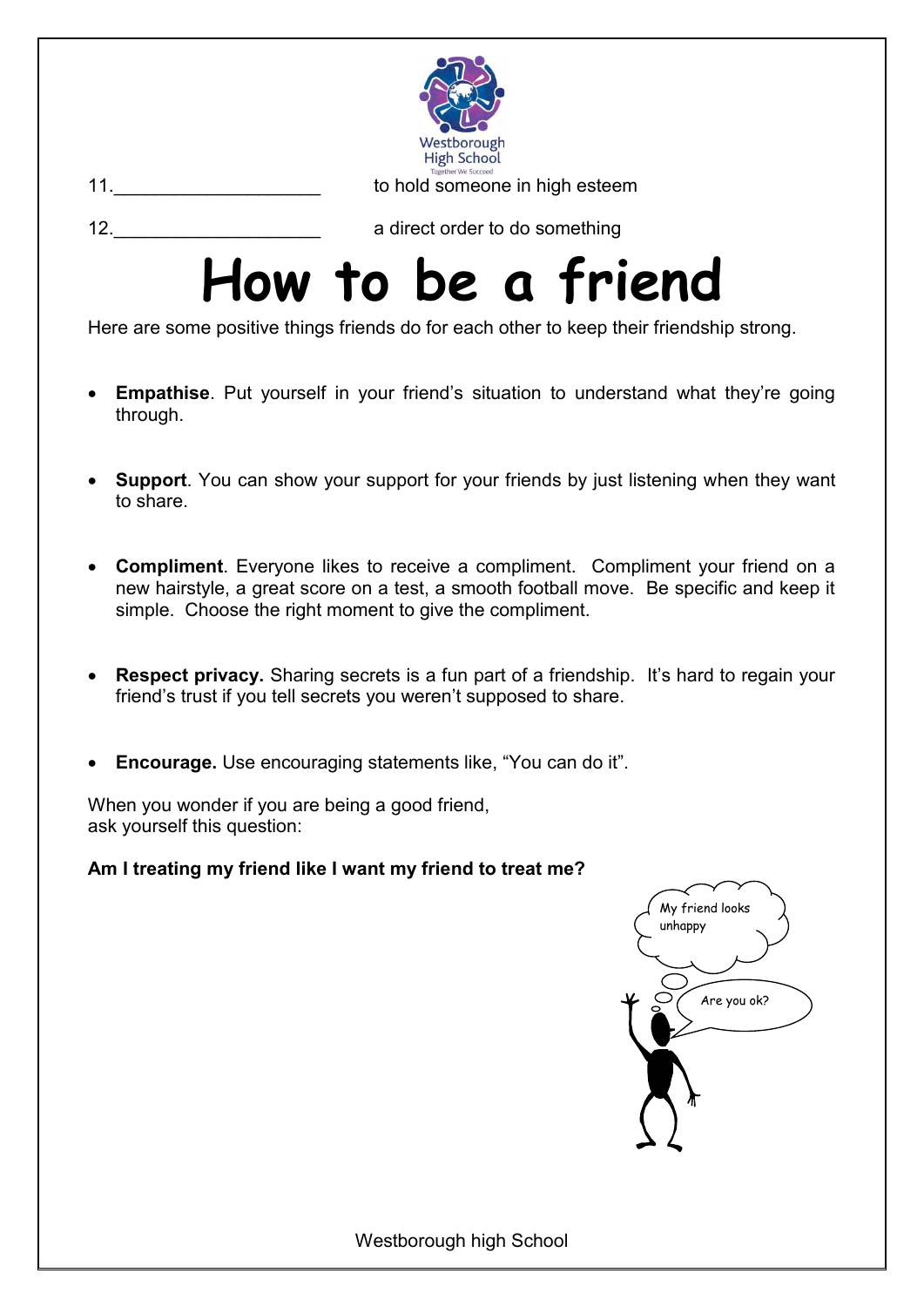

### **Making new friends**

<span id="page-48-0"></span>At High School there are likely to be students from other schools. There will be opportunities to make new friends. It can be difficult to get to know someone new.

It may help to act out meeting new people and use some of these suggestions.

- Smile when you say "**Hello**".
- Start the conversation by asking a question about what they are doing "**What are you doing?**" or " **What are you reading?**"

or about something you have in common "**So how do you like this lesson?**"

- Introduce yourself "**By the way my name is \_\_\_\_\_\_\_\_\_\_\_\_\_\_, what's yours?**"
- Ask some other questions to find out about them. Suitable topics may be:

School: **What are you studying? Who is your teacher?**

- Home: **Where do you live? How do you get to School?**
- Interests: **What do you like doing? What's your favourite TV programme?**

Family: **Have you any brothers and sisters?**

- If they answer your question respond to some of the information they have told you. If you can, ask another question.
- Do not ask about "**That's my favourite lesson too. I enjoyed working on the computers. What did you like doing?**"
- Do not ask about sensitive topics. These are topics that could make the other person upset.
- Don't ask about something that makes the person look or sound different.
- <span id="page-48-1"></span>Don't ask about any problems he or she may have.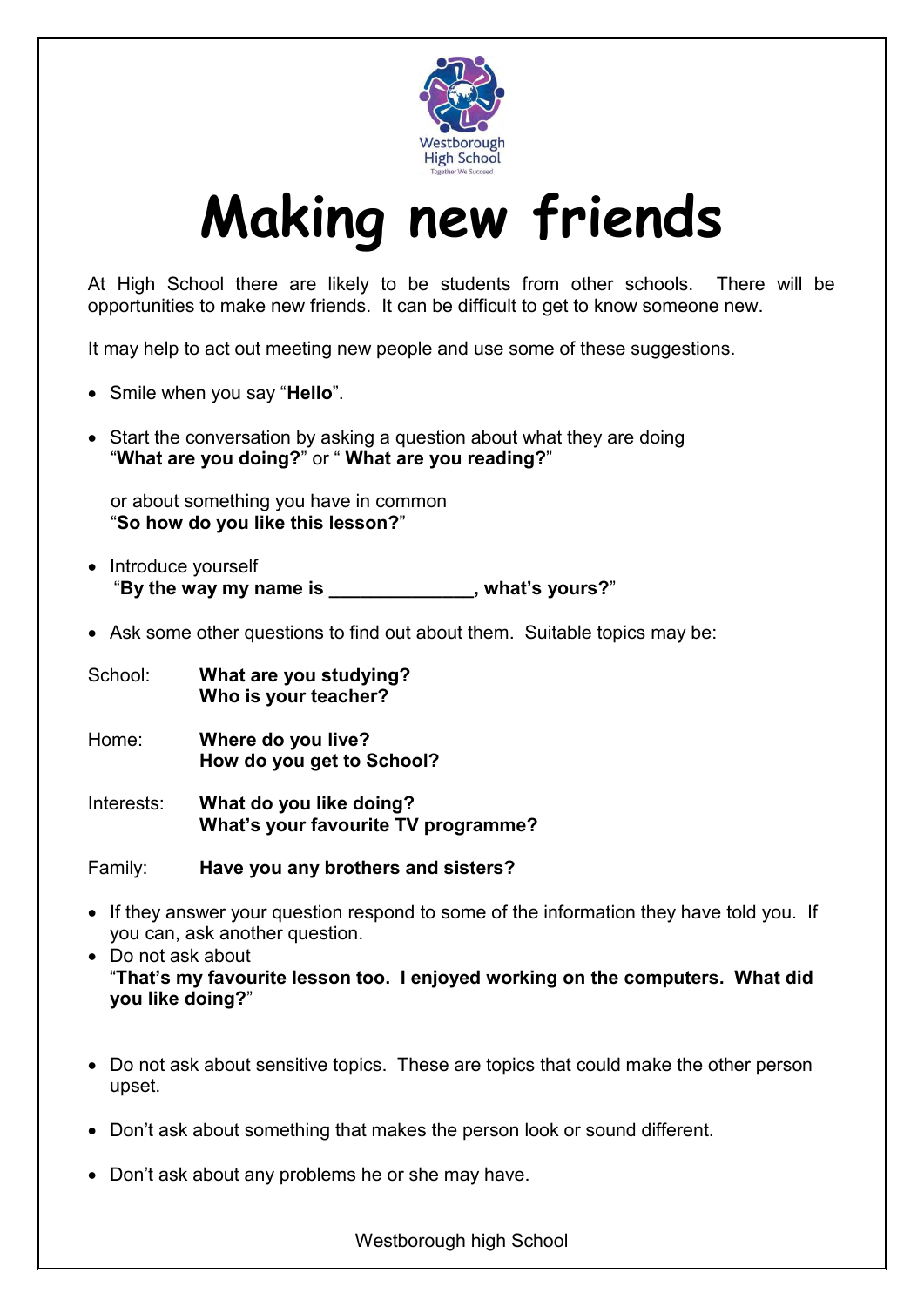

### **Teasing and Sarcasm**

**Some teasing is done in good-natured fun,** but when teasing gets out of control it can be hurtful. Before jokingly teasing a friend, ask yourself these questions:



Is this an okay subject to tease someone about?

Will my friend understand that I'm teasing?

Have I been teasing my friend a lot lately?

Will this get on my friend's nerves?

**If you are teased and you don't like it,** resist the urge to hit or push your friend. You can ignore the teasing and simply walk away, or you can respond to the teasing by trying to diffuse the situation. Try making statements like these:

- "And your point is…?"
- "I've heard that one in primary school"
- "Tell me when you get to the funny part"
- "Can't you think of anything important to say?"
- "I'm sorry, were you speaking to me?"

**Sarcasm can be a form of teasing.** The words in this kind of teasing are nice, but the way the words are spoken adds to the teasing of sarcasm. When you use nice comments to be sarcastic, you exaggerate the expression in your voice and on your face. Say each phrase on the left in a sarcastic tone to show the meaning on the right.

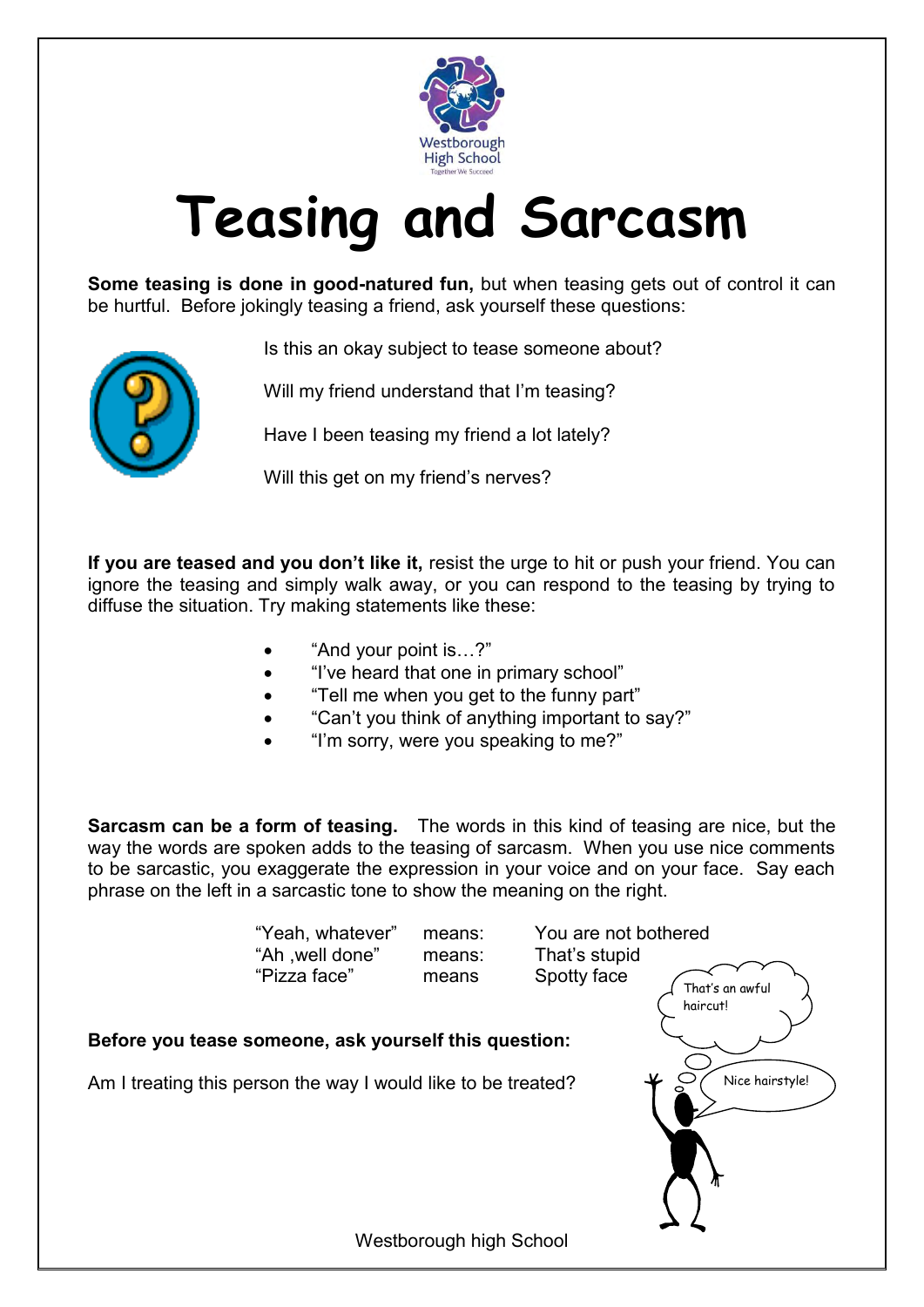

<span id="page-50-0"></span>Joining in conversation or a group activity can be scary. However, it is one way to make new friends. Try these strategies for joining in.



**Watch and listen.** Observe what the group is doing. Listen to what the people are saying. Don't interrupt.



**Make a friendly comment or gesture.** Nod your head and smile. Make comments like, "That's a good idea", or "That looks great".



Find something you have in common with the group. Think about your own experiences. You could say, "I saw that movie", or "I have that game at home". Keep your comments short.



**Ask to join the group.** Wait for a pause in the conversation. You could say, "Can I walk with you?" "Do you need any help?" or "Can I play?"



**Accept 'no' for an answer.** Sometimes people don't want you to be part of the group. Don't argue or complain. Go and ask someone else.

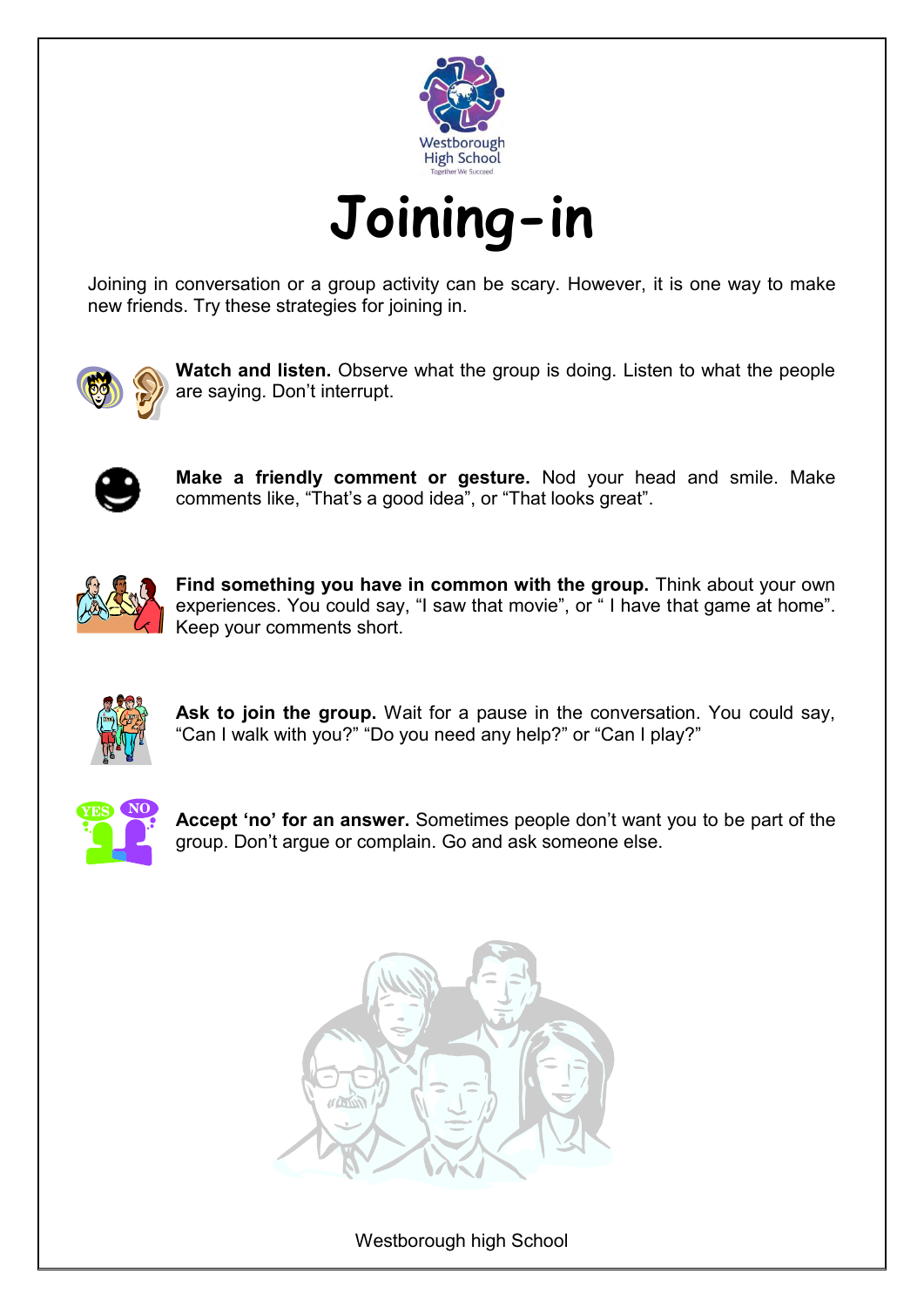

### **Joining-in Situations**

<span id="page-51-0"></span>Here are some situations you might want to join in with. Try and plan what you may say or do. You could try acting these situations out.

1. You see three of your classmates playing football after school. You know one of them pretty well. You don't know the other two. You're quite good at being in goal.

| What could you do? |  |
|--------------------|--|
|                    |  |

What could you say?

2. You hear two classmates talking about the latest playstation game. You were playing on it last night.

| What could you do? |  |
|--------------------|--|
|--------------------|--|

| What could you say? |  |
|---------------------|--|
|---------------------|--|

3. Two classmates you know are gathered around a phone. A third classmate is calling a local radio station to try to win a contest. You think you may know the answer.

What could you do?

What could you say?

4. Four classmates are looking at a text message they have received from a friend. They are laughing. You're sitting at the same lunch table. You like sending text messages.

What could you do?

| What could you say? |  |
|---------------------|--|
|                     |  |

5. Two classmates are asking the teacher for permission to work on an art project during lunch hour. Art is your best subject and your project is already on display.

What could you do?

What could you say?<br>
<u>Letting</u>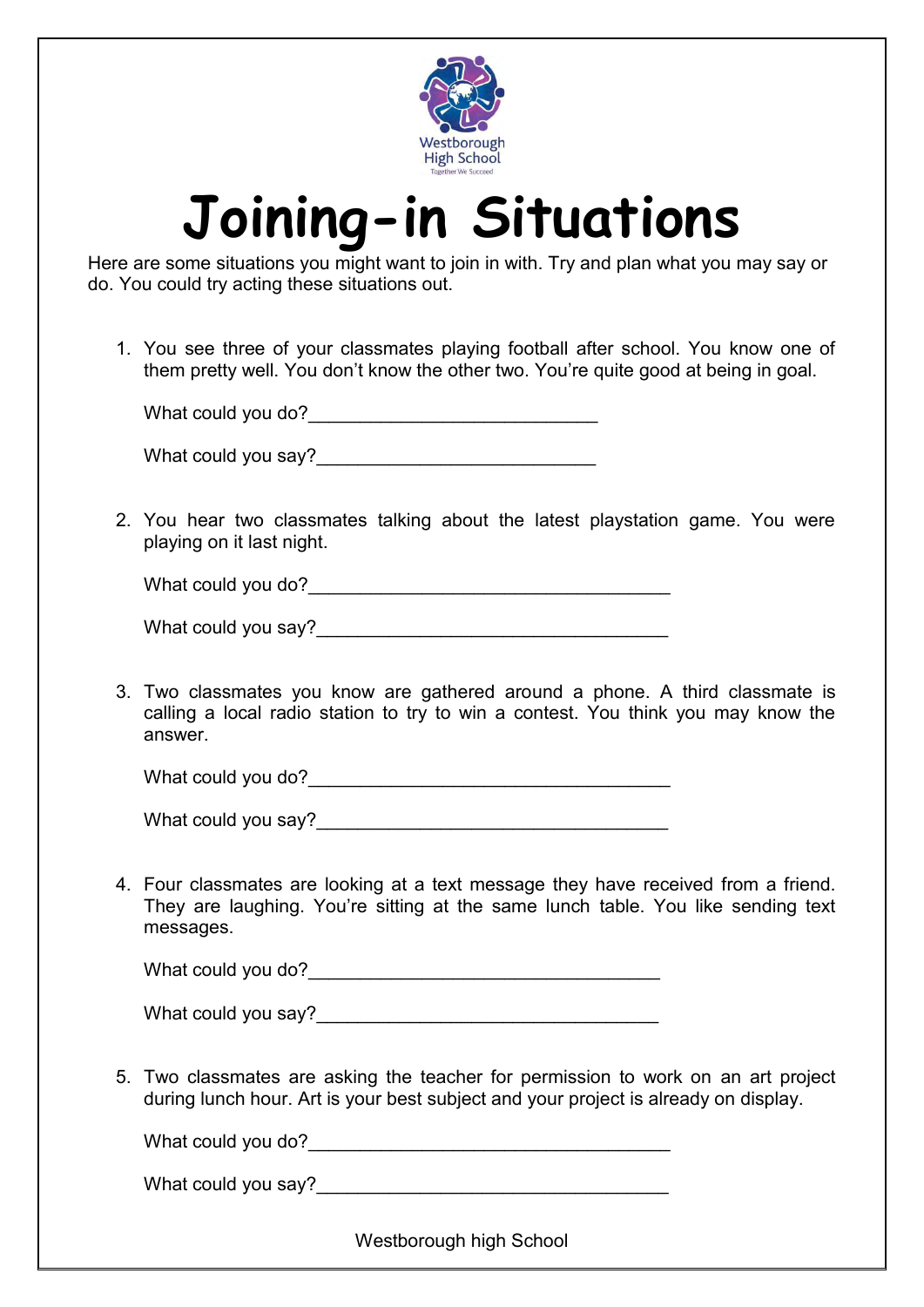

### **Being with friends**

<span id="page-52-0"></span>Sometimes you have to think carefully about how you act with different people and whom you can share information with.

#### **Getting it right**

It is important to behave differently with different people.

Using the concentric circles sheet, work out who you would act in these ways with. You may choose more than one group of people.

- 1. Who would you hug?
- 2. Who would you use swear words with?
- 3. Who could you tell what to do?
- 4. Who can you argue with?
- 5. Who can you share your sweets with?

Make up your own:

#### **Sharing information about yourself**

It is important to talk to people to share an event, achievement or tell them about a problem. Sometimes you have to be careful whom you talk to. Some people may tease you if you are not good friends or they may not keep the information to themselves and share it with others.

 $\Box$ 

Who would you tell these things to? Use the concentric circles to decide who you would share the information with.

- 1. You still cuddle your teddy at night.
- 2. You fancy the girl or boy next door.
- 3. You have won a competition.
- 4. You have not done your homework.
- 5. You hate peas.

Make up your own:  $\blacksquare$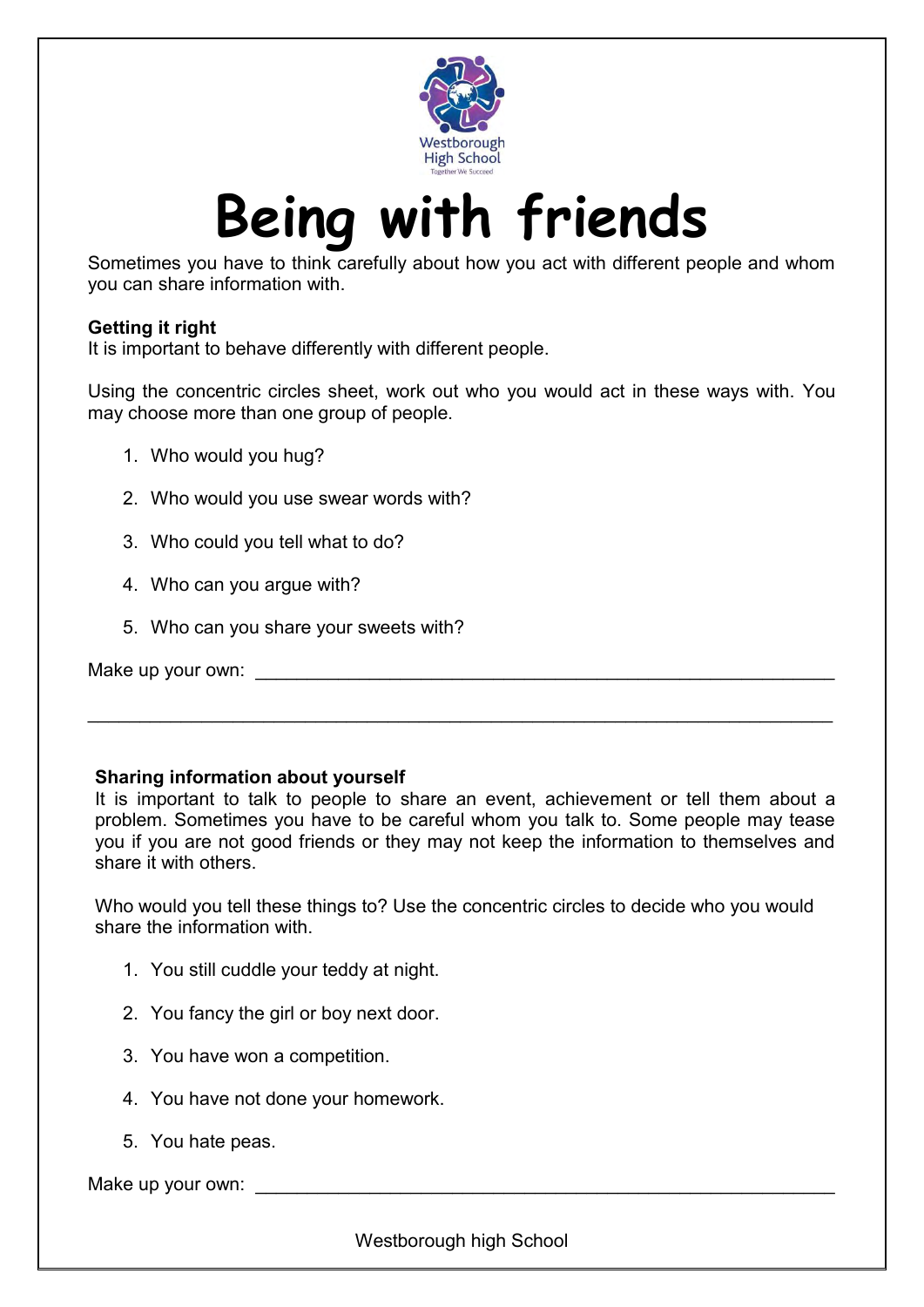

### **Concentric Circles**

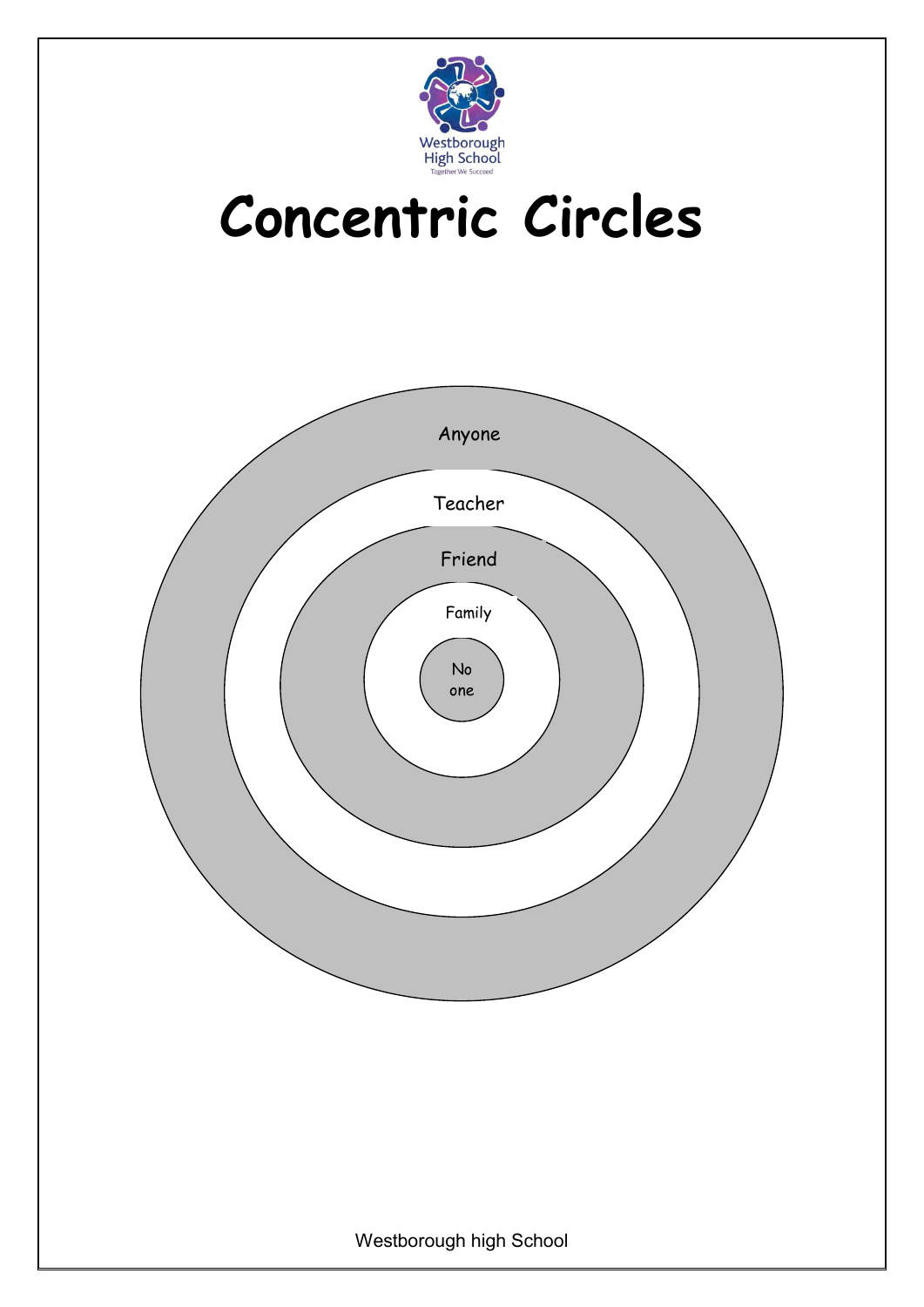

### **Sharing information**

<span id="page-54-0"></span>Sometimes friends will tell you information. It can be OK to tell other people some bits of information. Other information you should tell no one, these are considered to be secrets.

It can be tempting to share secrets, but think:

- How will my friend feel if I share this secret?
- How will this affect our friendship?
- How would I feel if my friend shared a secret like this about me?

Who could you tell these things to?

- 1. Your friend says that they like Sam.
- 2. Your friend says their Dad is in jail.
- 3. Your friend says they are going to watch a film tonight.
- 4. Your friend says they hate wearing school uniform.
- 5. Your friend says he smokes.

Make up your own:

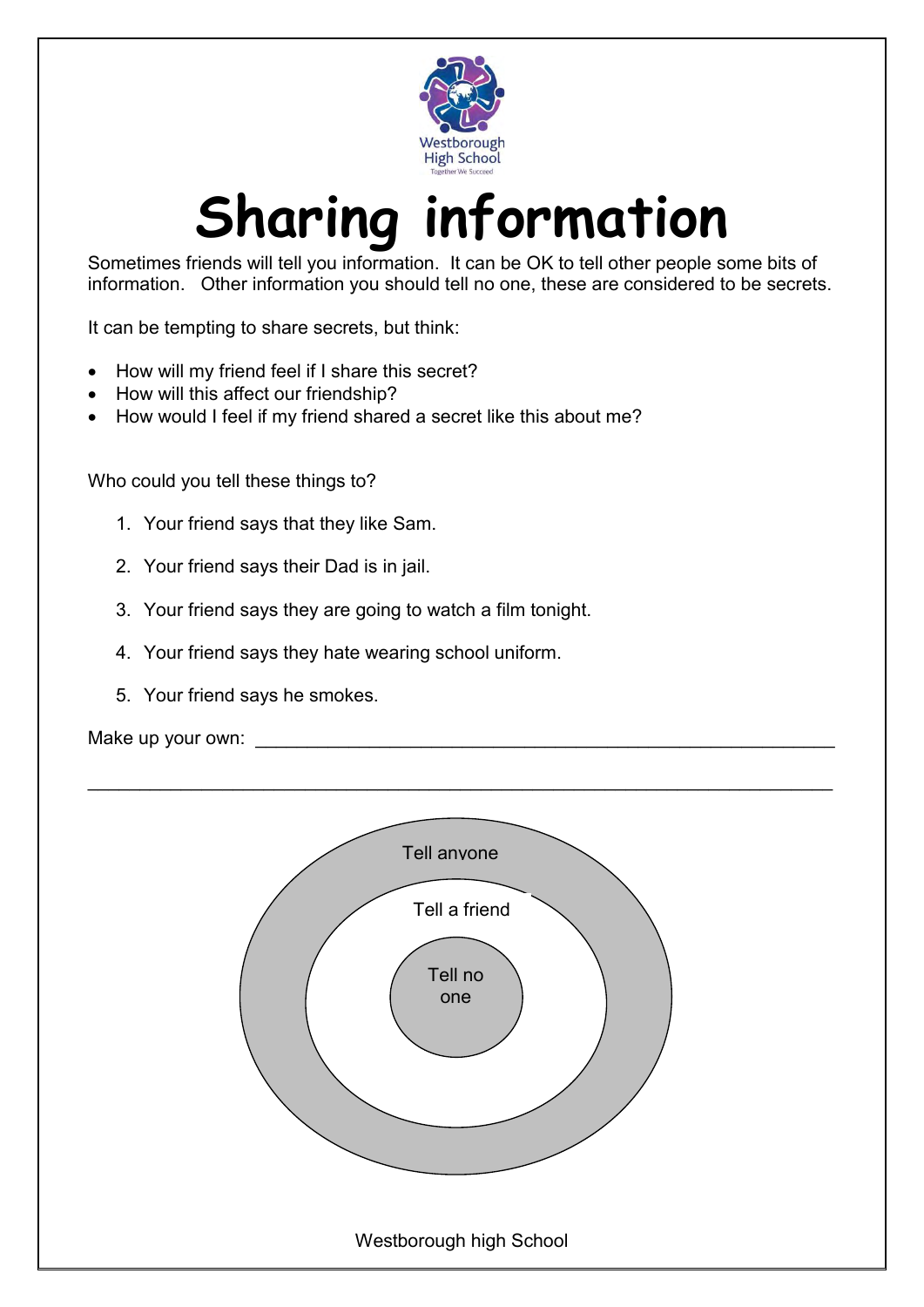

### **Awkward Situations**

### **Contents**

[Facts about bullying](#page-56-0)

### What to do about **[bullying](#page-56-1)**

[Fogging](#page-58-0)

[Asking for help](#page-59-0)

[Saying sorry](#page-60-0)

[Settling into High School](#page-61-0)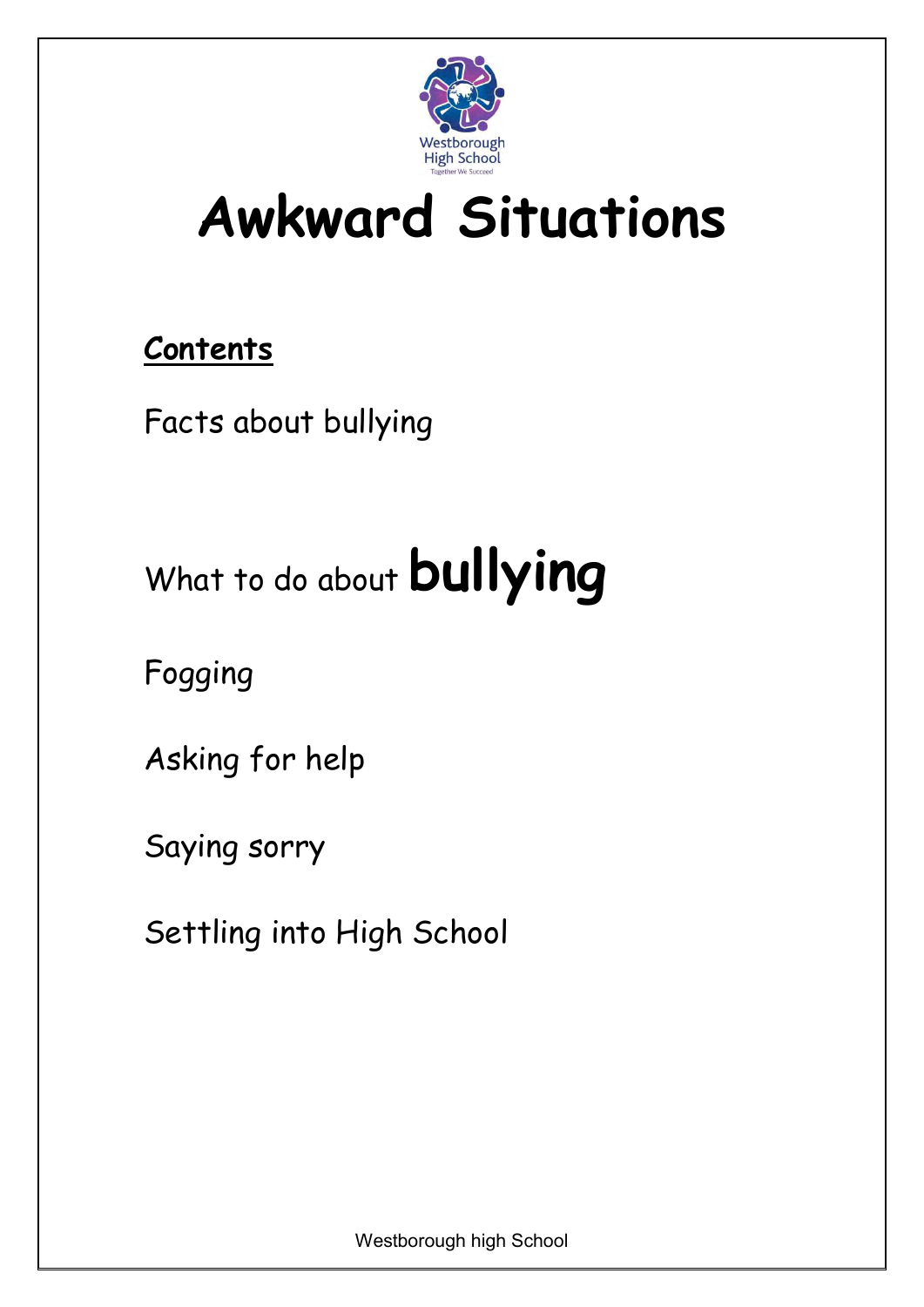

### **Facts about bullying**

#### <span id="page-56-0"></span>**Bullying:**

- Is any behaviour by an individual or a group that deliberately harms another.
- Can be physical or involve threats of physical harm.
- Can be name-calling or spoken teasing.
- Can be demanding money of things, or making someone do something they do not want to do.
- Can involve excluding someone (deliberately leaving someone out of an activity, ignoring them etc.)
- Is usually repeated over a period of time.
- Takes place when one person or group has more power than the person or group being bullied.

#### **Bullying is not:**

- An accidental bump or jostle, in the school corridor, for example.
- An argument with a friend.
- A friend being nasty over something specific.
- A one-off fight or argument.

#### **Why do people bully?**

- Very few people who are happy with themselves bully others
- Sometimes bullies have been bullied themselves they are looking for someone to take their anger out on.
- Sometimes bullies are jealous.
- <span id="page-56-1"></span>• Bullying can make people feel strong, respected and powerful, but they often feel bad too.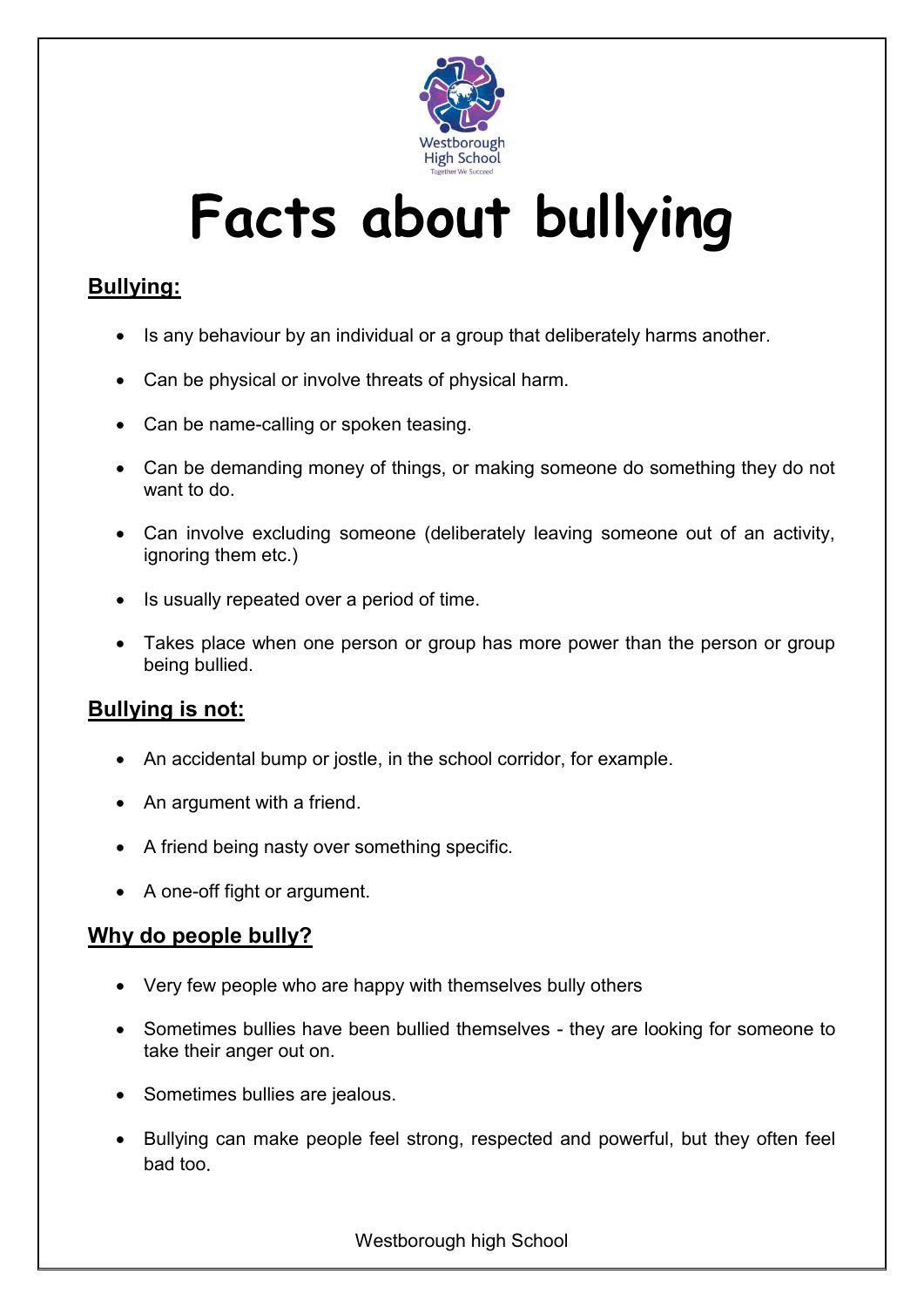

### **What to do about bullying**

#### **What can you do if you are bullied?**

- Keep being positive; say positive things about yourself and other people.
- Be proud of who and what you are (we all belong to different groups and are all equally valuable).
- Don't keep it to yourself: Always tell someone- a teacher, a parent or another adult.
- Think about the consequences of the different ways you might deal with bullying.
- Some ways of dealing with it are:-
	- Ignoring it or staying relaxed, fogging (see next page)
	- Being assertive- using your body language, eye-contact, tone of voice, words you say.
	- Remember why people bully.

#### **Six good reasons to tell:**

- You have the right to live without the stress or fear of being bullied.
- Taking action is better than doing nothing.
- There is nothing embarrassing about being bullied- think how many people it happens to.
- It is braver to tell than to hide it.
- If you think there is something wrong with you, is it because the bullies have made you feel this way? This is a common effect of being bullied and **IT IS NOT TRUE**.
- Bullying does not say anything about **YOU**. It says a lot about the **BULLY**. (If you call me a hippopotamus does it mean that I am one?)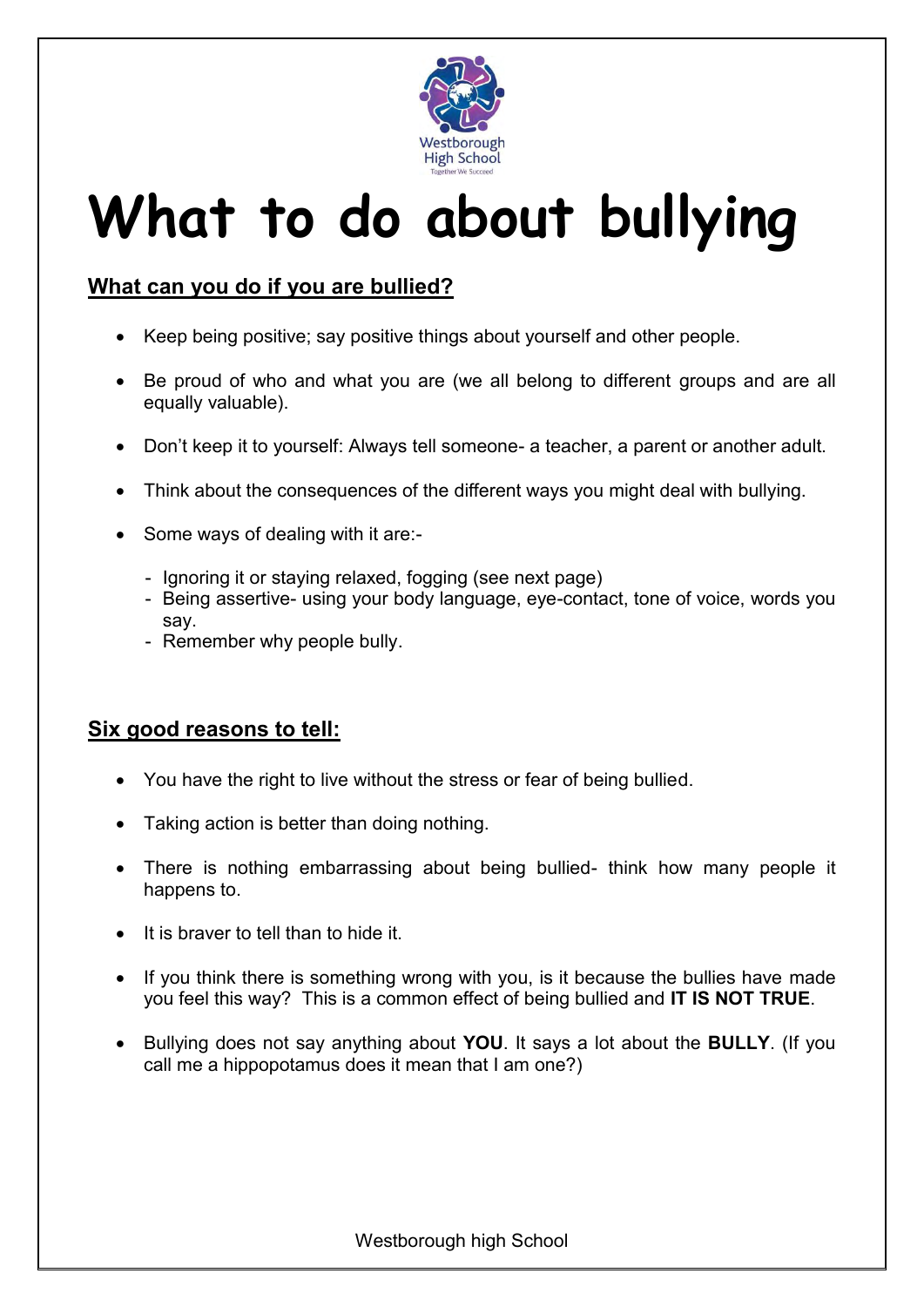

<span id="page-58-0"></span>Fogging is a technique that you can use if you feel you are being bullied.

- Remind yourself that the bully has said this to many other people what they say tells us more about the bully than about you.
- The bully wants to see your reaction don't give them that satisfaction.
- Imagine a huge cloud of fog around you that swallows up insults so that they cannot affect you.
- Use a normal bored-sounding voice.
- Say something neutral:
	- "Yeah, whatever"
	- "If you say so"
	- "Well, you could be right"
	- "maybe"
	- "Ummm"
	- "Yes that's true, I do wear glasses"
- Make sure your body language, tone of voice and the words you use all give the same message:

**'I'm really not bothered by anything you say or do'**

**Stick with it.** It might not work the first time.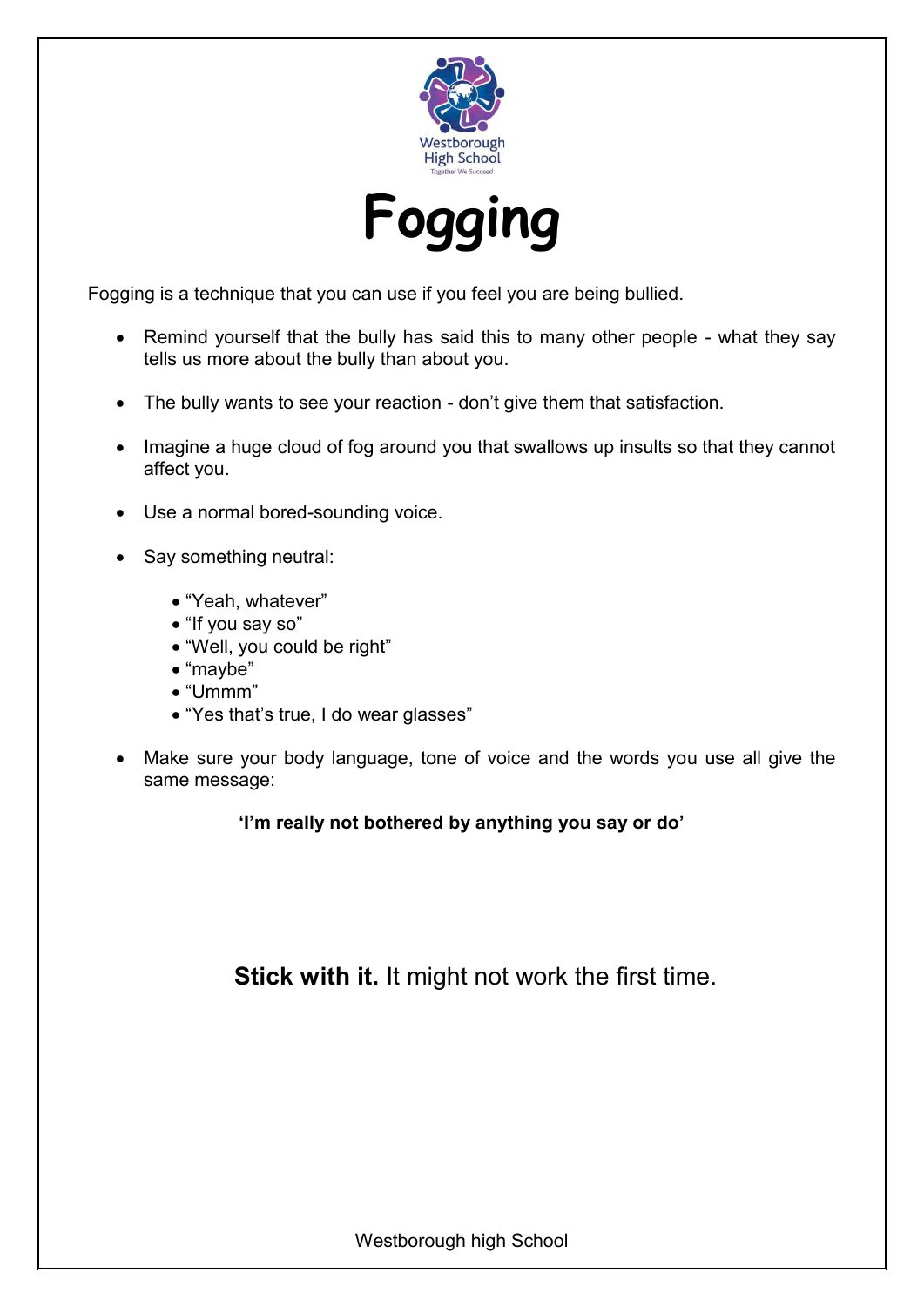

### **Asking for help**

<span id="page-59-0"></span>Sometimes at school things may be difficult or may go wrong. These things could be small:

- not knowing what the homework is
- not being able to find your way around

Or could be bigger:

- getting into trouble
- finding the work hard.

There are many people who could help you, but they won't know that you need help unless you tell them.

**Friends** Ask friends or other students if you don't know where to go. You can ask them what the homework was if you are not certain. They can also help to work out new situations like going to the cafeteria.

**Teachers** Ask your teachers if you don't know what to do in class or for homework. They will also be able to help you if you have forgotten something or don't know where to go.

**People at home** People at home will be able to help you plan and organise your equipment and homework. They will want to know if you have any problems. They will be able to help you work out the best person to ask if you have problems with work or may try and contact someone in school and ask them to help you.

Try and work out whom you would approach in these situations:

- You don't know where your next lesson is.
- You cannot read your homework notes.
- You have got into trouble for forgetting your course book several times.
- In the lesson you did not understand what the teacher wanted you to do.
- You have not got a pencil which is needed to complete your work.

#### **REMEMBER TO ASK FOR HELP!**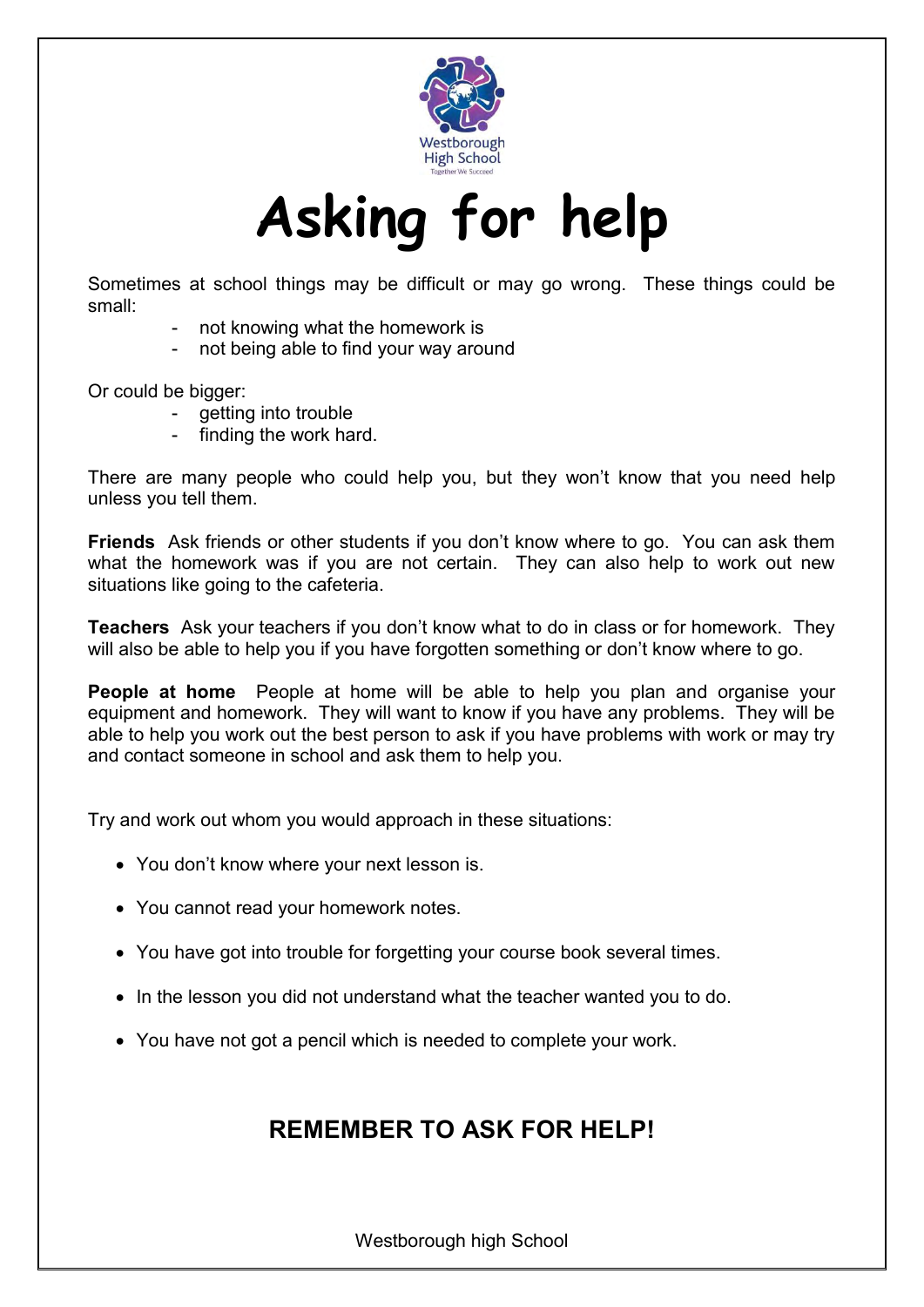

<span id="page-60-0"></span>If you do break a school rule or behave in a way that upsets or hurts someone then you can show you are sorry by apologising. Sometimes this can be hard as it can be difficult to admit that you are wrong.

Here are some examples of times when you may need to say sorry.

#### **When you forget something**

- If you forget something, it is not a big problem. Everyone forgets things and it is always a good idea to say you are sorry.
- Imagine you have forgotten something. Practise saying the right words with a partner and then it will be easier when it does happen.

For example:

"I am sorry Sir / Miss. I'm not used to my timetable yet and I've forgotten to bring the right book. I will remember it for the next lesson."

#### **When you make a mistake**

- Mistakes can sometimes happen because you did not really understand what the teacher meant. Some things may be different from what you are used to and if you pretend that you understand when you don't the teacher will not know that you need help.
- Think up a situation in which you have not understood exactly what the teacher meant and discuss this with a partner. Take turns to explain to the teacher what has happened.

For example:

"I am sorry Sir / Miss, I have been listening, but I don't understand. Please could you tell me again."